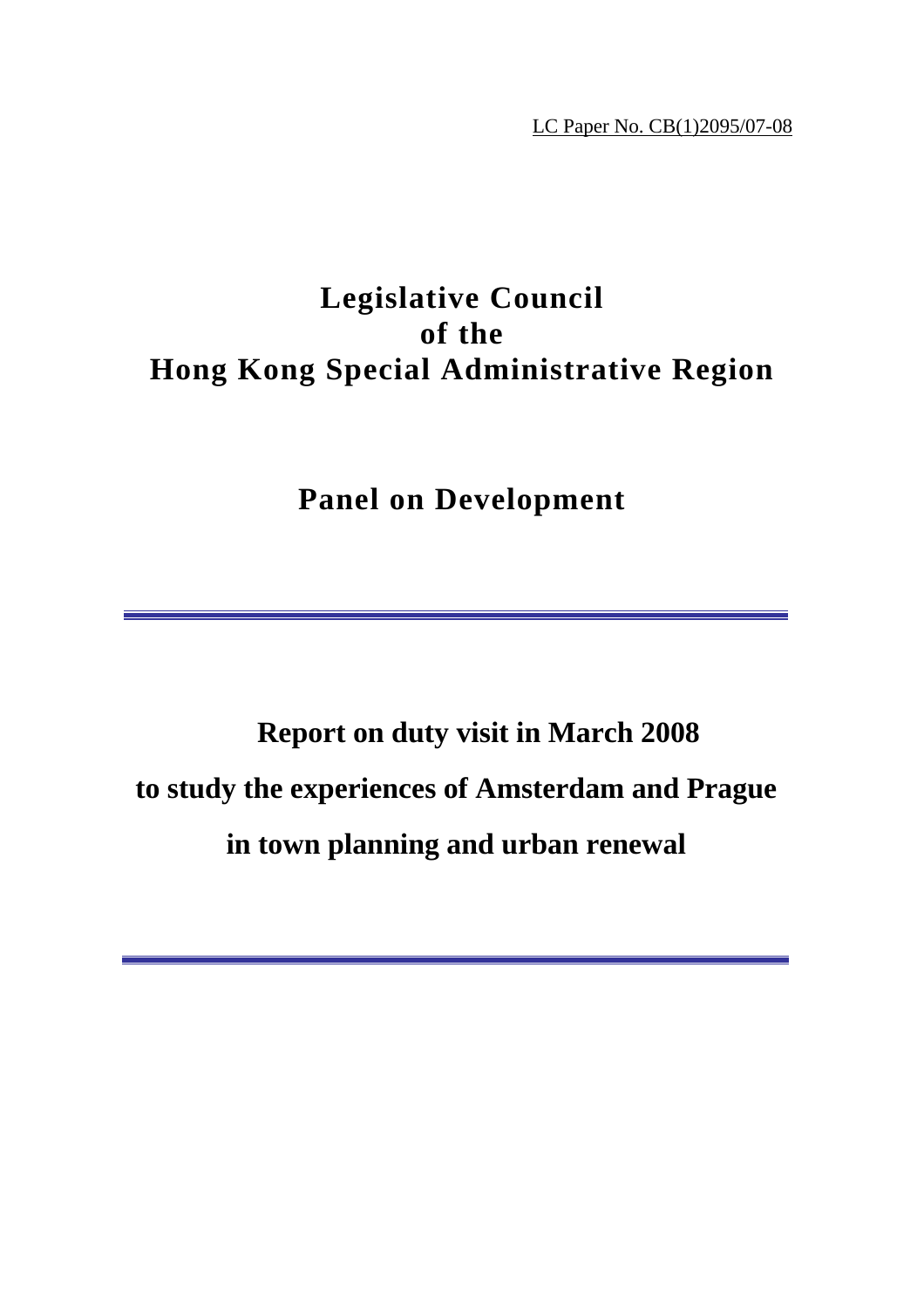# **CONTENTS**

|            |                                                | Page      |
|------------|------------------------------------------------|-----------|
| Chapter 1  | Introduction                                   | $1 - 4$   |
| Chapter 2  | Hong Kong - Town Planning and Urban<br>Renewal | $5 - 14$  |
| Chapter 3  | Amsterdam - Town Planning and Urban<br>Renewal | $15 - 29$ |
| Chapter 4  | Prague - Town Planning and Urban<br>Renewal    | $30 - 42$ |
| Chapter 5  | <b>Observations</b>                            | $43 - 50$ |
| Chapter 6  | Acknowledgements                               | 51        |
|            |                                                |           |
| Appendix I | Membership List of the Delegation              |           |

- Appendix II Visit Programme
- Appendix III List of References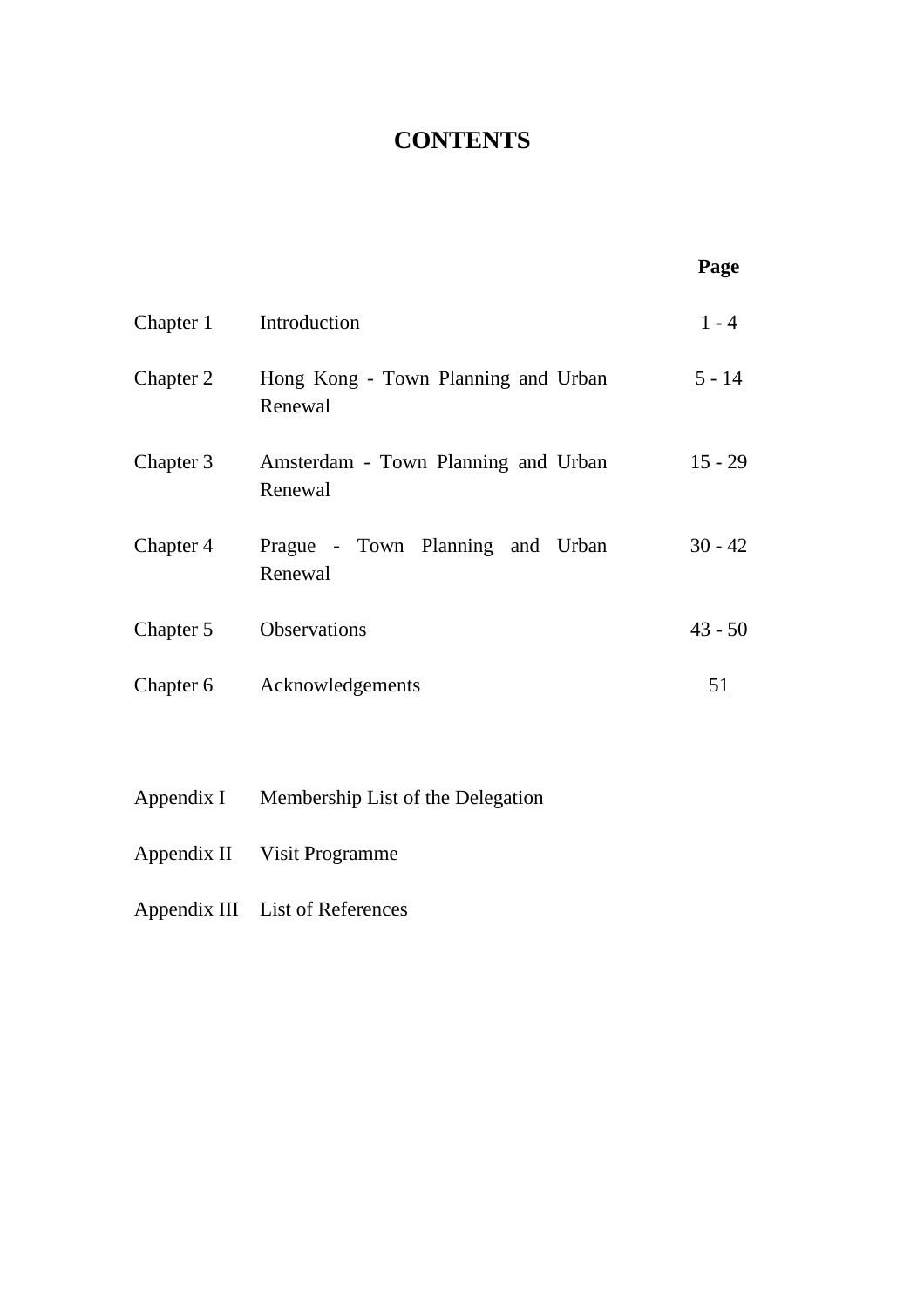#### **General**

1.1 In the light of growing public concern over ongoing and planned urban development projects and urban renewal projects, the Panel has actively monitored the work of the Government and relevant public bodies on town planning and urban renewal.

#### Town planning

1.2 Since the 2006-2007 legislative session, the Panel has monitored the progress of certain major development proposals. These development proposals include the Kai Tak Development, the Wan Chai Development Phase II, the Concept Plan for Lantau, and the new Central harbourfront. In the 2007 Policy Address, the Chief Executive announced the Hong Kong-Shenzhen joint development of the Lok Ma Chau Loop and the revival of the planning work on New Development Areas (NDAs). Moreover, the Administration has proposed to reduce the Frontier Closed Area from about 2 800 to about 400 hectares, thereby releasing substantial amount of land with development potential. At such, it is envisaged that a number of new developments will take place in the coming 10 to 20 years, both in the metro areas and in the New Territories and they will have important economic, social and environmental impacts on the city.

1.3 While the Panel continues to monitor the planning of the above development projects, the Panel has started to consolidate previous deliberations on the planning of urban development projects and to examine ways to address public concerns expressed on the city's town planning. In this regard, the Panel has identified the following issues which require more detailed examination --

- (a) There are growing sentiments within the community towards conservation of historical buildings/sites and the unique characteristics of different developed areas; hence there is a need to undertake a critical review of territory-wide and district-based planning strategies with a view to striking the right balance between development and conservation;
- (b) The public's aspirations for quality living space have been rising with crucial changes in priorities and emphases; as such, it is imperative for the Government and relevant agencies to articulate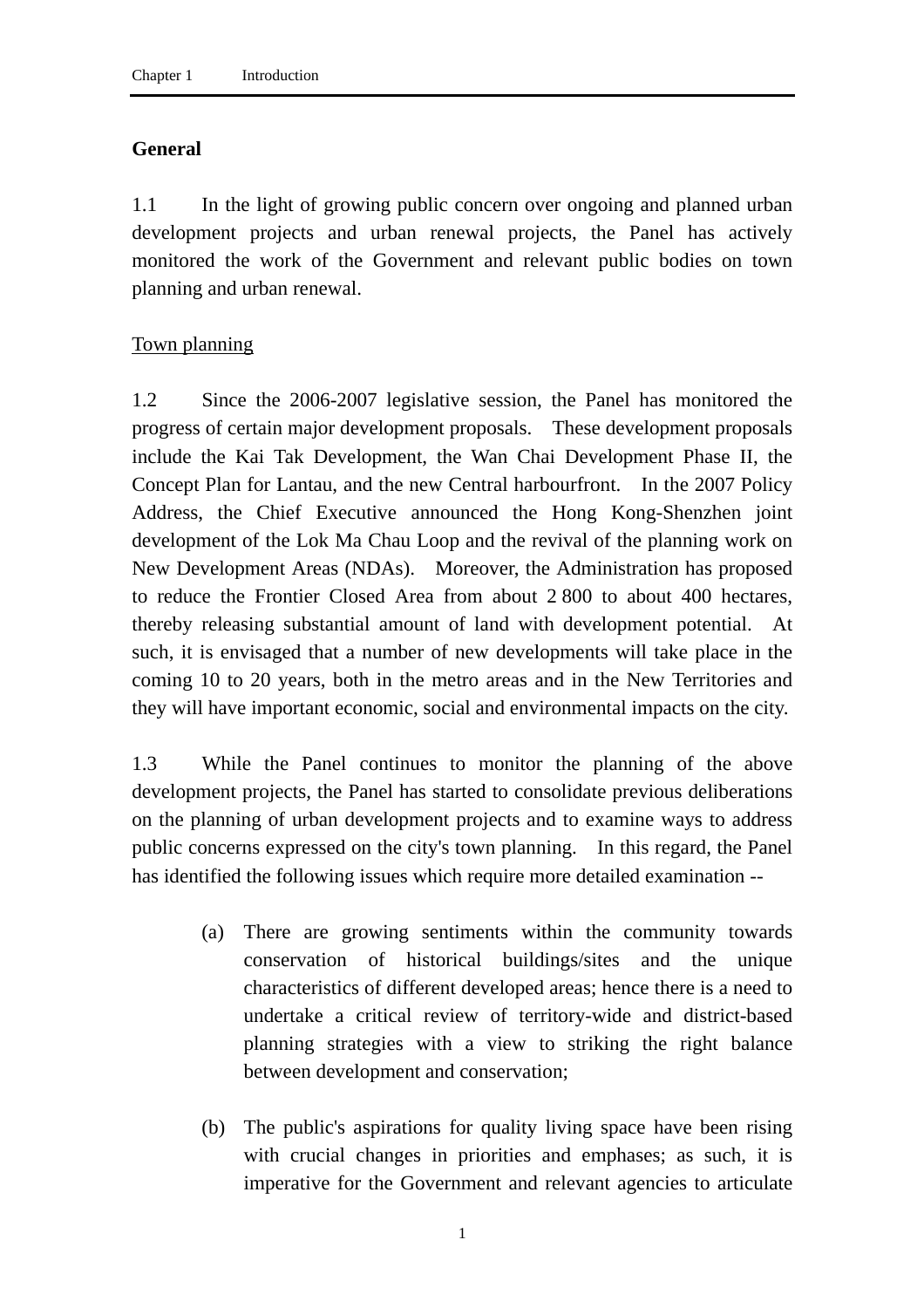and translate the present-day public aspirations into concrete planning strategies and implementation measures;

- (c) The present planning control and building approval mechanisms appear to be inadequate to ensure that important planning intentions can be effectively implemented; and
- (d) Effective mechanisms for public engagement in the planning process are yet to be established, notwithstanding that there is growing enthusiasm among Hong Kong people in town planning matters. Such mechanisms are important for harnessing the wisdom and enthusiasm of the civic society and for building up community consensus in planning matters.

#### Urban renewal

1.4 The Panel notes that there is growing public concern over urban renewal in the community. The Urban Renewal Authority (URA) has launched a number of urban renewal projects since its establishment in May 2001 and various problems have come to light during the implementation process. These problems relate to the approaches adopted by URA for urban renewal; the compensation policies of URA; the outturn built environment of completed redevelopment projects; and its ways of gauging stakeholders' views and conciliating conflicting demands in the project planning and acquisition processes.

1.5 As the Government provides policy guidelines on urban renewal for URA through the Urban Renewal Strategy, which was promulgated in November 2001, members consider it high time to undertake a comprehensive review of the Urban Renewal Strategy. The Panel has decided that it would closely monitor the work of URA and its future plans, and review the relevant policies and strategies with the Administration and URA.

#### **Objectives of the overseas duty visit**

1.6 In view of the importance and complexity of the issues pertinent to urban planning and urban renewal, the Panel decided at its meeting on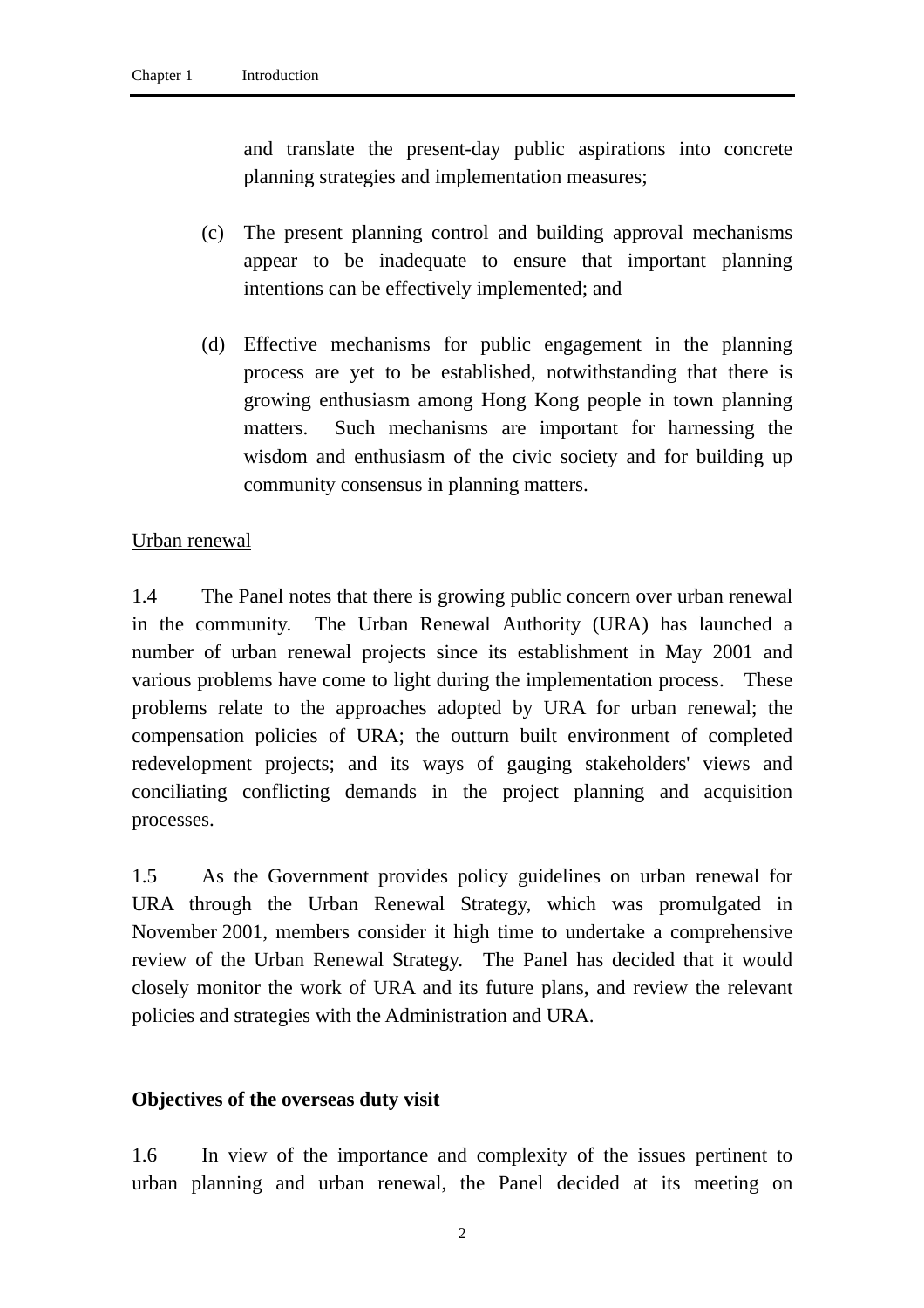24 July 2007 to study relevant overseas experiences to shed lights on the relevant world trends and alternative strategies and approaches adopted by other places to tackle problems and confront challenges that are similar to those faced in Hong Kong. The objectives of the duty visit is to obtain first-hand information on how the relevant government and quasi-government agencies --

- (a) initiate and manage changes in the townscape of their cities through town planning to meet prevailing and long-term social, economic and environmental needs and how they strive to build up community consensus in the planning process; and
- (b) formulate and update their urban renewal strategies and how they deliver the urban renewal projects to enhance the physical living environment of old districts and at the same time preserve the uniqueness and community networks of the localities concerned.

#### **Places visited**

1.7 Having considered the findings of the background research conducted by the Research and Library Services Division of the Legislative Council (LegCo) Secretariat, the Panel agreed at the meeting on 27 November 2007 that it would be worthwhile for the Panel to undertake a duty visit to Amsterdam and Prague to obtain first-hand information on their experiences in town planning and urban renewal. The Panel's proposal to visit the two cities in March 2008 was endorsed by the House Committee on 14 December 2007.

1.8 The delegation of the Panel visited Amsterdam and Prague from 14 to 20 March 2008.

#### **The delegation**

1.9 As findings in the duty visit would serve as useful references for Members in their consideration of future town planning and urban renewal issues in Hong Kong, which have territory-wide impacts and often involve legislative and funding proposals, the Panel has proposed and the House Committee agreed that the visit should be open to all non-Panel members. The delegation of the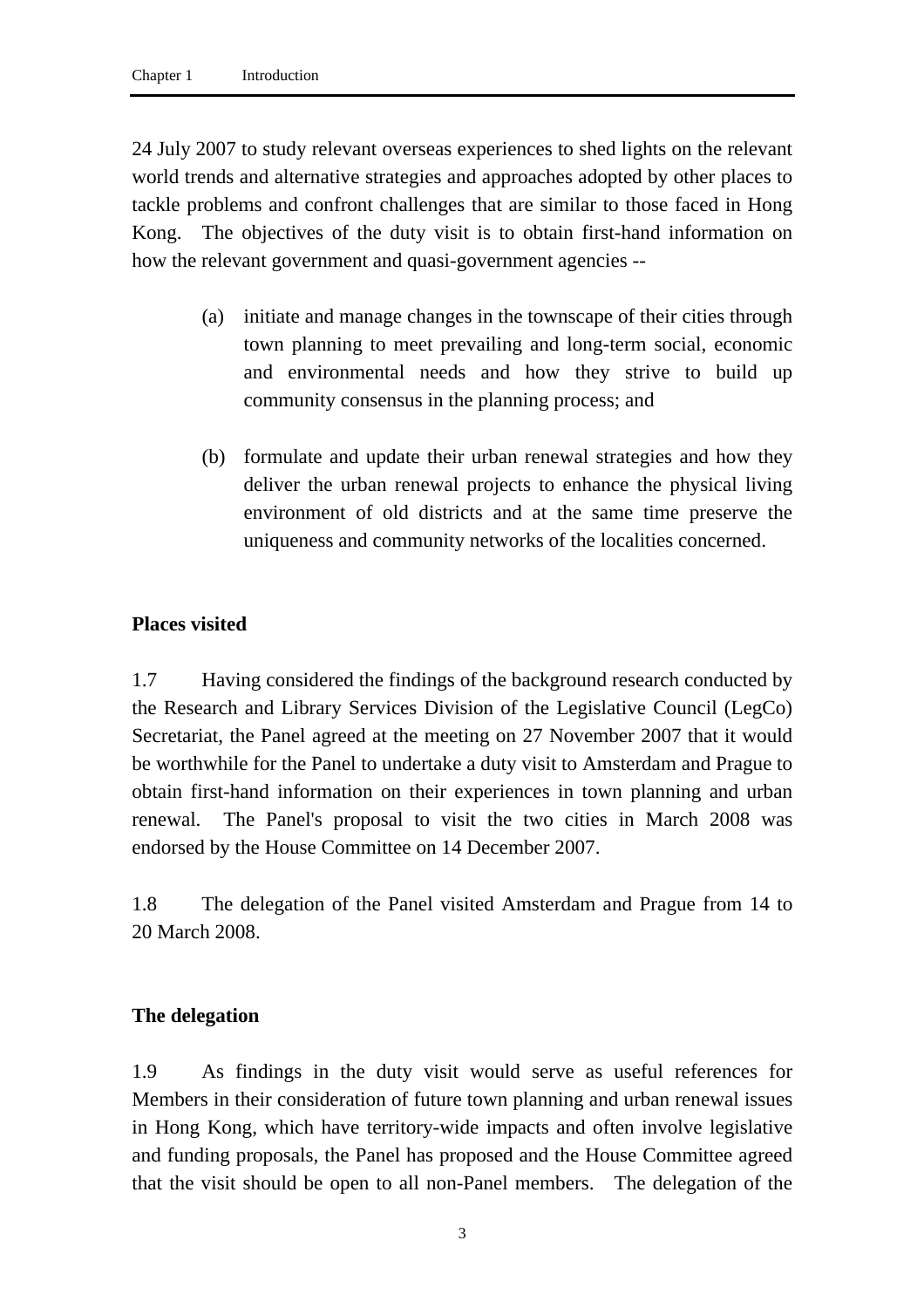Panel comprises a total of eight Members and two staff members of the LegCo Secretariat. The membership list is in **Appendix I**.

#### **Visit programme**

1.10 During the visit, the delegation met with members of the national legislatures and city councils, senior civil servants, and representatives of relevant quasi-government and private organizations, and toured urban development and regeneration sites in Amsterdam and Prague. The programme of the visit is in **Appendix II**.

#### **Report of the delegation**

1.11 This report outlines the experience of Hong Kong in town planning and urban renewal, summarizes the findings of the delegation on the experiences of Amsterdam and Prague, and set out the observations of the delegation.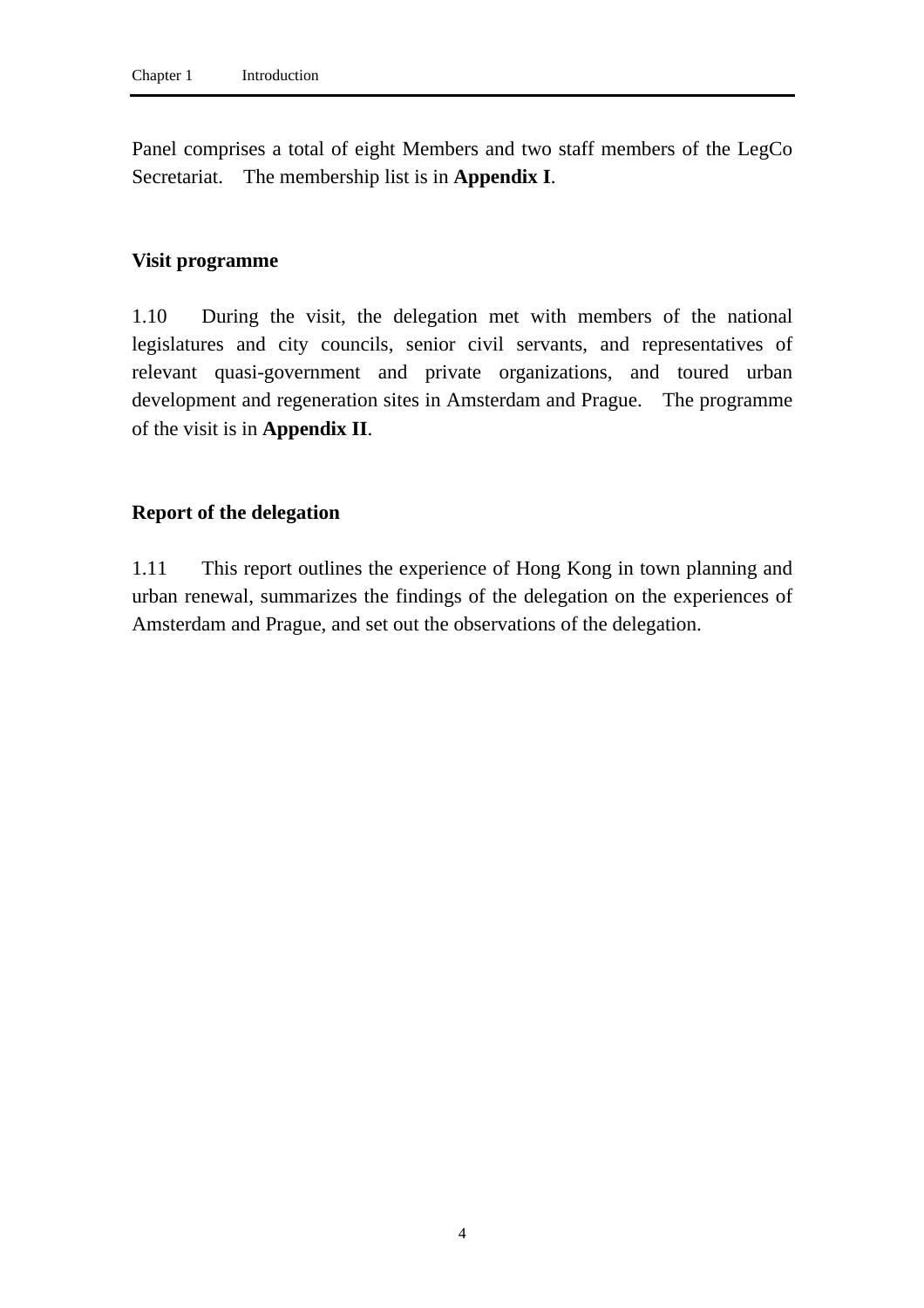#### **General**

2.1 Hong Kong's population was approximately 6.92 million in 2007 and the population density is 6 410 people per square kilometre  $(km^2)$ . With a total area of 1 130  $\text{km}^2$ , the urbanized areas of Hong Kong have so far taken up slightly more than one-fifth of the land area, while over 40% is designated as country parks and nature reserves.

2.2 Between 1950s and 1980s, the urban districts in Hong Kong tripled in size through extensive reclamation. The proportion of industrial and commercial land progressively increased, while agricultural land and swamps correspondingly reduced. Since the late 1970s, the Government started planning for a new airport at Chek Lap Kok and formulated the Airport Core Programme. The programme mapped out the growth strategy for Hong Kong for the next two decades. Town planning of the 1980s focused on land utilization in districts such as the north western part of the Hong Kong Island, West Kowloon, Tsuen Wan and Kwai Chung, and the replanning of urban transport and environment. Reclamation was the means employed to produce the required land. Large-scale reclamations included the land formed for Chek Lap Kok Airport, the North Lantau Expressway project, West Kowloon Reclamation and the northwest Stonecutters Island works.

2.3 In the 1980s, the Government developed the New Territories with the construction of new towns located at Sha Tin, Tai Po, Yuen Long, Tuen Mun, Fanling, Sheung Shui, Tseung Kwan O and Tung Chung. The new towns encompass a whole range of residential dwellings, commercial developments and industrial facilities. Their emergence reshaped the population distribution in the territory. From the early 1990s up to today, reclamation projects have been taking place in the old city core and they included the 35-hectare project for the expansion of the Kowloon-Canton Railway terminus at Hung Hom, the development at Aldrich Bay on Hong Kong Island East and some 40 hectares of land reclaimed in Central for various road and railway infrastructure facilities.

#### **Planning authorities in Hong Kong**

2.4 The Development Bureau is in charge of the policy portfolios of planning, land use, buildings, urban renewal and heritage conservation in Hong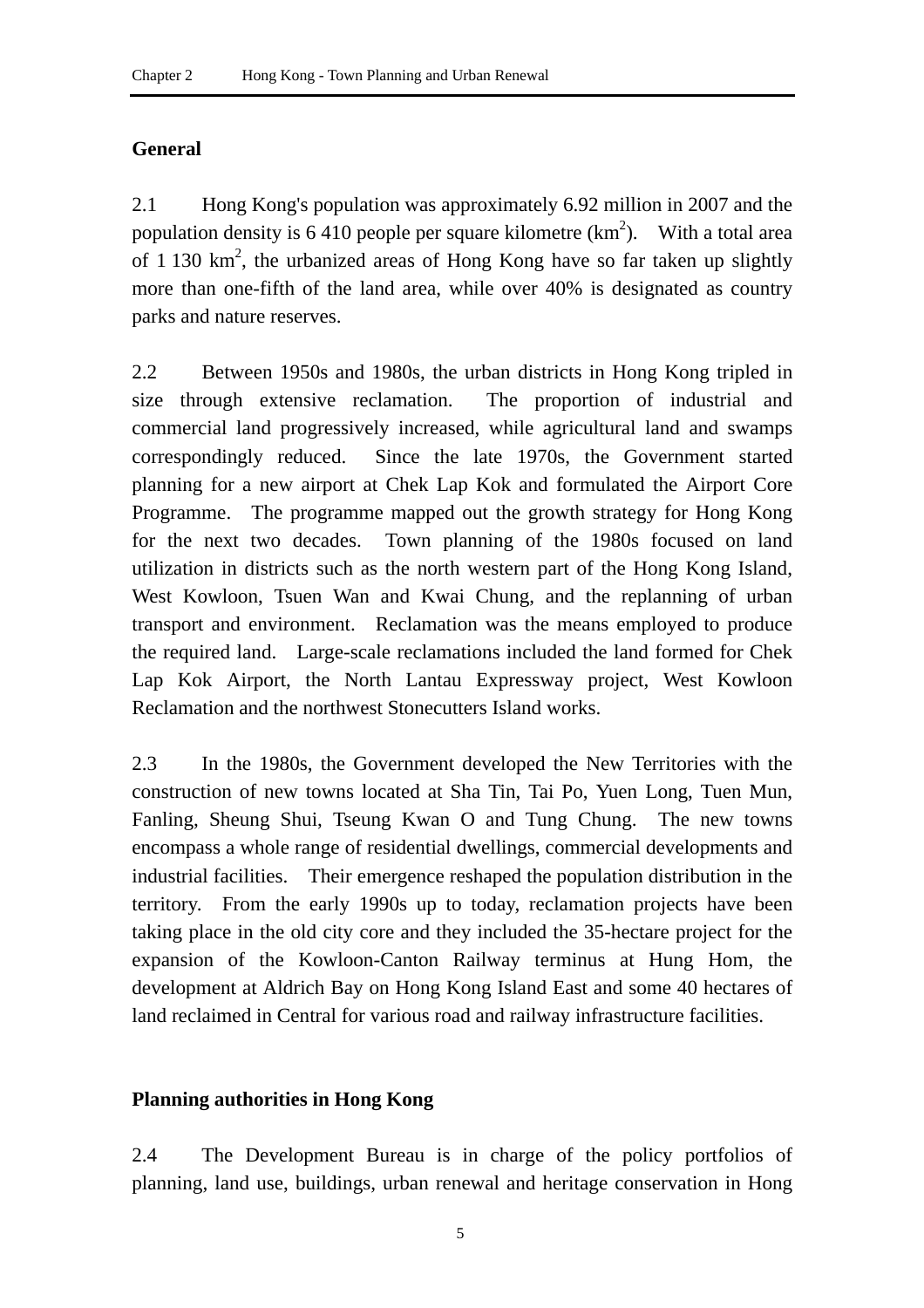Kong. Taking directives from the Development Bureau, the Planning Department (PlanD) is responsible for formulating, monitoring and reviewing land use at the territorial level. PlanD also prepares district/local plans, area improvement plans, the Hong Kong Planning Standards and Guidelines (HKPSG) as well as undertakes actions against unauthorized land uses.

2.5 The principal body responsible for statutory planning in Hong Kong is the Town Planning Board (TPB), which is formed under the Town Planning Ordinance (Cap. 131) and serviced by PlanD. TPB oversees the preparation of draft statutory plans, considers representations to such draft plans and considers applications for planning permission and amendments to plans. The following bodies also play a role in the land use planning in Hong Kong --

- (a) The Country and Marine Parks Authority (the Director of Agriculture, Fisheries and Conservation) prepares and enforces statutory country park and marine park plans under the Country Parks Ordinance (Cap. 476) and Marine Parks Ordinance (Cap. 208).
- (b) The Housing Authority is the lands, planning and building authority of lands obtained through the Lands Department. It prepares planning briefs and architectural designs for public housing estates.

# **Planning System**

2.6 Hong Kong's planning system comprises development strategies at the territorial level, and various types of Statutory and Departmental Plans at the district/local level. HKPSG provides the guidelines for the preparation of these plans.

#### Territorial development strategy

2.7 In October 2007, the Government released the Final Report of Hong Kong 2030 Study (HK2030 Study), which is a comprehensive review of Hong Kong's territorial development strategy, aiming to formulate a broad planning framework to guide the future development of Hong Kong up to year 2030.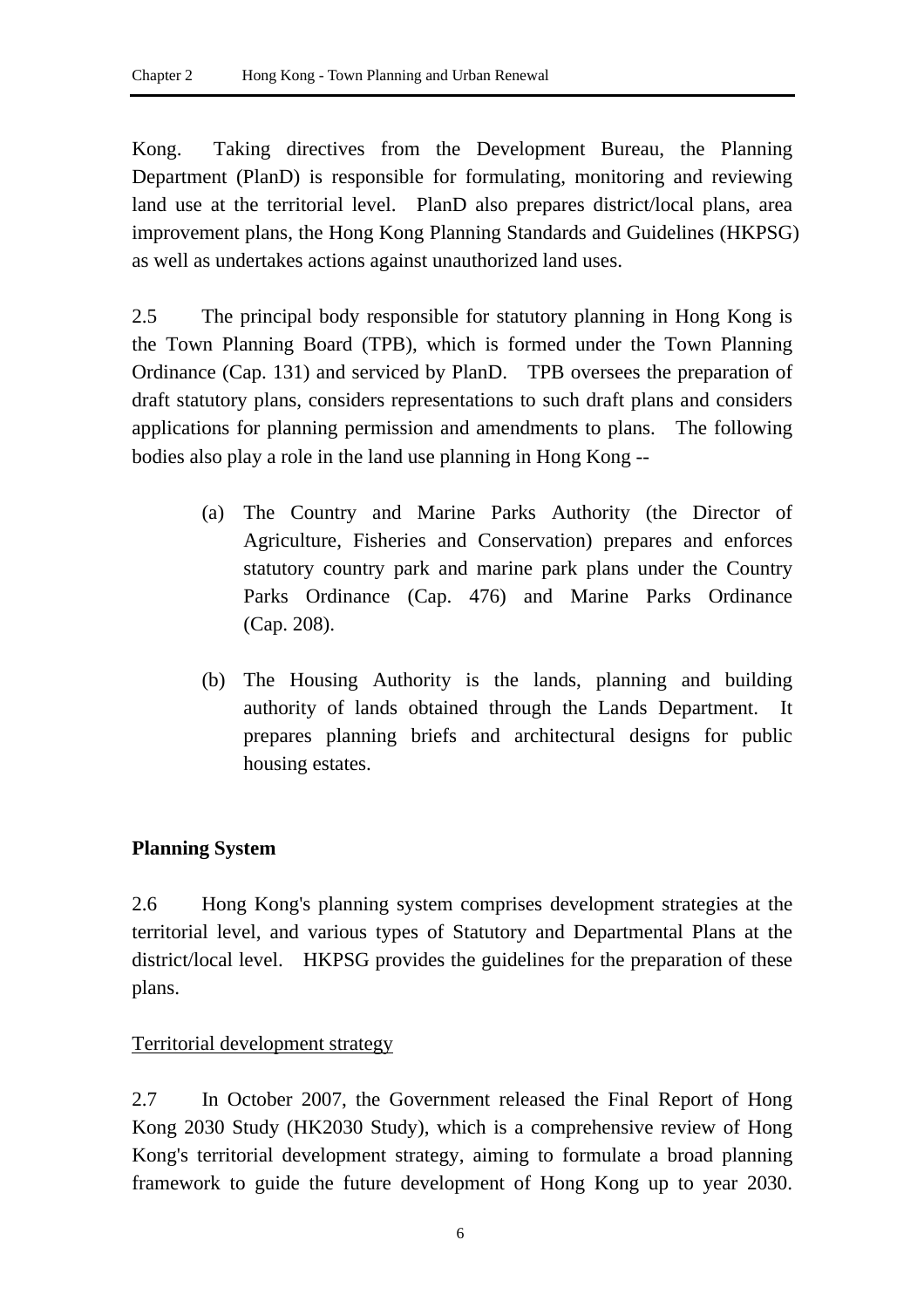The Government's planning strategy follows three broad directions, namely, providing a quality living environment, enhancing economic competitiveness, and strengthening links with Mainland China. As an overarching goal, the HK2030 Study aims to adhere to the principles of sustainable development to balance social, economic and environmental needs as well as to take on good resource management.

2.8 The HK2030 Study anticipates that the existing urban areas including the existing new towns can accommodate some 70% of Hong Kong's future additional population up to 2030. Based on this assumption, the Government needs only to develop about 2% more of Hong Kong's land area to cater for approximately another 20% of the population growth, with the remaining 10% scattered across the rural areas.

2.9 The Study recommends to adopt the planning concept of prudent use of land resources by planning for more development around mass transit railway stations to facilitate fast and mass movement of people in an environmentally-friendly mode of transport. This would help reduce reliance on the use of private cars and curb carbon emissions, and make better use of development opportunities in the existing developed areas where infrastructure capacities permit.

2.10 To upgrade the rural environment, the Study recommends government-initiated new town developments and the adoption of a rehabilitation approach with emphasis on remedial measures and measures to facilitate the beneficial use of rural land, such as alternative tourism (e.g. ecotourism, cultural tourism) and organic farming.

#### Various types of town plans

2.11 At the district level, statutory plans in the form of Outline Zoning Plans (OZP) and Development Permission Area Plans are prepared and gazetted under the Town Planning Ordinance. These plans --

> (a) regulate development through specifying the types of permitted land-uses and in some cases development parameters on individual parcels of land within Hong Kong;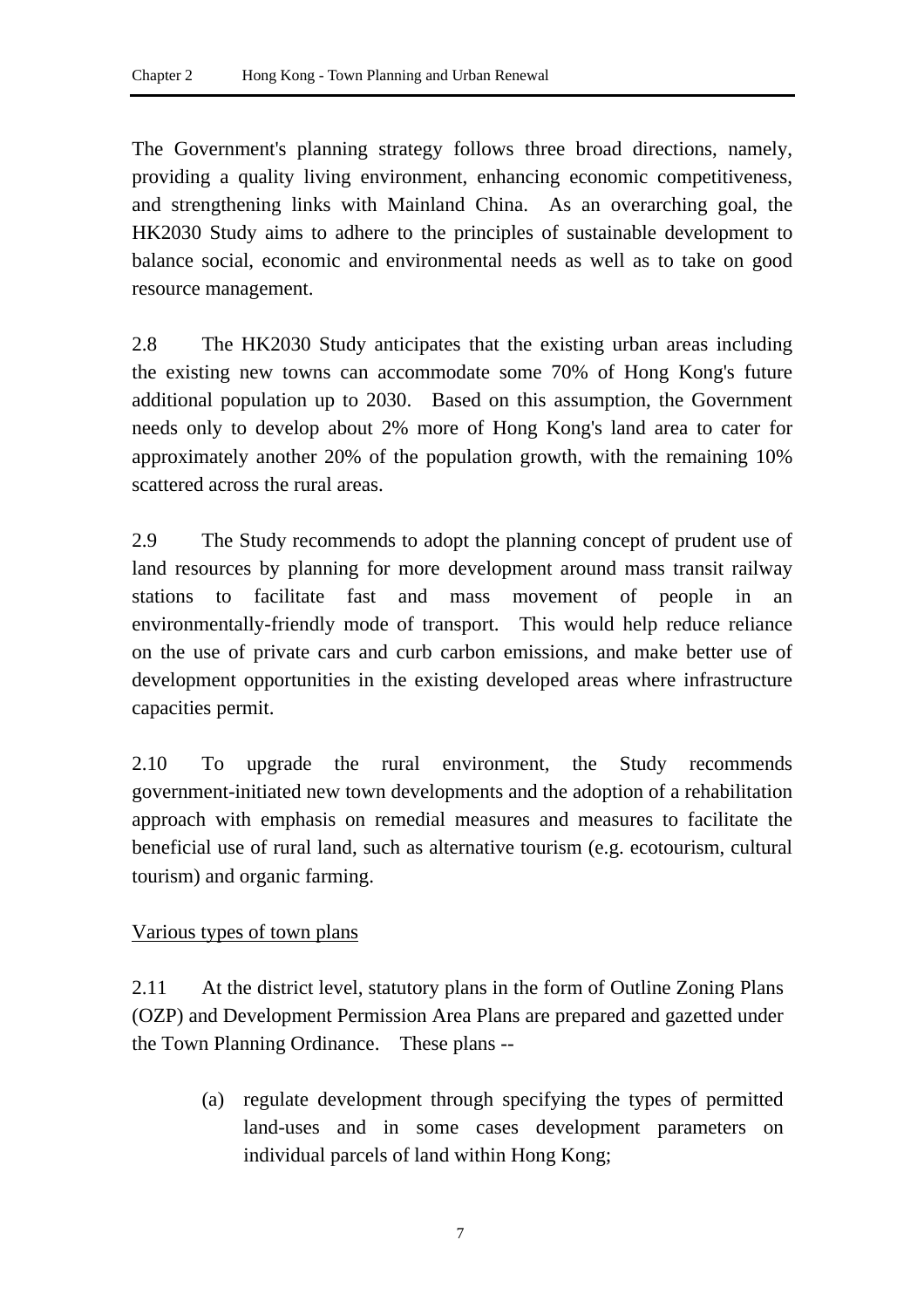- (b) reserve land for various types of uses; and
- (c) help monitor the implementation of land-use proposals.

Departmental plans, which are not statutory in nature, in the form of Outline Development Plans and Layout Plans are also prepared for more detailed planning.

#### Hong Kong Planning Standards and Guidelines

2.12 The HKPSG is a reference manual setting out the scale, location and site requirements of various land-uses and facilities. It also encompasses guidelines on nature conservation and urban design. It is used in the preparation of town plans, planning briefs and the scrutiny of development proposals.

#### **Major development projects under planning**

#### New Development Areas

2.13 One of the recommendations in the HK2030 Study mentioned above is the implementation of New Development Areas (NDAs), which are small-scale new towns to provide housing land and to meet other land use requirements in the future. They also offer an alternative choice of living through the development of lower-density buildings in a quality living environment, with convenient access to mass transportation and community facilities. The objective is to provide land for a mixture of uses, emphasizing the creation of a quality living and working environment. The HK2030 Study recommends proceeding with Kwu Tung North, Fanling North and Ping Che/Ta Kwu Ling NDAs (the Three-in-One Scheme) and the Hung Shui Kiu NDA to address the long-term housing demand and provide employment.

2.14 The lead time for implementing the NDAs will take at least 12 to 13 years. The Government has identified the following key issues relating to the planning, design and implementation of the NDAs, which would be addressed in the NDA Planning and Engineering Study scheduled for commencement in June 2008 and completion in June 2011 --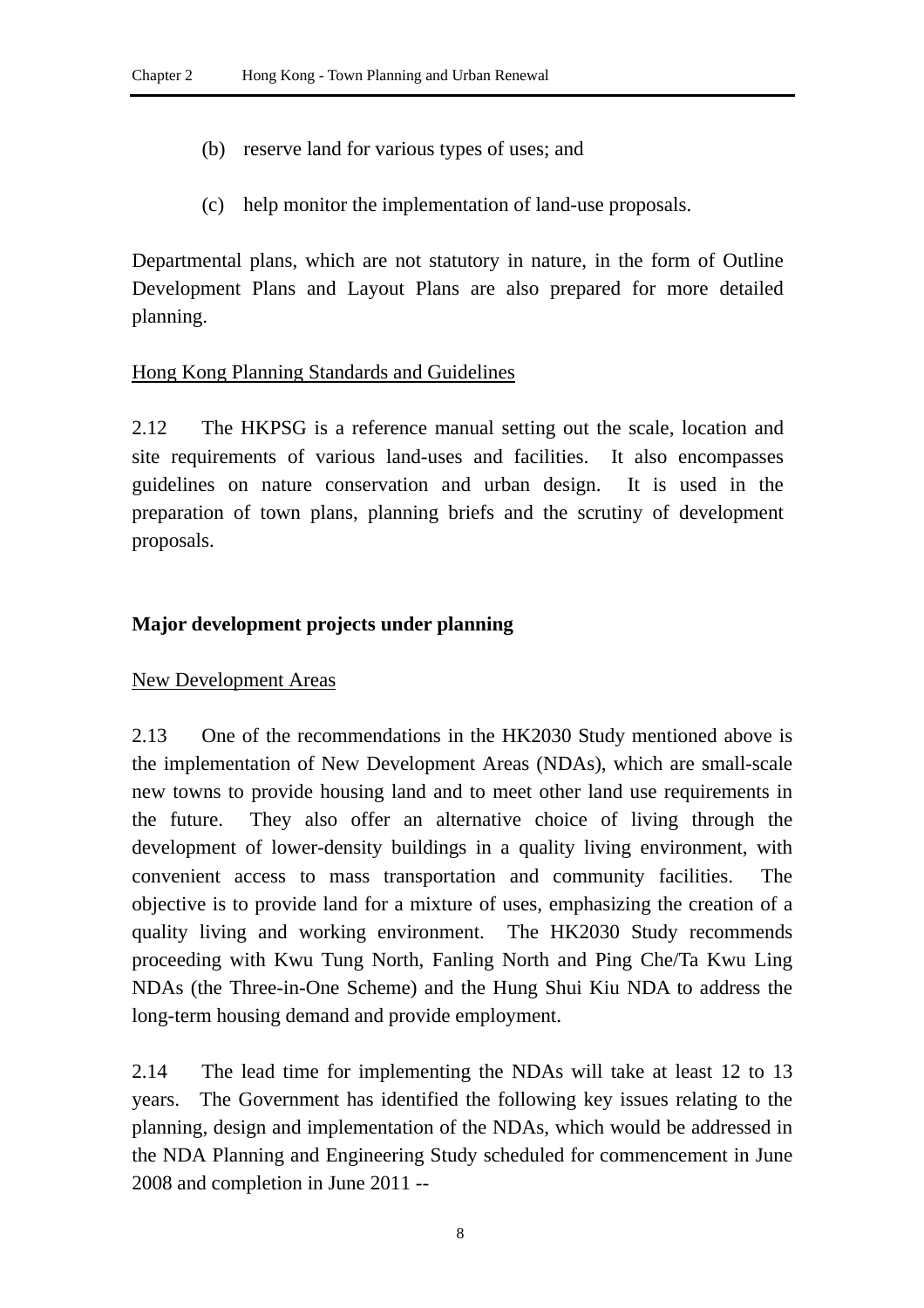- (a) Development intensity and population capacity;
- (b) Balanced housing mix;
- (c) Provision of supporting facilities;
- (d) Provision of employment opportunities;
- (e) Land resumption and clearance;
- (f) Private sector participation;
- (g) Heritage and ecological conservation; and
- (h) Environmentally friendly communities.

#### Development of the Lok Ma Chau Loop

2.15 In his 2007-2008 Policy Address, the Chief Executive announced the partnership with Shenzhen to jointly establish a high level coordinating mechanism to explore the feasibility of developing the Loop to the mutual benefits of both sides, and steer further research and planning work on other cross-boundary issues. A Hong Kong-Shenzhen Joint Task Force on Boundary District Development has been set up to co-ordinate, liaise and steer work on the studies in relation to the planning and development of land in the boundary district.

2.16 With an area of about 100 hectares, the Loop is situated in the upstream of Mai Po Inner Deep Bay Ramsar Site. The wetland around the Loop has very high ecological value. The Hong Kong Government will conduct a joint study with the Shenzhen Municipal Government to explore the feasibility of developing the Lok Ma Chau Loop and Liantang/Heung Yuen Wai control point on the basis of mutual benefit.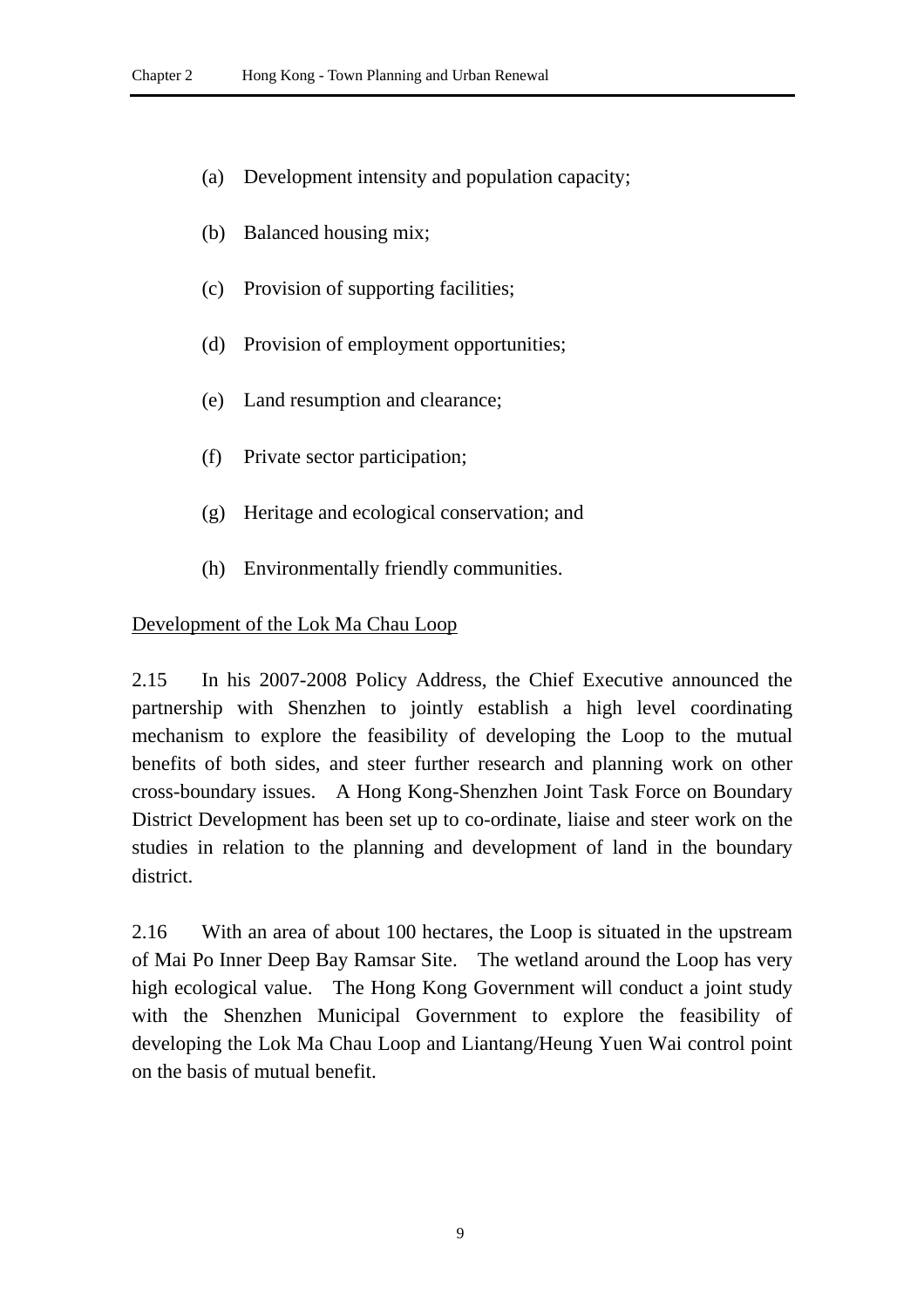### Development of the Closed Area

2.17 When the new Closed Area boundary is put in place in late - 2010, the land area of the Closed Area will be reduced from about 2 800 hectares to 400 hectares. To examine the future use of the areas to be released from the Closed Area and put them under planning control, PlanD has embarked on a planning study titled "Land Use Planning for the Closed Area", to examine the development potential and constraints of these areas. Following completion of the study, which includes a public engagement exercise, statutory town plans will be prepared for the released areas.

2.18 The Stage 1 Community Engagement for the Land Use Planning for the Closed Area has been launched on 16 May 2008 and will last until 8 August 2008. The focus is on seeking public views on the draft Concept Plan for the area to be released from the Closed Area. Public views and suggestions received during this period will provide inputs for refining the study proposals in a draft Concept Plan.

#### The new Central harbourfront

2.19 There is about 30 hectares of land, mostly arising from reclamation in recent years, available for new development at the new Central harbourfront. How this stretch of new land is to be developed has drawn wide public concern. The Panel has been closely monitoring the relevant planning issues including the types of land uses, the intensity and the building form of the future developments and infrastructures in the area. The Administration is drawing up comprehensive design frameworks for the new harbourfront area and the public is engaged at different stages of the planning process.

2.20 The second stage public engagement exercise was launched in April 2008. The purpose is to seek public views on the refined overall urban design framework, different design concepts for the key sites, and the design concepts in different locations for re-assembling the Queen's Pier and reconstructing the old Star Ferry Clock Tower. Based on the public views gathered, recommendations and proposals of the Study will be finalized for the consideration of TPB.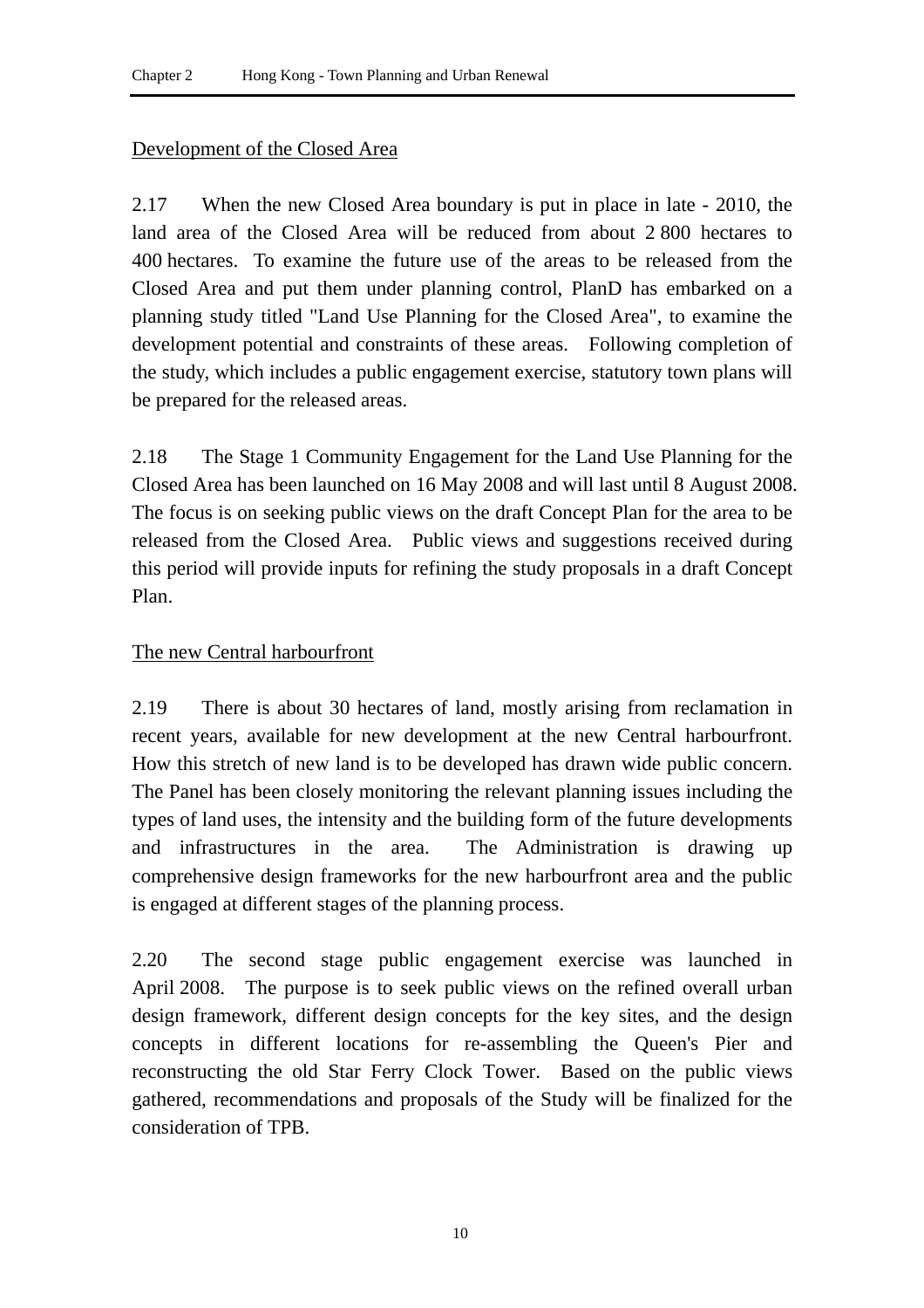#### Reduction of development intensities

2.21 Hong Kong is a highly compact city and it has resorted to a compact form of development to cater for the housing and social needs of its population and economic growth in the past. However, in recent years, the community has become more aware of Hong Kong's cityscape and the effect of high-rise and high-density development. The community is particularly concerned about the design, layout, massing, permeability and connectivity of developments as well as provision of open space. The Panel has received views from deputations and conducted discussions with the Administration on various possible measures to prevent new developments and redevelopment projects from creating a "wall  $effect''<sup>1</sup>$ .

2.22 Pursuant to the Chief Executive's 2007-2008 Policy Address, the Administration is taking various steps to lower the development density of the city with a view to upgrading urban design, enhancing the vista of buildings, and improving air ventilation to provide a better living environment. The Administration is also progressively reviewing existing OZPs with a view to stipulating clear development restrictions, where justified, for all concerned parties to follow. Priority is given to reviewing building heights in areas subject to high development/redevelopment pressures, waterfront areas along Victoria Harbour and congested built-up areas. The whole exercise involves about 40 OZPs.

#### **Urban Renewal**

#### New approach to urban renewal announced in 1999

2.23 The Land Development Corporation (LDC) was set up in 1988 as a statutory body to carry out urban renewal projects. Under the Land Development Corporation Ordinance (repealed) (Cap. 15), LDC had to "conduct its business according to prudent commercial principles". In view of the difficulties encountered by LDC in pursuing its redevelopment programme and following the completion of an urban renewal strategy study conducted by PlanD

 $\overline{a}$ 1 A term generally referring to high density and compact building bulk affecting ventilation to residents living in the vicinity.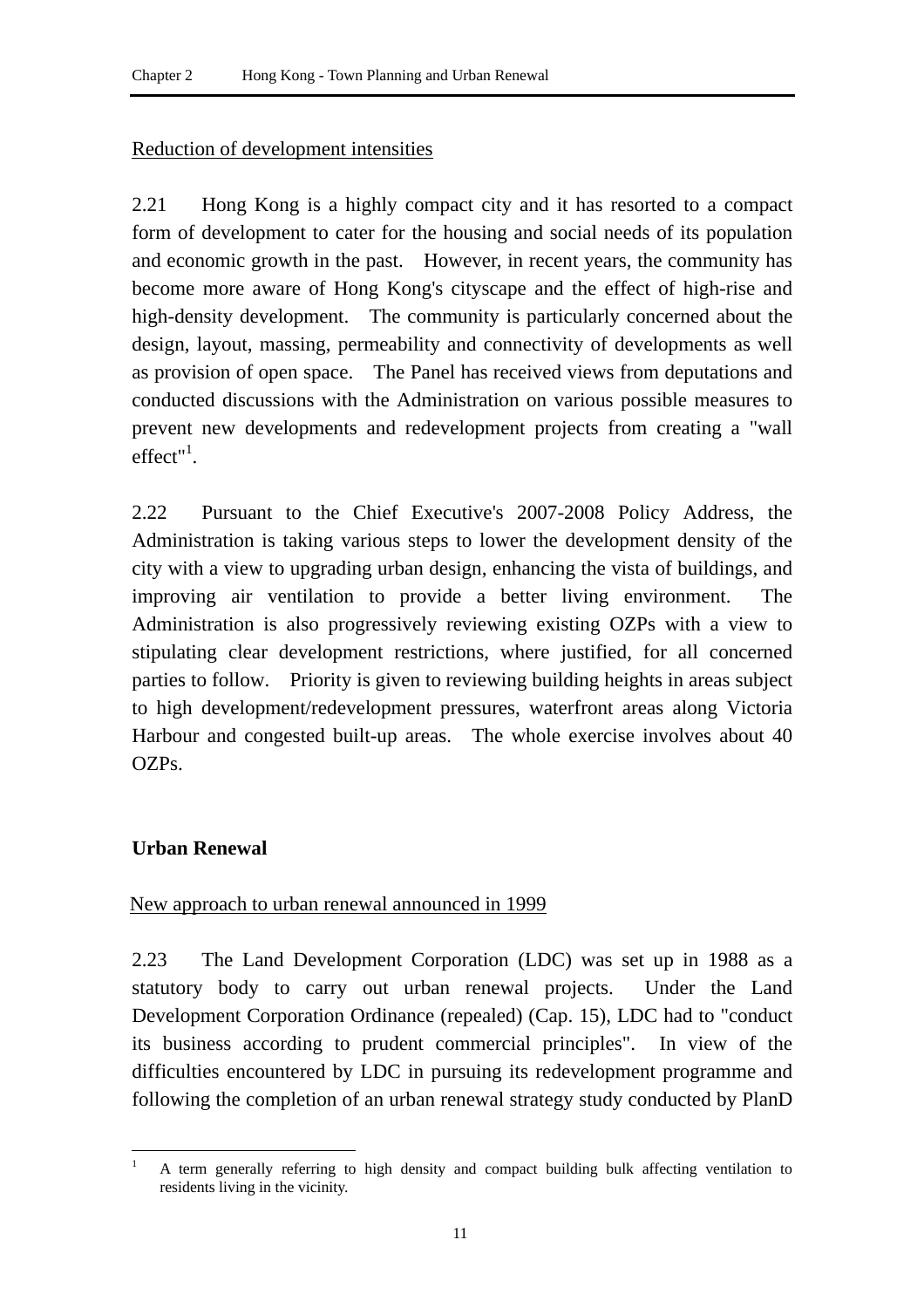that identified some 200 projects for priority redevelopment, the Administration announced in October 1999 that it would adopt a new approach and a new institutional framework for urban renewal.

2.24 Under the new approach, the Government would plan urban redevelopment and rehabilitation more rigorously and comprehensively for larger areas, with a view to restructuring and replanning more effectively the older built-up areas, redesigning more effective and environmentally-friendly transport and road networks, replacing incompatible land uses, providing more open space and community facilities, and designing buildings which meet the demands of modern living. The Government would also plan for the rehabilitation of buildings not in good repair and the preservation of buildings of historical, cultural or architectural interest in the project areas. Under-utilized industrial areas should also be included in the urban renewal programme so as to rationalize incompatible land uses and re-vitalize economic activities within these areas.

# Urban Renewal Authority

2.25 The major institutional change that followed is that the establishment of URA in May 2001 upon the enactment of the URA Ordinance (Cap. 563) in July 2000. Henceforth, URA became the Government's principal agent for urban renewal. URA adopts a holistic "4Rs" strategy to address the problem of urban decay and to improve the living conditions of the residents. The "4Rs" include the **redevelopment** of dilapidated buildings, **rehabilitation** of buildings in need of repair, **revitalization** of the economic and environmental fabric of old districts and **preservation** of buildings with historical, cultural or architectural value within its urban renewal project areas.

2.26 Since its establishment, URA has commenced 35 redevelopment projects, assisted in the rehabilitation of about 400 buildings, and revitalized and preserved over 25 pre-war buildings.

#### Changing community sentiments

2.27 In recent years, the public has expressed a stronger interest in participating in the planning of urban renewal projects. At the same time, there are growing community sentiments towards heritage conservation, including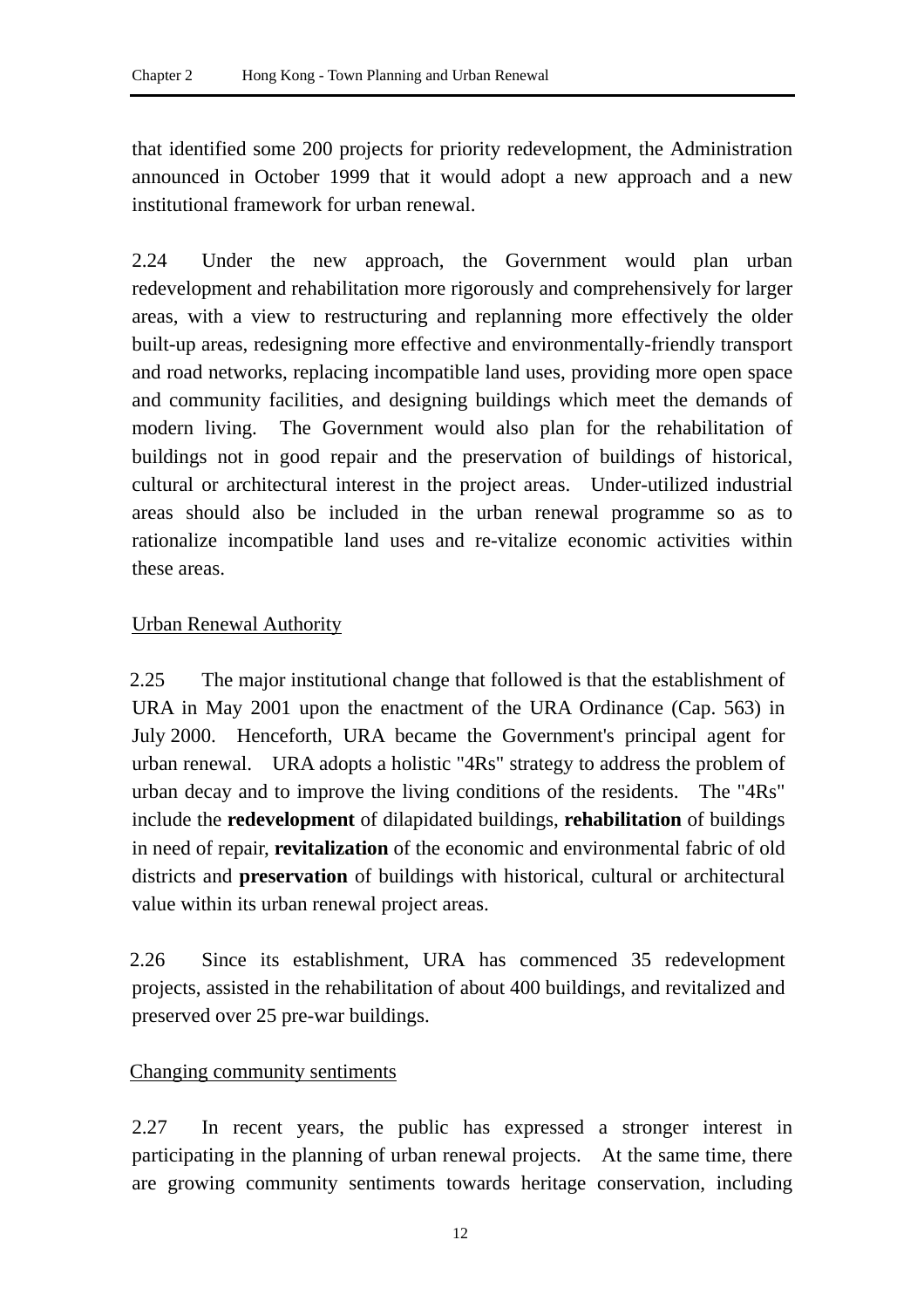preserving buildings, collective memories and the characteristics of certain areas or districts. There are strong calls both from LegCo and the Administration for URA to devote greater efforts in the community engagement process, particularly at the planning stage of its projects.

2.28 According to the Administration, in gauging the views of the stakeholders, URA works closely with its District Advisory Committees, the District Councils and the affected owners and tenants. It also conducts surveys from time to time to seek the views of the public and those being directly affected. During the project implementation stage, the URA staff and its social service teams offer assistance to the affected owners and tenants over compensation and rehousing matters, as well as their settling into the new environment after relocation. With regard to heritage conservation, URA observes the Government's built heritage conservation policy and works closely with the Antiquities and Monuments Office, the Antiquities Advisory Board, the District Councils and the affected owners and tenants on the preservation aspects of its projects.

2.29 The Panel appreciates that urban renewal is a complex subject involving the interests (often conflicting) of many different stakeholders. As a statutory body tasked to undertake urban renewal, URA is facing increasing challenges in meeting the demands and aspirations of the different stakeholders. In reviewing the work of URA, the Panel notes that while URA claims to adopt a holistic "4Rs" strategy to address the problem of urban decay and to improve the living conditions of the residents, members in general have observed that in the past, the main approach adopted by URA is to "evacuate, demolish and redevelop", and not much attention had been given to conservation and revitalization. This approach fell short of meeting public aspirations of bringing vibrancy and quality living space to old districts in a sustainable manner.

2.30 Moreover, the Panel notes that the land resumption process of URA's redevelopment projects often gives rise to lots of grievances. Affected property owners and tenants often complain that their interests are not adequately protected under the relevant legislation and URA's compensation policy. Members have also pointed out that the present mode of operation of URA cannot effectively cater for a collaborative approach whereby the affected residents and business operators can play an active role in the planning process or opt to have a stake in the redevelopment projects.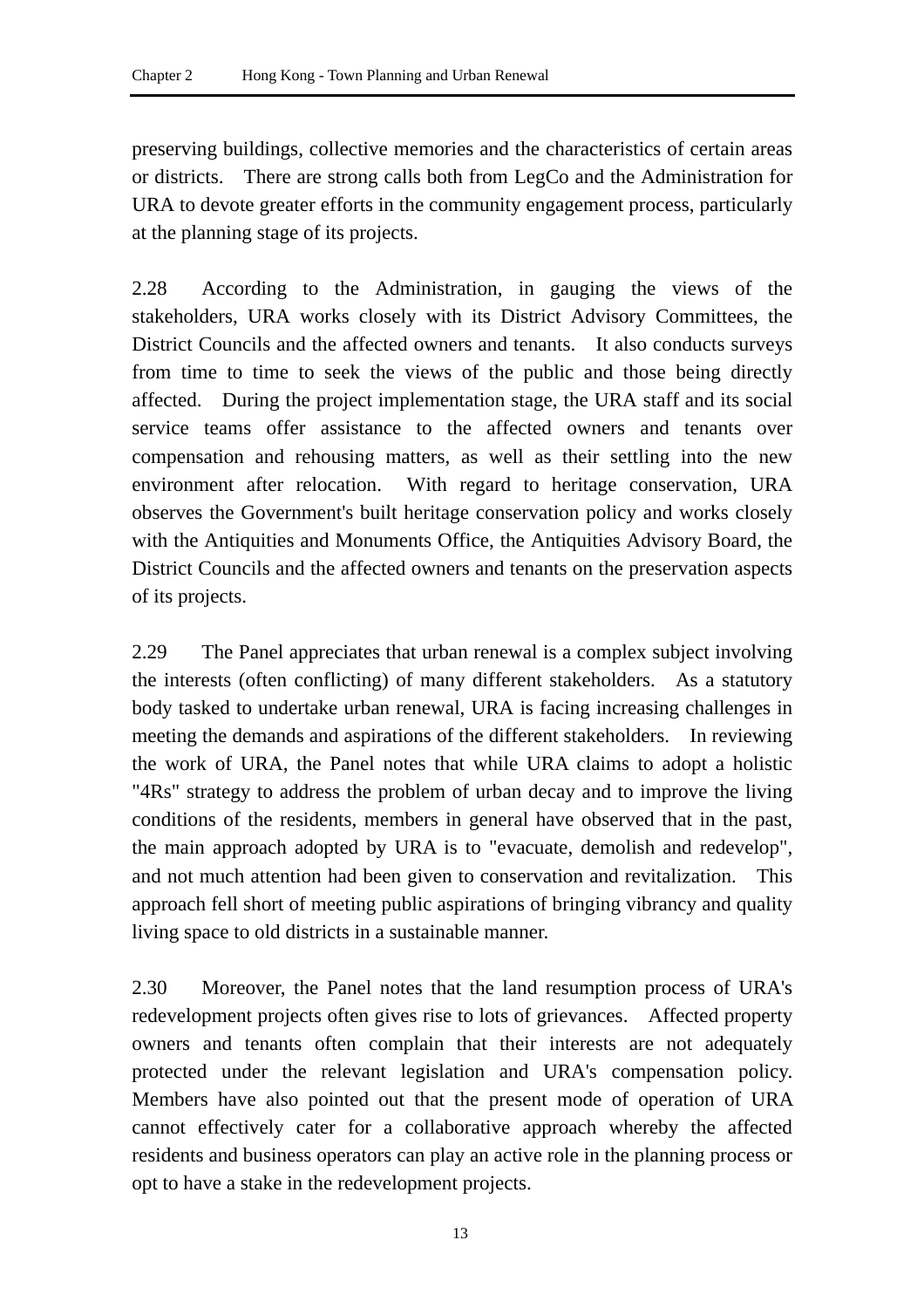2.31 In recent months, the Panel notes that there have been some changes in URA's implementation approaches in taking forward its redevelopment projects. These include conducting more extensive consultation to gauge the views of the affected localities on the planning aspects; expediting the acquisition process so that affected owners and tenants can obtain compensation at an earlier timing; heeding the community's demand for preservation of local characteristics such as open street markets; and lowering the intensity of the redevelopments while enhancing the provision of open space and communal facilities.

#### Urban Renewal Strategy

2.32 The Government provides policy guidelines on urban renewal for URA through the Urban Renewal Strategy, which was promulgated in November 2001. With the public attaching greater importance in recent years to heritage conservation, community networks, lower development intensities and provision of public open space, the Administration concurs with the Panel's view that it is necessary to conduct a comprehensive review of the Urban Renewal Strategy. In his 2008-2009 Budget Speech delivered on 27 February 2008, the Financial Secretary announced that the Development Bureau and URA would conduct a review of the Urban Renewal Strategy in the following months.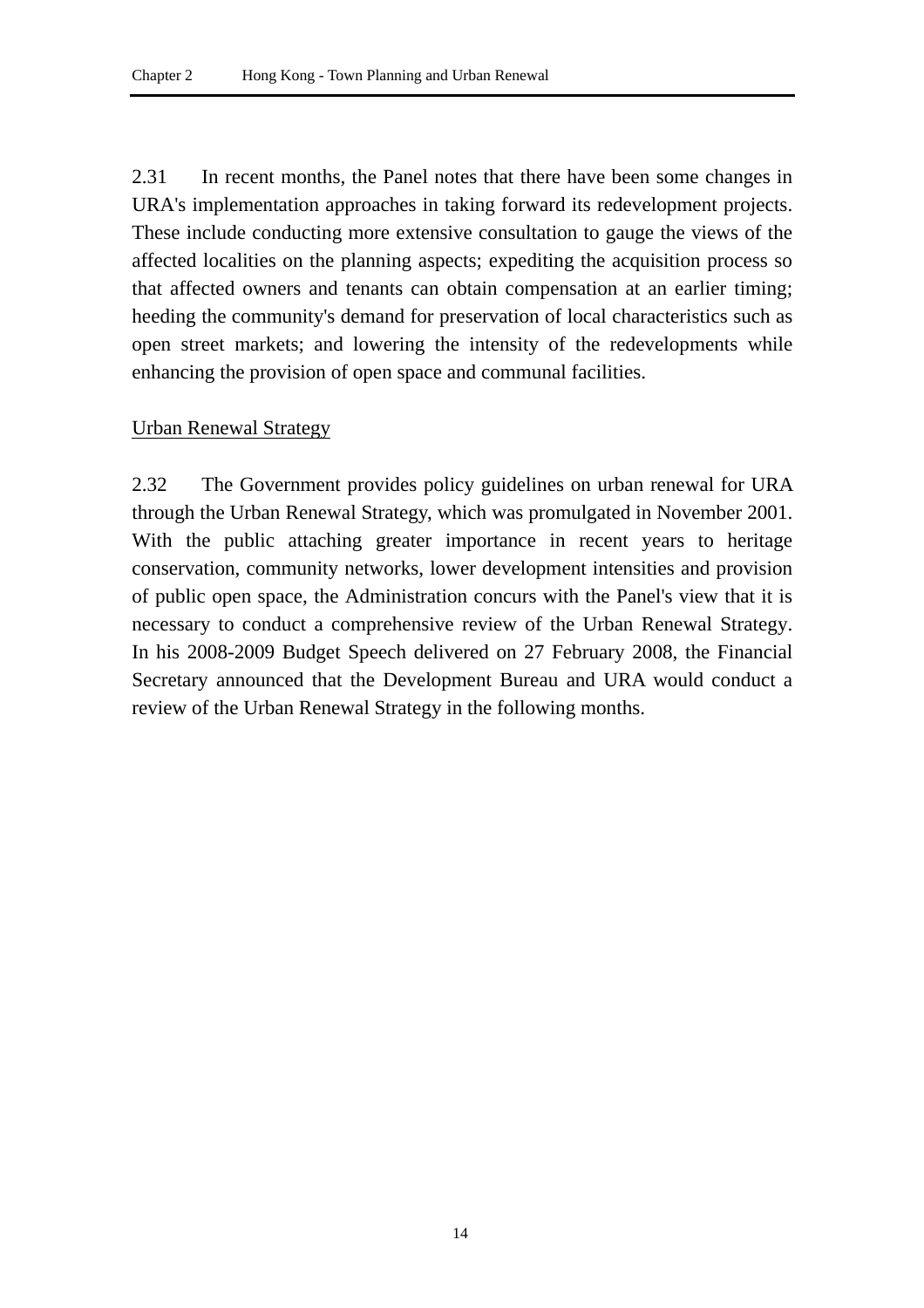

*The delegation met with Ir Maarten Kloos, Director of Amsterdam Architecture Centre and was briefed on the history and possible future scenarios of the urban development in Amsterdam* 



*The delegation at the south bank of Amsterdam's IJ*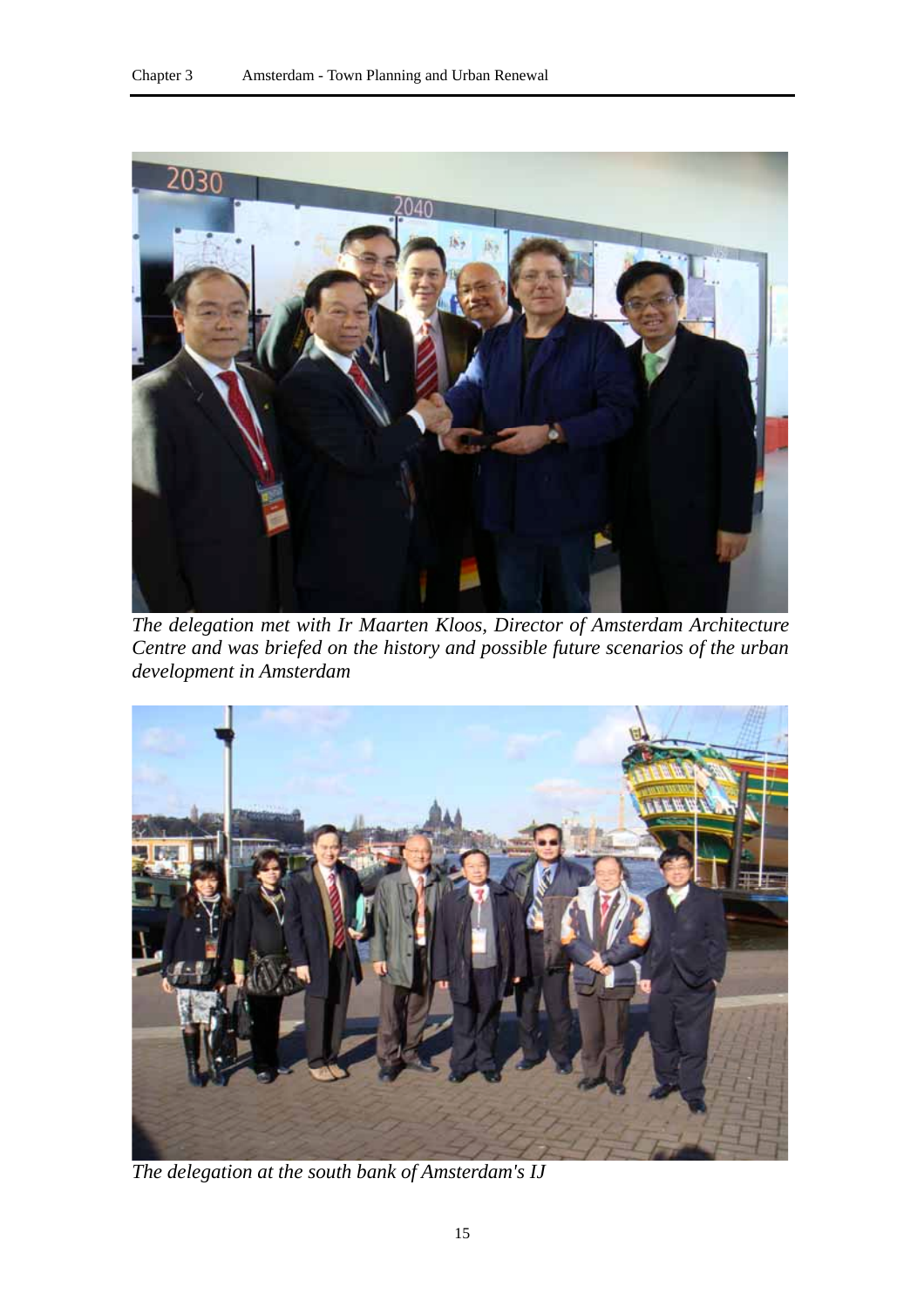# **A general profile of Amsterdam**

3.1 Amsterdam is the capital of the Netherlands, and is located at the southern part of the Province of North Holland. With an area of  $166 \text{ km}^2$ , Amsterdam is the largest city in the Netherlands and has a population of about 745 000.

3.2 Amsterdam is the financial and business capital of the Netherlands. Many large Dutch corporations and banks have their headquarters based in Amsterdam. The Amsterdam Stock Exchange is the world's oldest stock exchange. Trade, exports and distribution are very important in the Netherlands, as the country occupies a strategic location on the North Sea and the Rhine. The ports and airports of Amsterdam have outstanding infrastructure and logistics services, and they function as international hubs in Europe. The telecommunications facilities and the broadband Internet connections are among the best in the world.

### **Characteristics of the spatial structure of Amsterdam**

3.3 Amsterdam is often described as a "lobate" city, a core with extensions like outspread fingers, with radial roads held together by a ring road. The historical inner city enjoys the monument status and is distinctive for its semicircular layout of concentric canals. These concentric canals and the interconnecting canals were planned and built in the 17th century for defence, water management and the transport of goods.

3.4 During the 1960s, Amsterdam was faced with some difficult decisions. As economic activities in the historical city centre grew, more space was needed. One option was to extend the economic activities from the inner city into the so-called 19th-century quarters, where both housing and living conditions were relatively undesirable. This option of adopting the concept of concentric development was eventually discarded and Amsterdam opted for the model of "clustered deconcentration" of economic activities.

3.5 New economic development zones were planned along the western and southern sections of Amsterdam's ring roads and later also along the eastern line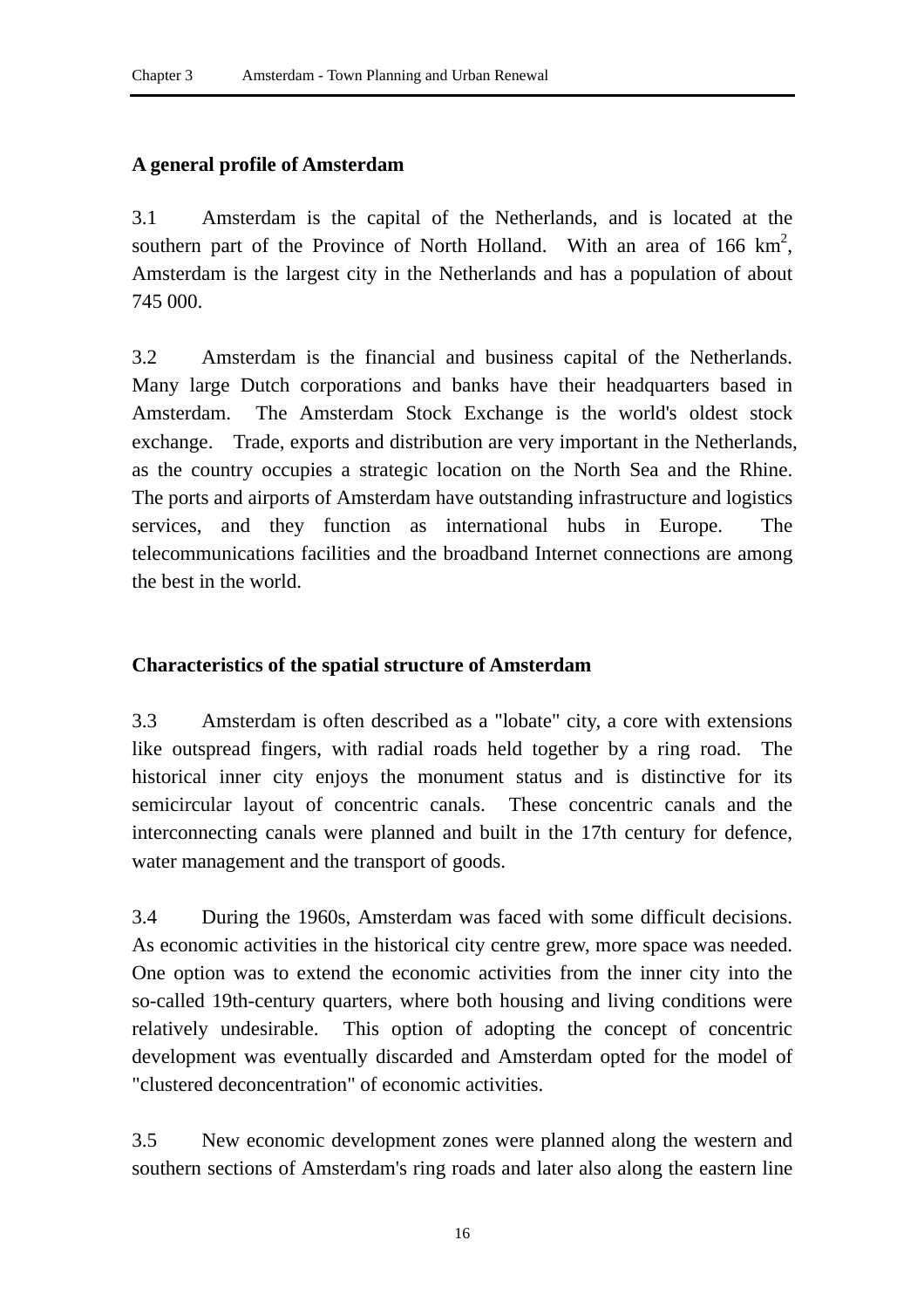of the metro train. This development model has prevailed, although new developments reflect the demand for a better mix of economic activities and other functions, such as housing and public amenities.

3.6 Amsterdam is regarded a green city. A great deal of attention has been given to greenery in urban planning since the early 20th century. In the north, there is a sharply defined boundary between the city and Waterland, which is a centuries-old tract of reclaimed peat meadows. In the west, south and southeast, built-up areas protrude into the green areas with an outline resembling the extended fingers of a hand surrounded by wedges of greenery.

#### **Institutional framework for the city's town planning and urban renewal**

3.7 Amsterdam is governed by the Mayor, the College of Aldermen and the City Council. The Mayor chairs the City Council and the College of Alderman. He is appointed by the Monarch. The College of Aldermen runs the day-to-day operation of Amsterdam. It comprises the Mayor and six Aldermen. The Aldermen are elected by the City Council. The College prepares the resolutions to be adopted by the City Council and implements these resolutions once they have been adopted. The City Council is the highest authority in the city of Amsterdam and it sets the city's annual budget. There are currently 45 seats in the City Council and Council members are elected every four years by the city voters.

3.8 The Amsterdam government maintains tight control of spatial development and implements a leasehold system (i.e. the city land is not sold, but leased to the private sector), which results in the Amsterdam government owning about 80% of the city land. (About 20% of the city land was sold in the early 20th century.) The Amsterdam government states that the implementation of the leasehold system can effectively prevent land speculation and generate revenues for financing infrastructure projects. In some cases, the city government may purchase the private city land from its owners, or develop those land parcels in collaboration with the owners.

3.9 The Amsterdam government takes the initiative for the programming and planning of spatial development. The land use and zoning plan is given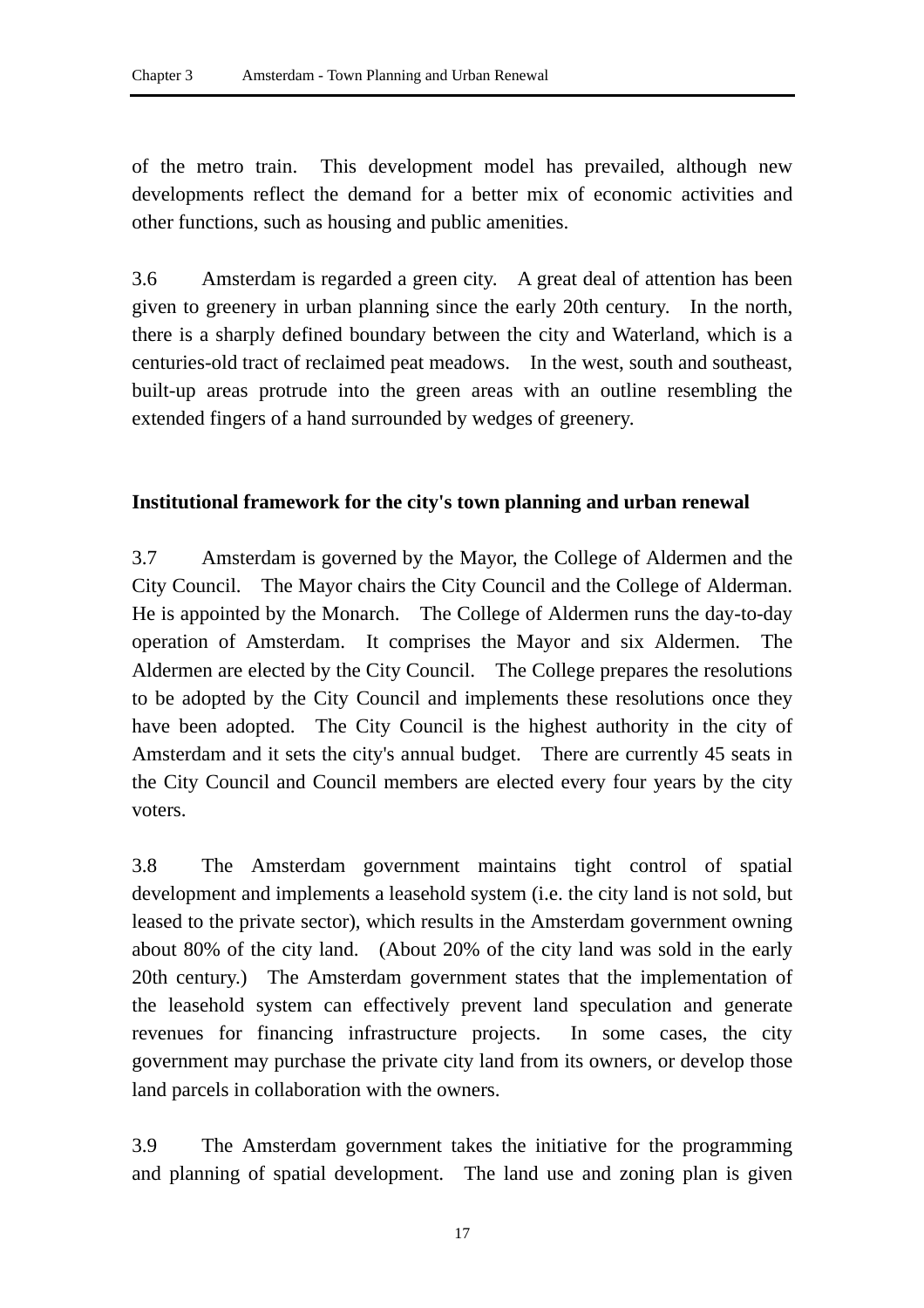substance and formulated by means of a series of joint decisions reached by the government with commercial parties, developers, architects and local citizens. The city government also actively formulates development and redevelopment project plans specifying locations for houses, businesses or offices in order to achieve a particular spatial development. Normally, the city government does not develop real estate itself, but prepares the land for the building process. After land formation, the land is issued to one or more developers who will develop the buildings and facilities according to a set of rules, which are defined by the City Council. These rules can be about aspects of urban planning, land use, development programme and financial conditions etc. The use of a particular land plot is defined in the zoning plan and corresponding to that zoning plan, in the leasehold contract.

3.10 In Amsterdam, the city government sets the land prices. The Development Corporation, a department of the city, directs the land pricing process. The land price policy applies to the whole city, although the 14 city districts have executive powers regarding local urban development. The objectives of the land price policy are to attain the desired development, contribute to a stable development of the real estate market and determine the revenues generated in the planning zones.

3.11 The Amsterdam Physical Planning Department is responsible for the spatial planning of development in Amsterdam. The Department has the functions to develop spatial vision and plan strategies for Amsterdam, and advise the City Council of Amsterdam in the areas of planning, public space and greenery.

3.12 For the city's urban renewal, a number of authorities and organizations are involved, the major ones being the Ministry of Housing, Spatial Planning and the Environment, Amsterdam Physical Planning Department and Amsterdam Development Corporation.

# **Town planning policy**

3.13 While the legislation governing town planning in Amsterdam is the National Planning Act and National Environmental Managing Act, the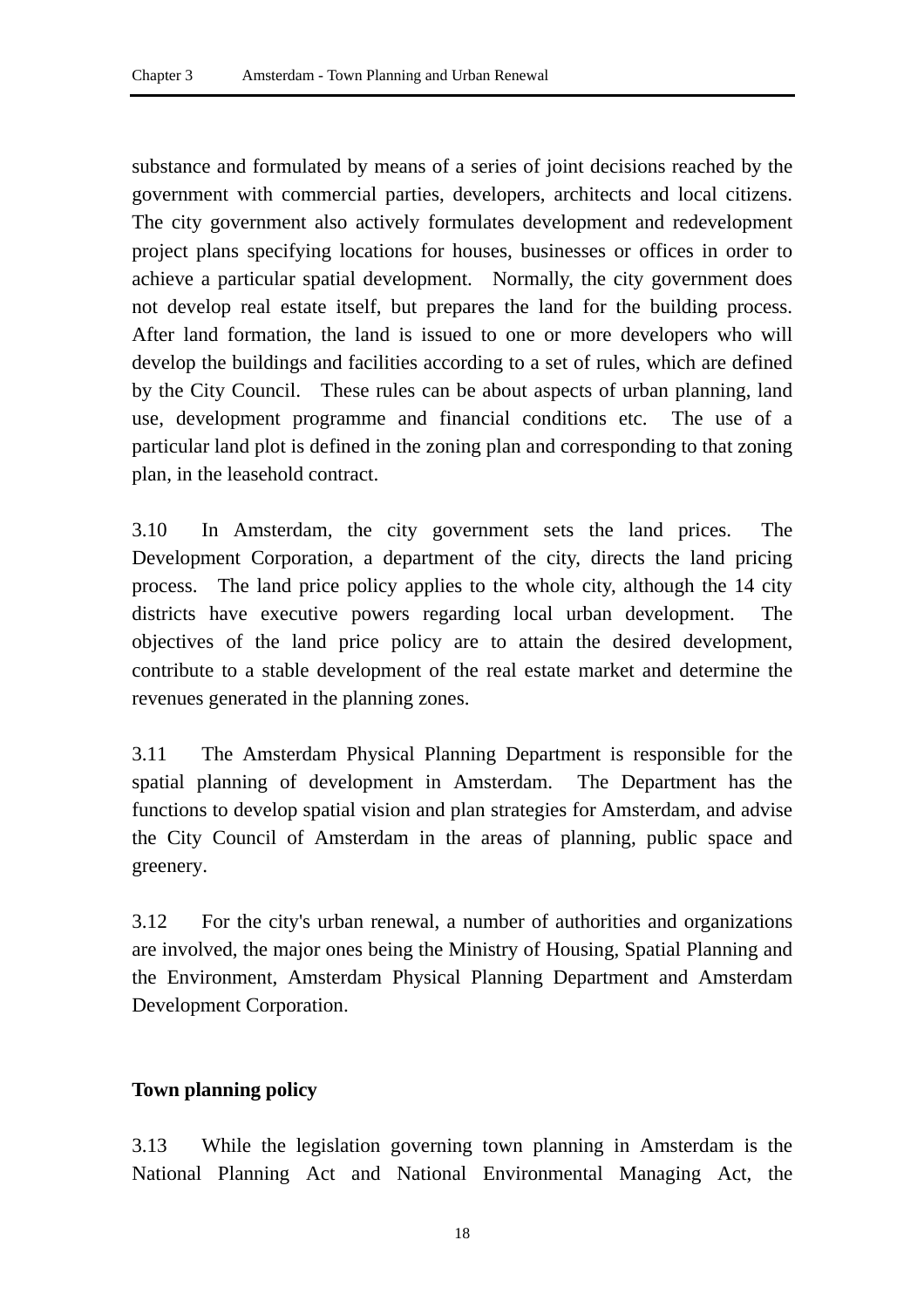Amsterdam Structure Plan 2003-2010 sets out the main thrust of the policy that the Amsterdam government pursues with respect to the city's spatial and physical development. The zoning plans of the city districts must comply with the requirements set out in the Structure Plan. The Structure Plan also provides a vision on the spatial development of the region. The strategic priorities laid down in the Structure Plan include --

- (a) realization of intensive and mixed-use environments;
- (b) optimal connections with public transport networks;
- (c) a high-quality network of cycle paths;
- (d) improvement of accessibility via roads, rail and water;
- (e) improvement of the quality of water and greenery;
- (f) the development of Schiphol Airport into an international aviation hub;
- (g) development of the seaport;
- (h) concentration of business activities that have an environmental impact along the North Sea Canal; and
- (i) improvement of accessibility in the Schiphol Airport-Amsterdam zone.

#### **Urban renewal policy**

3.14 In 1997, the Ministry of Housing, Spatial Planning and the Environment of the Netherlands formulated the Revitalizing Policy for Major Cities, which marked the beginning of a new integrated approach to urban renewal with an intent to provide cities with a new impulse. To shape the physical aspect of revitalizing cities, a new national urban renewal policy was launched in January 2000. This policy addresses the urgency for reshaping inner cities,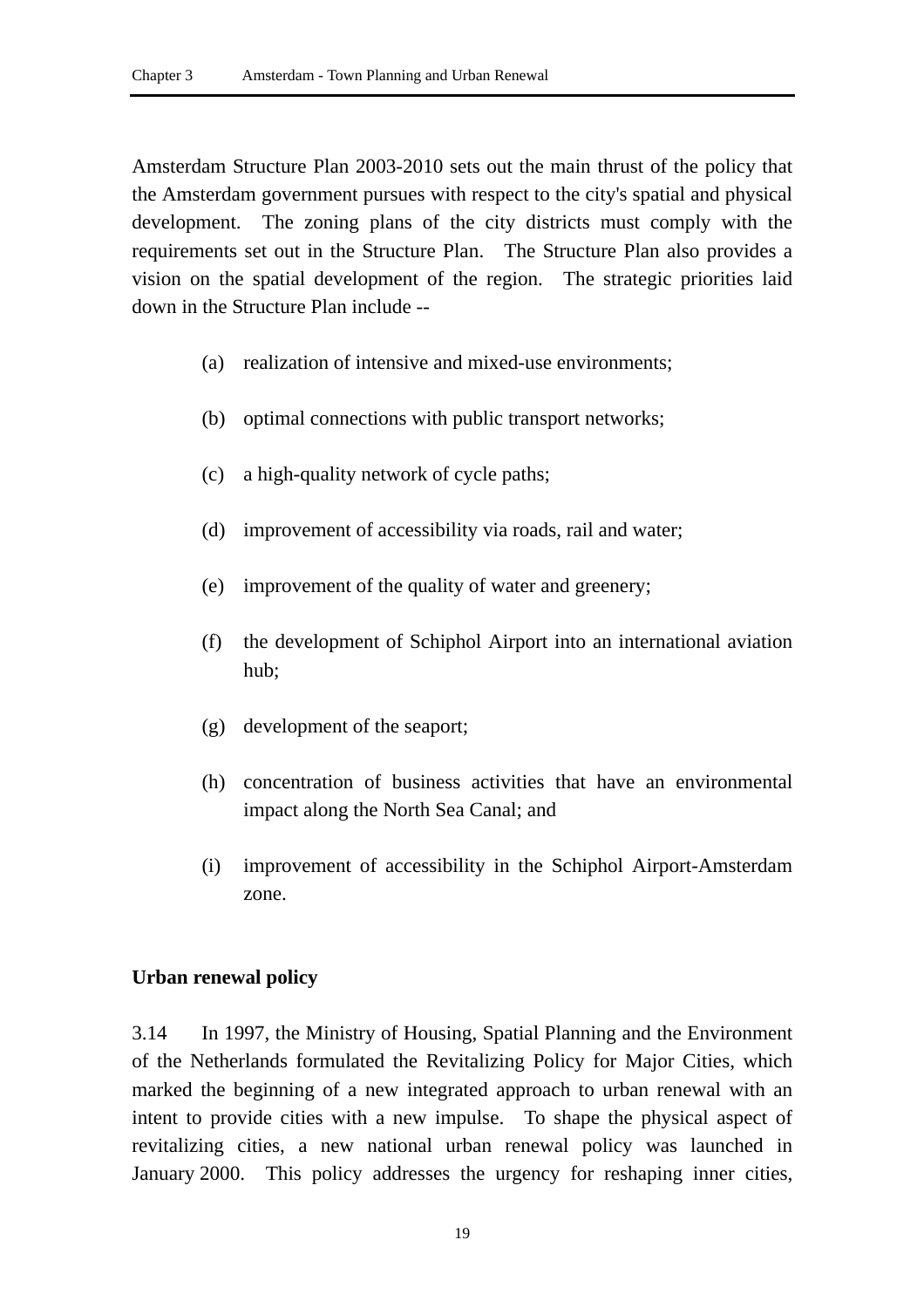former industrial sites/harbours and post-war neighbourhoods. Under this policy, the national government provides the cities with financial support for urban renewal, which is known as the Investment Budget for Urban Renewal. By formulating the Long Term Development Programme, the so-called G4 (four biggest cities: Amsterdam, Rotterdam, Hague and Utrecht) and G26 (26 medium cities) have started the process of revitalizing their urban centres.

3.15 In Amsterdam, the Amsterdam Physical Planning Department and the Amsterdam Development Corporation work in cooperation with businesses, the district councils and representatives from other relevant parties to prepare the urban renewal programme of the city.

3.16 The urban regeneration programme of Amsterdam propagates the idea of "liveability", i.e. the provision of attractive, sustainable and safe residential environments. Specifically, emphasis is placed on boosting vitality on the street, ensuring an optimal mix of different types of housing, improvement of public space and green areas, and provision of modern public facilities to meet community needs.

# **Major urban development and regeneration projects**

3.17 A number of urban development projects are underway and in the pipeline that will give Amsterdam a new face in the coming decade. The projects are not concentrated in a particular part of the city but are fairly dispersed. They involve urban expansion (e.g. Zuidas, Ijburg, South-East Central Area), changes in function for obsolete port districts (e.g. Eastern Harbour District and Amsterdam-Noord), expansion of the port and the airport and other new infrastructure (the North/South Metro Line).

3.18 The current urban regeneration programme of Amsterdam targets at four residential areas, namely the city centre, the Parkstad in South-West Amsterdam, the Amsterdam North and Bijlmermeer in South-East Amsterdam.

3.19 During the visit, the delegation was given guided visits to Ijburg, Zuidas, the NDSM site at Amsterdam-Noord, and Bijlmermeer in South-East Amsterdam.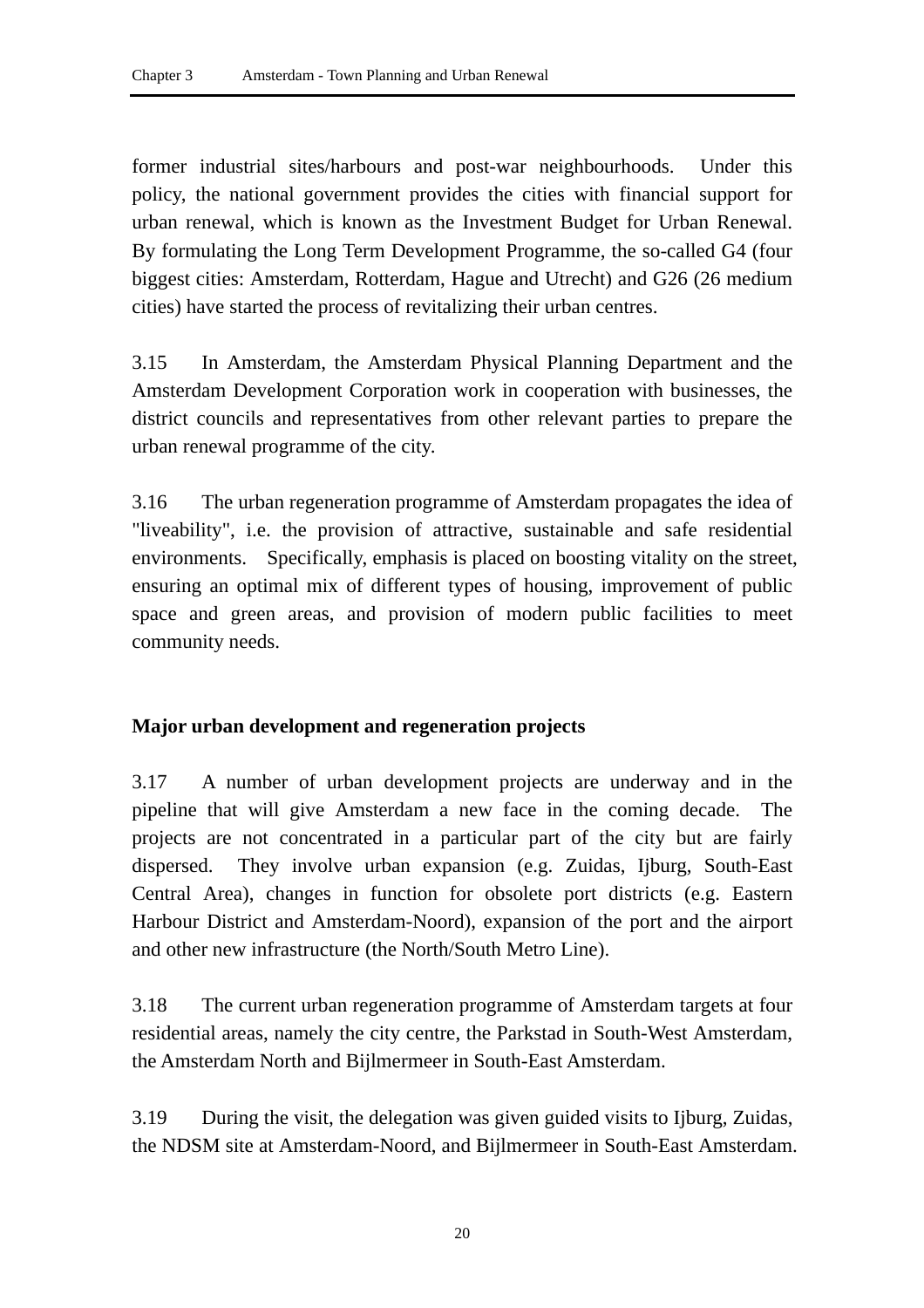The delegation also met with the representatives of the responsible organizations and was briefed on the planning and implementation of the projects.

# **Sites of major development/redevelopment projects in Amsterdam visited by the delegation**

# IJburg

3.20 The demand for housing in Amsterdam has always been high, and remains so. Because of a lack of large new locations for residential property available within the city boundaries, the Amsterdam City Council voted in 1996 to build a series of eight artificial islands in the IJmeer. The IJburg district was created island by island by spraying layer after layer of sand into the open water. The project scheme initially provoked an uproar in the city and this resulted in a referendum in 1997. In the referendum, the majority of voters said no to the project scheme, but the requisite number of voters was not achieved. As such, IJburg was given the go-ahead.



*The delegation at IJburg*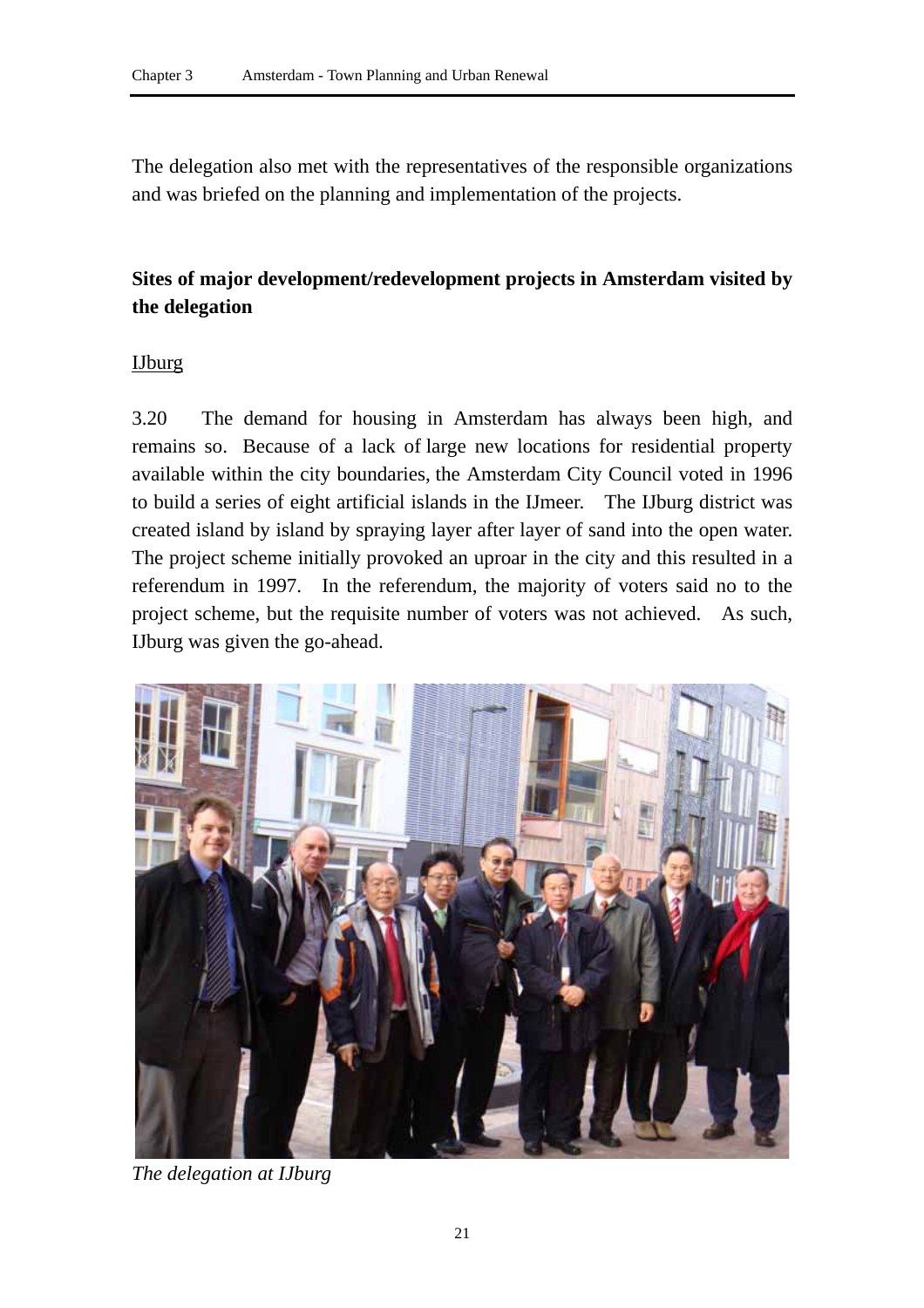3.21 Construction of all 18 000 homes in this new district, IJburg, is scheduled to complete in 2015. IJburg will then be home to a total of about 45 000 people and will bring 12 000 jobs into the area. IJburg has been planned as a self-contained district with its own shops, offices and schools. A major theme of the urban design scheme approved by the City Council is to establish a mixed residential environment with a varied population. As such, the housing in IJburg is very varied, including low-rise blocks of flats and terraced and detached houses. A wide variety of housing is provided in IJburg from social rentals to mid-priced housing as well as the higher-priced, owner-occupied dwellings. The urban design scheme for IJburg places strong emphasis on sustainable urbanism, focusing on constants in society and on facilitating comfort. A great deal of attention has also been devoted to the ecological aspects.

3.22 From spring 2005, the islands of IJburg have been linked to the city centre by a high-speed tram. This so-called "IJ Tram" runs to Central Station and takes about 18 minutes. The service operates every five minutes in peak hours and every 10-15 minutes at other times.

3.23 The delegation was given a guided visit on one of the islands of IJburg. The density of development on the island is low: 85% of the houses are in low-rise buildings. Part of the housing development on the island is dedicated to self-built housing, where private individuals are able to buy a plot and build a dwelling designed by an architect or by themselves. The series of linked houses each with a unique design have created a lively and architecturally impressive neighbourhood.

# Zuidas

3.24 Zuidas is a new and contemporary urban centre in Amsterdam with a strategic location between the city centre and the city's airport. It is being developed as a "city hub" with a balance of housing and workplaces. The spatial plan is to achieve a mix of 45% homes and 45% work, with the other 10 % devoted to other facilities: shops, cafés, restaurants, sports and culture.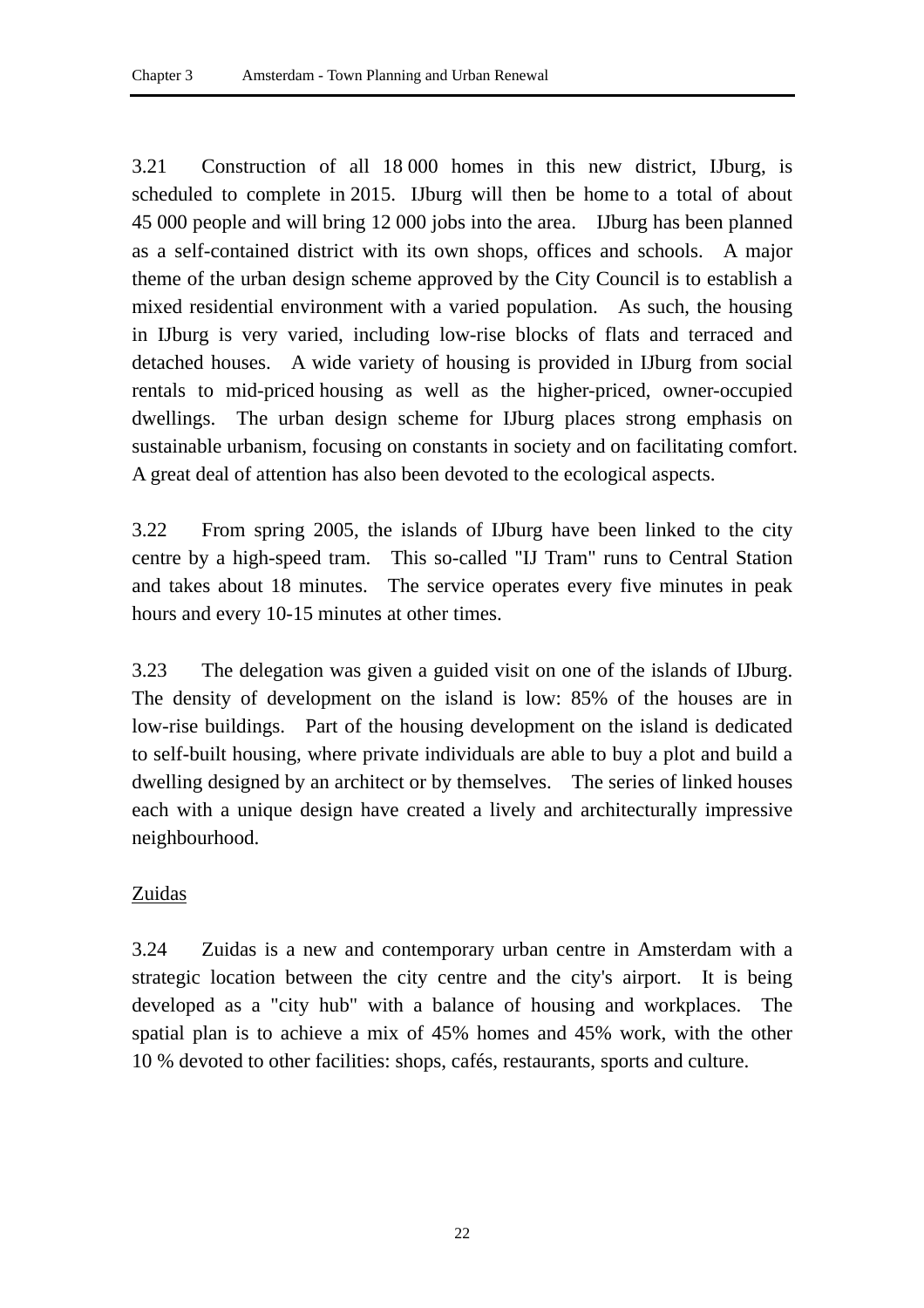3.25 The area to be developed encompasses about 270 hectares and is currently intersected by the A10 motorway (the city's ring road), and train and metro lines. Currently, about 1 million square metres  $(m<sup>2</sup>)$  of real estate has been constructed, and the area now hosts head offices of a number of international firms, a World Trade Centre, a major congress and exhibition centre, a university, a hospital, as well as other communal facilities. However, the noise and other environmental problems generated by the existing transport infrastructure at the ground level have constrained the development of the area.

3.26 As Zuidas is ideally positioned with regard to the airport and the city centre and enjoys excellent accessibility, the City Council conducted studies in the early 2000s to identify feasible development schemes to further develop Zuidas into a prime business district in a world-class cosmopolitan setting. In February 2005, the City of Amsterdam and the national government reached agreement on the so-called "dock model", under which the local transport infrastructure will be moved underground, thereby drastically reducing current noise and air pollution. In so doing, new land and development opportunities will be created, resulting in a total development potential of some 2.7 million metres of floor space in the area. Approximately, 42% will be used for residential purposes, 43% for offices and 15% for other functions.

3.27 Essential spatial planning elements include a relatively high density development with towers up to 100 metres high; a cityscape with public amenities that can be assessed at the street level; and high-quality public areas and pedestrian links to the surrounding buildings. It is envisaged that upon full development, there will be about 25 000 residents, 80 000 workers and 40 000 students accommodated in Zuidas.

23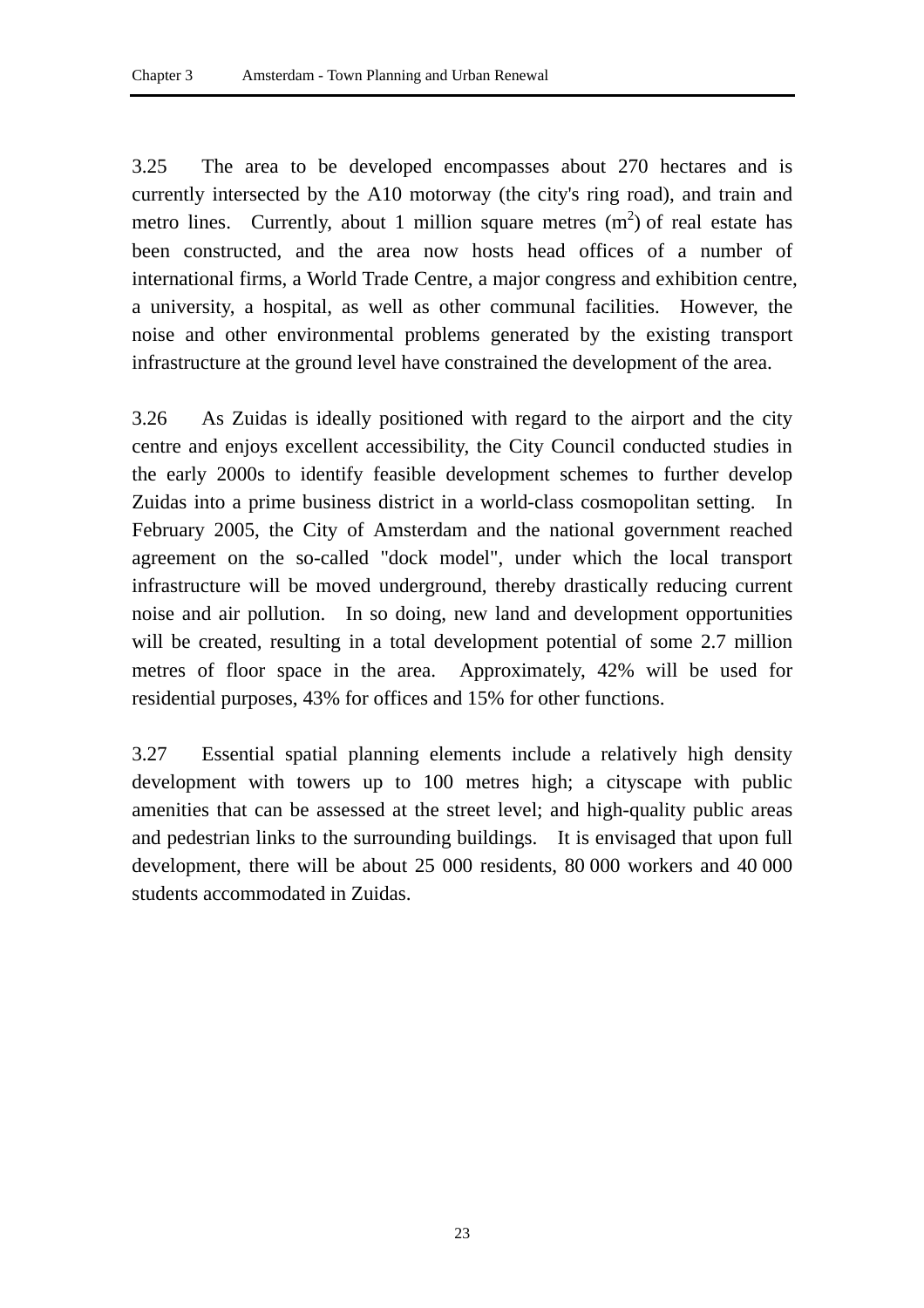

*The delegation met with Drs J D (Jan) Stoutenbeek, Director of Zuidas Amsterdam and was briefed on the Zuidas project, a new and expanding urban centre in the south of Amsterdam* 

3.28 Apart from taking a site visit to some of the streets and buildings in Zuidas, the delegation was briefed by the director of the project on the development approach. The further development of Zuidas will be structured as a Public-Private-Partnership. The Dutch Ministry of Finance and the City of Amsterdam will each take a 20% minority share in the Zuidas company, which is scheduled to become operational in late 2008 to undertake the project. The remaining 60% majority share will be allocated during a bidding process among the eight pre-qualified private parties who have demonstrated the expertise for and dedication to the project.

3.29 The total cost of the project is estimated at 4.1 billion Euros (2006 price level), of which the relocation of infrastructure underground accounts for about 70%. The national and regional governments of the Netherlands and the City of Amsterdam have agreed to invest 0.9 billion Euros. The Zuidas Company will obtain leaseholds for the 2.7 million  $m^2$  floor space in the Zuidas area. The term of the leasehold is open-ended; payment of the leasehold fees will have to be made upfront per 50-year period. The private shareholders of the Zuidas Company will share in the proceeds obtained from the distribution of the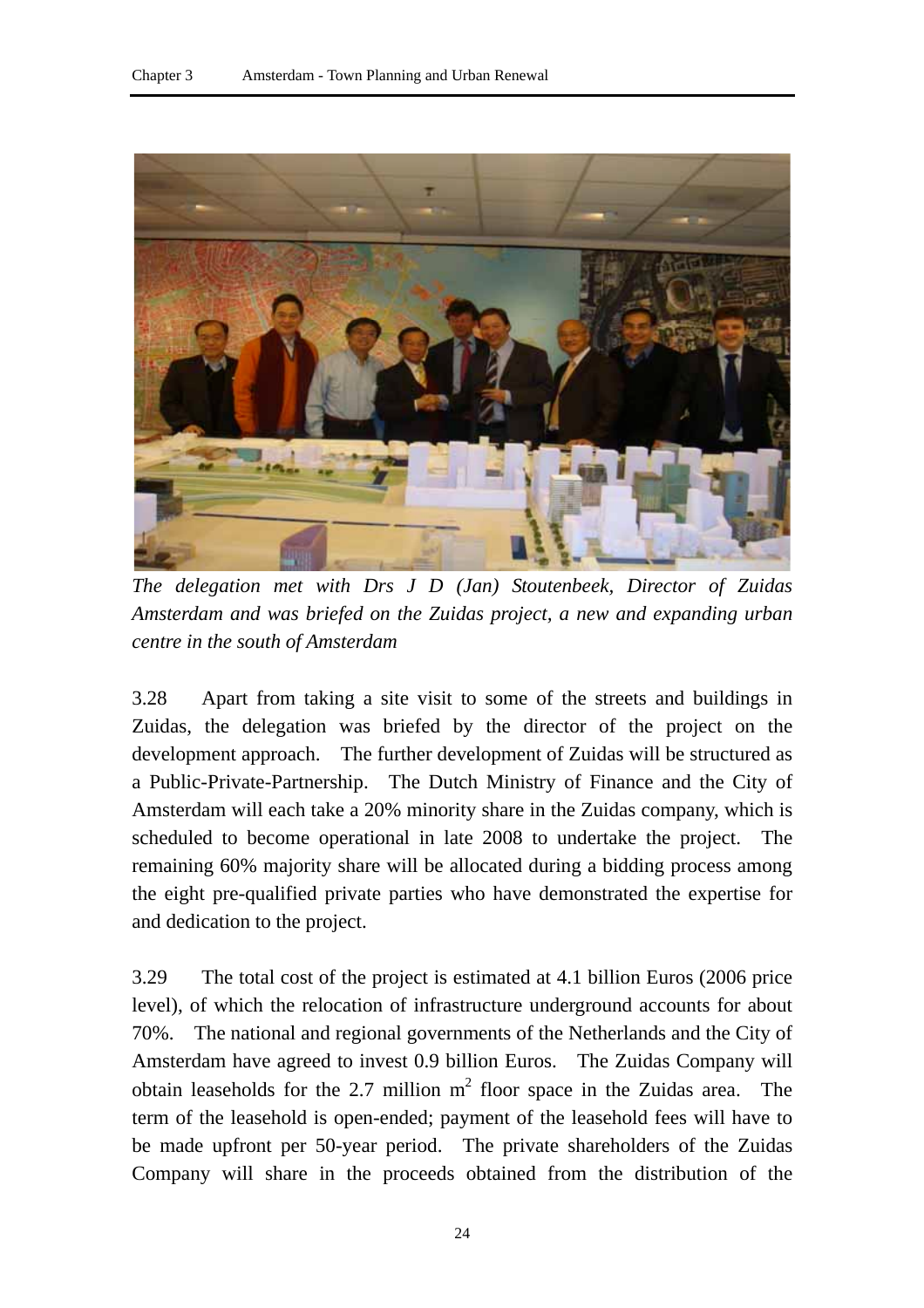leaseholds, while assuming the remaining cost of relocating the infrastructure underground. Besides, the private shareholders will, through a dedicated Development Company, enter into a "forward sale and purchase" agreement for the development of 480 000  $m^2$  in the very heart of the Zuidas area.

#### Regeneration of the NDSM site

3.30 The NDSM site is a former shipyard on the northern bank of the IJ bay. It occupies an area of about 32 hectares. The area is being developed in phases. The intention is to preserve the character of the old shipyard in the new plans. The city of Amsterdam supports the idea of using the site as a cultural incubator for creative businesses and cultural establishments. It is envisaged that upon full development, the site will have a total of 5 200 rental and owner-occupied housing units, 270 000  $m^2$  office space, shops and amenities.

3.31 Once a prosperous harbour, the NDSM Wharf has been left abandoned for nearly two decades. In 1999, a group of artists, theatre people, skaters and architects, calling themselves Kinetisch Noord, approached the local council with a plan to redevelop the former shipyard. In June 2002, Kinetisch Noord presented its plan to turn the NDSM Wharf into the largest creative hub in the Netherlands. Since then, working closely with tenants, Kinetisch Noord has built affordable studios and other working spaces for creative activities. NDSM builds the basic units that the tenants then complete themselves, giving everyone a say in the costs, quality and design of their own spaces.

3.32 The delivery of the development is managed by the NDSM association, the membership of which comprises mainly artists and practitioners in the creative industries, in co-operation with a number of non-profit making organizations in the cultural sector. The Regional Government of Amsterdam-Noord, the City Council, the National Government and a panel of external advisers provide assistance and expertise. The building costs are subsidized by a local fund for affordable workplaces and creative incubation, the Department of Social Development and Economic Affairs, the Dutch ministry of Housing, the Regional Development and Environment Department and by substantial private investments by residents. Funding for the costs of maintaining the Kinetisch organization is raised through the programming of art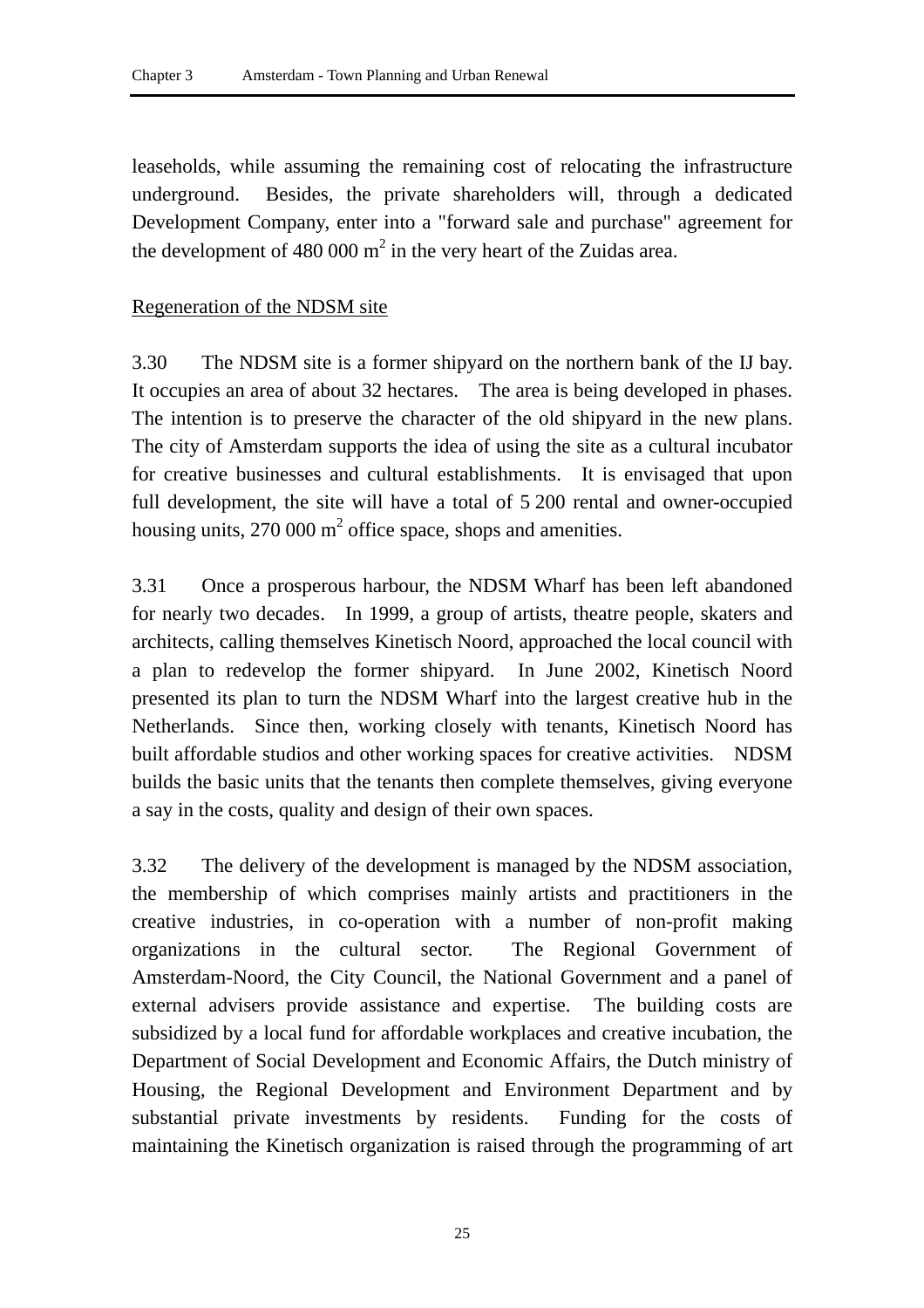festivals and the renting out of space for commercial events and cultural activities.

3.33 Currently, the NDSM tenants are working on a number of projects on the site, some of which are complete. The redevelopment covers a total of  $85000 \text{ m}^2$  and includes --

- (a) an art village in the NDSM Warehouse with ateliers, studios and working space;
- (b) a theatre working space (12 studios) for site-specific theatre;
- (c) performance spaces for exhibiting art work, theatre, dance and music;
- (d) a skate park;
- (e) recording studio's and a hip-hop school;
- (f) an experimental climbing wall;
- (g) a windmill in the crane and a sustainable energy company;
- (h) a restaurant built with second hand and sustainable materials;
- (i) mobile gardens and a mobile library on the outdoor premises; and
- (j) a warehouse for large events, flea markets and house parties.

3.34 According to the Kinetisch Noord, the project adopts an alternative town planning approach which allows democratic participation in the creation of a sustainable urban and social environment. The re-use of old (or new) buildings is a key element in this approach and the end-users take responsibility to finish (and finance) the building process and/or interior design. The strategy also has a focus on bottom-up intervention, whereby the users produce the new vision for a city or a neighbourhood and at the same time manage the process of achieving such vision. An important theme of the project is that the existing built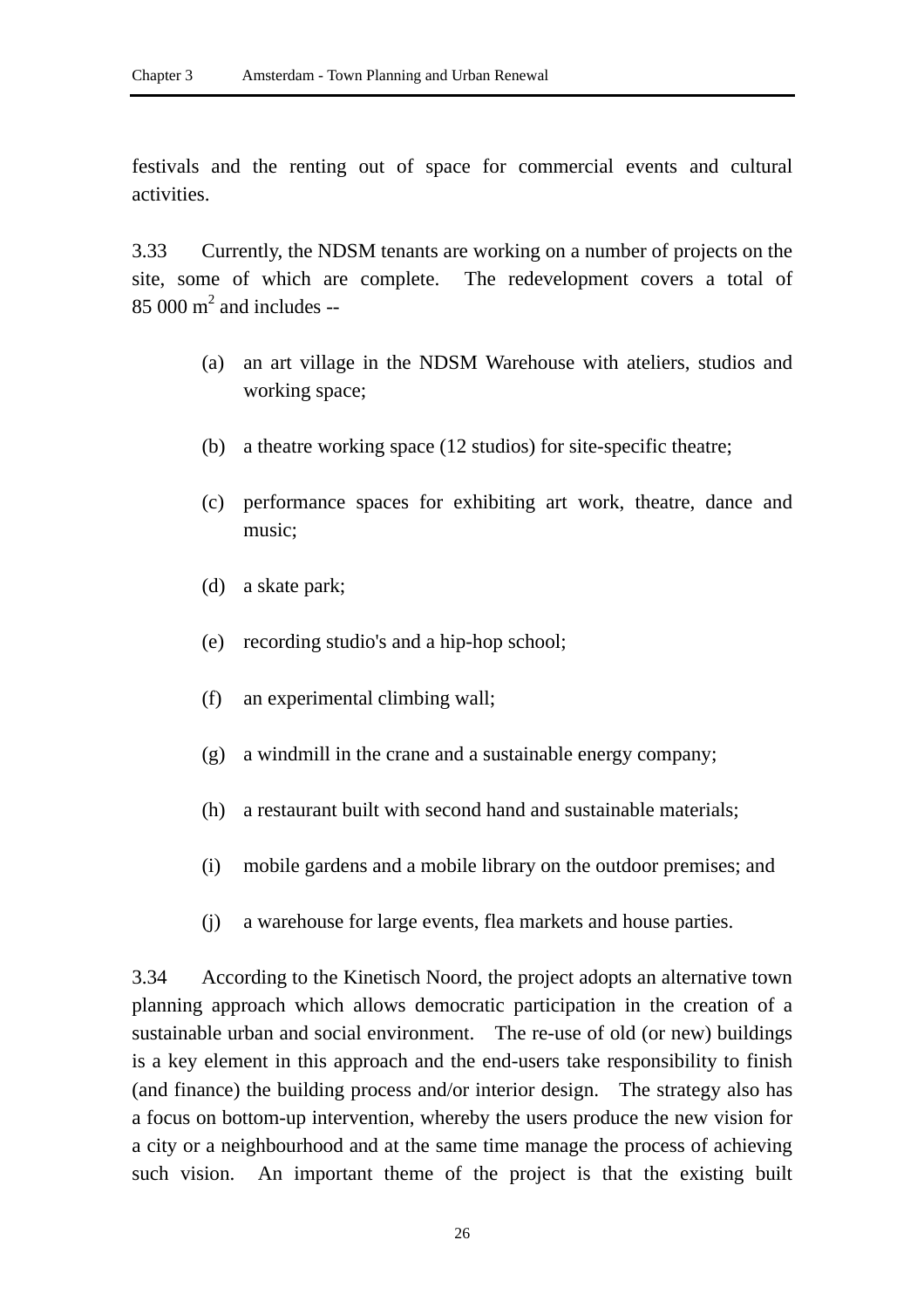environment is treasured and certain important components of the former shipyard are preserved.



*The delegation was briefed by Mr Quinten C van Olden, Account Manager of Stadsdeel Amsterdam-Noord, on the regeneration of the former NDSM shipyard into creative space for artists* 

3.35 While the project is being pursued based on a holistic and creative approach, Kinetisch Noord acknowledges that the gap between idea and realization is still quite wide. The development needs to tackle certain building conversion problems, which also imply a rise in costs with potential loss of support and commitment by residents and users. However, despite the problems, Kinetisch Noord considers that the development of the NDSM Wharf remains a unique experiment of bottom-up community and cultural planning which deserves the support and attention of all experts in the regeneration field.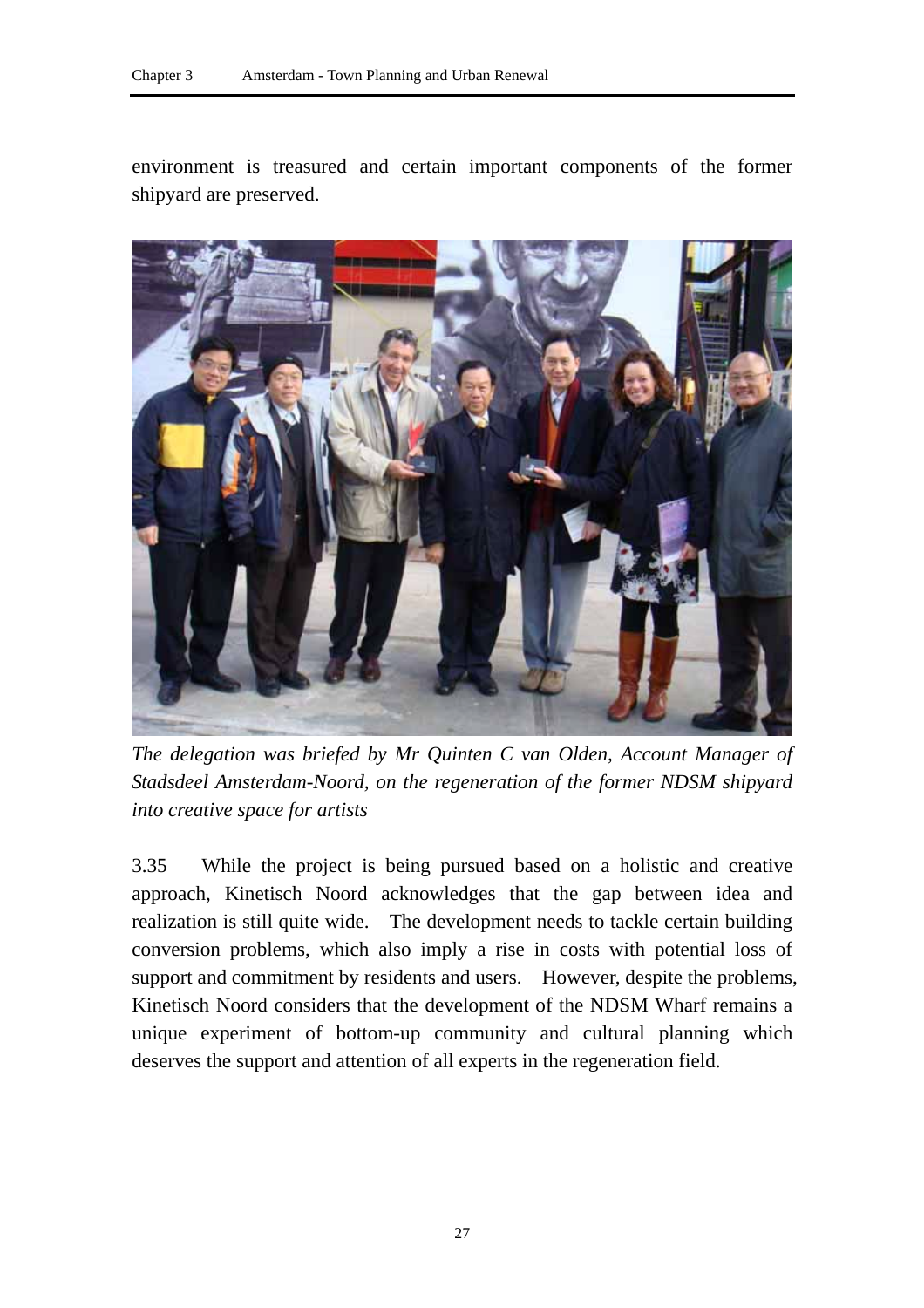#### Regeneration of Bijlmermeer

3.36 Bijlmermeer is an area within the South-East Amsterdam district. It was the largest post-war high-rise estate built in the Netherlands intended for young families and residents from the city's urban renewal districts. Thirty-one high-rise gallery-style blocks, with 13 000 luxury apartments, surrounded by acres of parkland were built before construction was finally stopped. There was strict spatial separation of residential, work, recreational and traffic functions in the design of the area. The idea was that this would give rise to a hygienic, green, spacious, light and thus healthy city. A rectangular system of raised roads was constructed, within which honeycomb-shaped, 10-storey flats were erected. Some common facilities were located underneath road decks and parking garages.

3.37 Criticisms of the Bijlmer were being voiced long before its completion. Its massiveness, uniformity and the strict separation of slow and fast traffic excited negative comments. The raised roads came in for particular criticisms, because they created unsafe areas where surveillance was difficult. The spatial problems were moreover aggravated by a number of socio-economic problems. Moreover, during construction, cutbacks were made, and as a result facilities such as lifts were scrapped. Within a short time the Bijlmermeer became home to a predominantly low-income immigrant population. Drug-use and related crimes skyrocketed. The vast parkland, long gallery corridors, parking garages and alleyways were scary and unsafe. At its peak, more than 25% of the apartments stood empty and the yearly turnover of residents was 50%. The housing estate was losing money at an alarming rate.

3.38 At the beginning of the 1990s, the national government decided to take a radical approach. There was widespread agreement that any solution had to tackle not only the physical infrastructure, but also social and economic aspects. Together with residents, the Bijlmermeer Renewal Project Bureau, an organization established by the city of Amsterdam, the local council and the responsible housing association, put together a renewal plan. The focus is on developing more jobs, and more social and cultural facilities like churches, mosques, and spaces for small-business in the area. More than half the high-rise blocks were to be demolished and replaced with new buildings. The remaining high-rise blocks would be renovated with upgraded facilities. The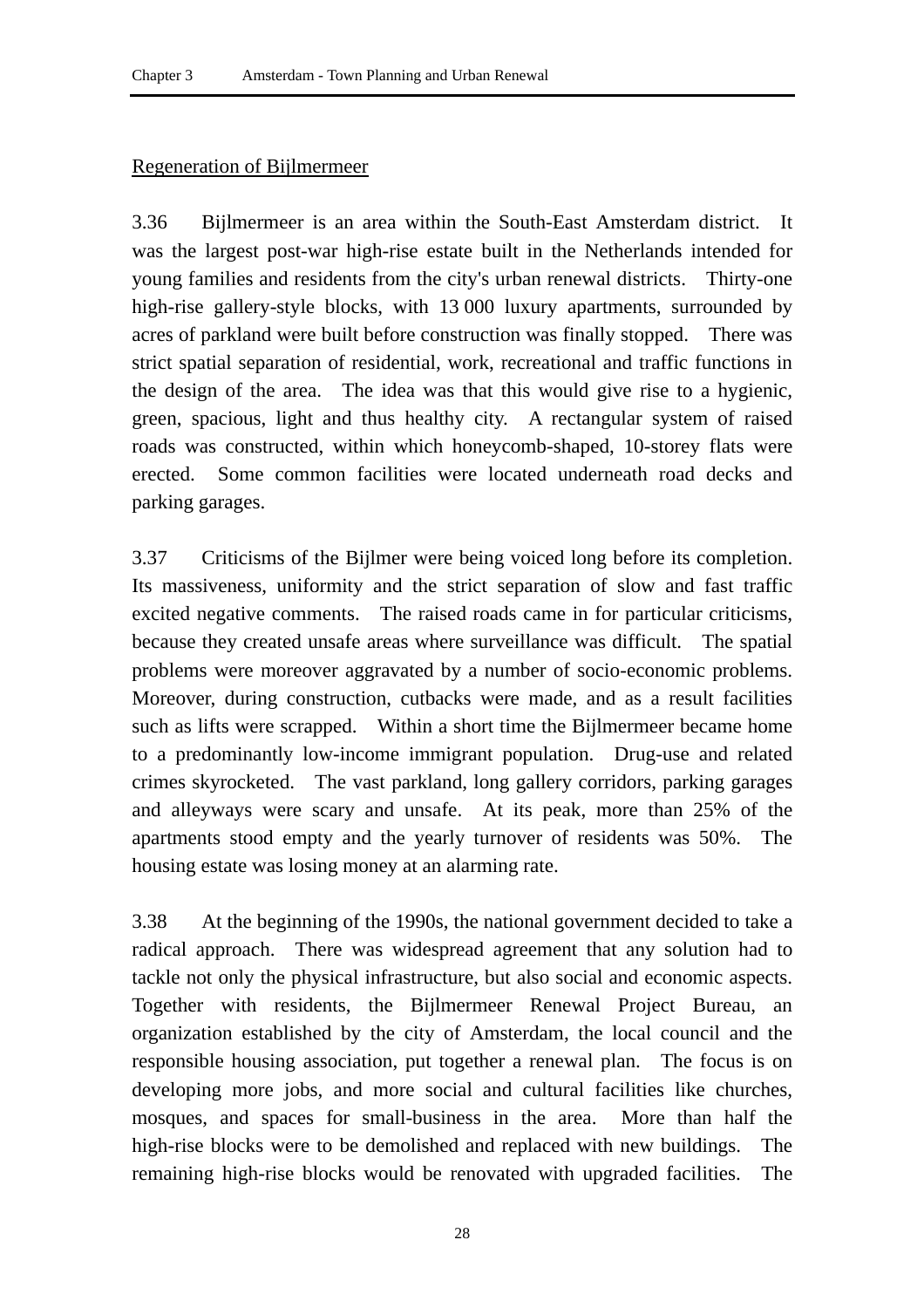surfaces of roads would be lowered and public areas would be re-organized. The renovation process also includes major maintenance works and the provision of new physical and social facilities.



*The delegation was briefed on the Bijlmermeer regeneration project* 

3.39 In spite of the integrated character of the interventions, the approach was neighbourhood specific. The area was divided into smaller districts which were then fleshed out by various urban planners. The public space would be more clearly organized with streets, squares and public buildings. Upon completion of the project, half the total housing supply will consist of subsidized rented flats, whilst the other half will comprise private sector housing. Families that are forced to move as a result of the renovation project, but who nevertheless wish to remain in the area, are entitled to a suitable and affordable home in the area.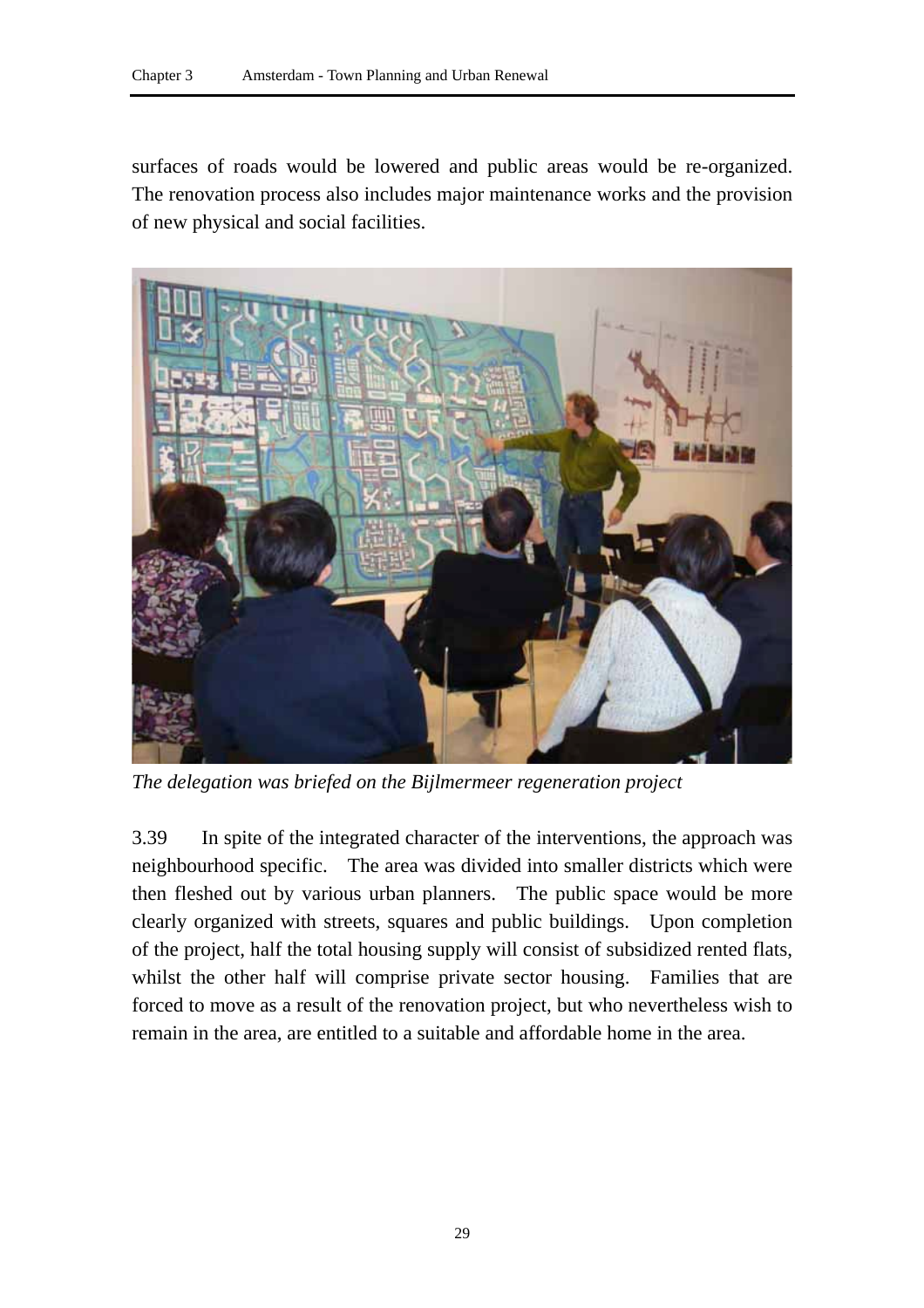

*The delegation was received by the Committee on Foreign Affairs, Chamber of Deputies of the Parliament of the Czech Republic at a working luncheon* 



*The delegation at the parliament building in Prague*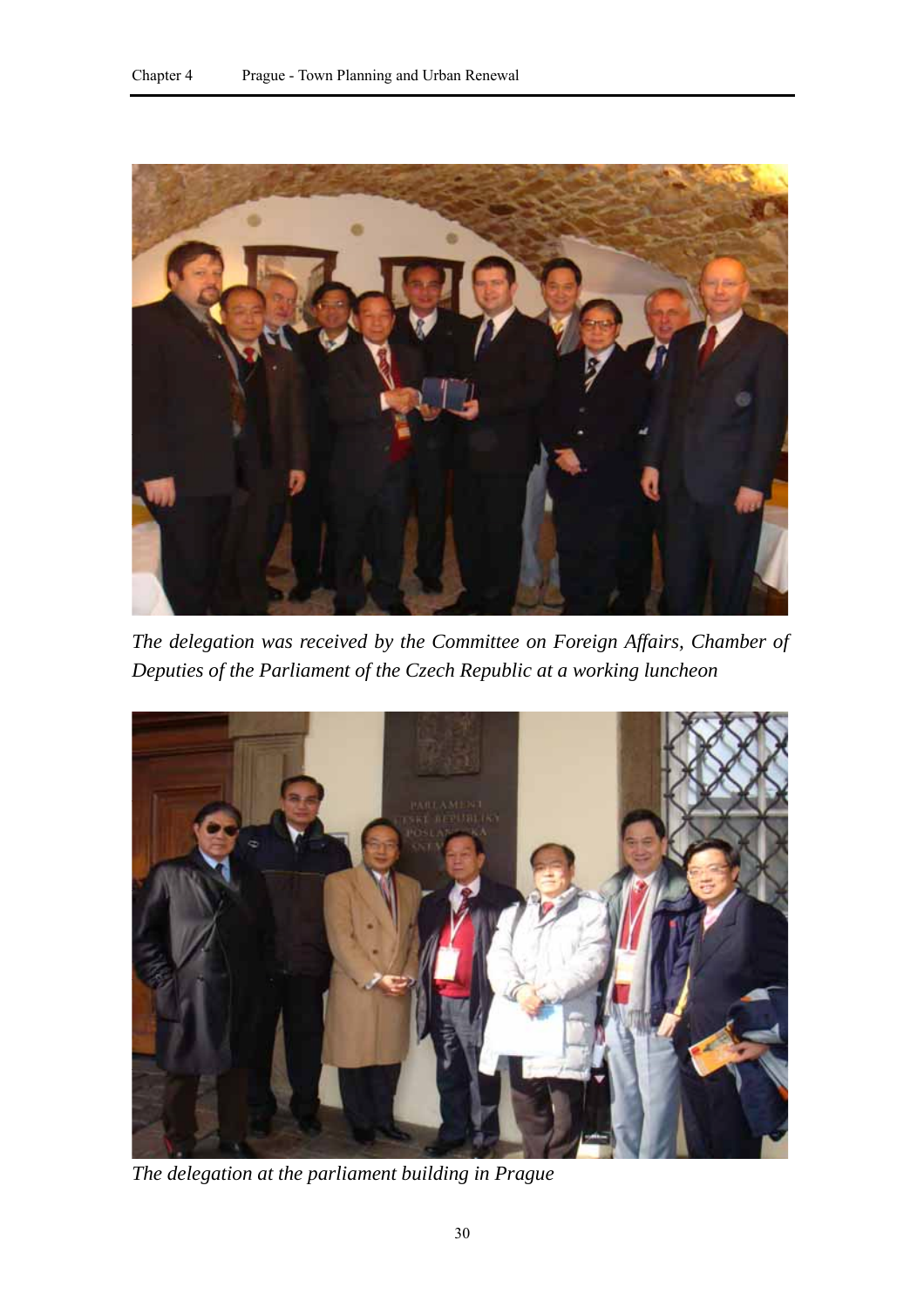#### **A general profile of Prague**

4.1 Situated on the River Vltava in central Bohemia and with an area size of  $496 \text{ km}^2$ , Prague is the seat of the highest level legislative, administrative and political bodies of the Czech Republic. Prague has been the political, cultural, and economic centre of the Czech state for over 1 100 years. The Parliament, government, and the most important social, cultural and educational institutions reside here. The city is the entrance gate to the Czech Republic. Prague has a population of almost 1.2 million permanent residents. Besides, the number of commuters and visitors move about the city in a normal day is estimated to be around 1.5 million.

4.2 Prague is considered as one of the most beautiful cities in Europe and is among the most visited cities on the continent. Since 1992, the historic centre of Prague has been included in the United Nations Educational, Scientific and Cultural Organization world heritage sites.

4.3 Prague generates over 20% of the national gross domestic product. Over the last decade, Prague's economy has undergone profound transformation; a majority of Czech businesses have undergone privatization and a number of foreign companies have established their operations in the city. The services sectors have grown significantly while the percentage of production industries is decreasing. The most important industrial sectors are printing, the food industry, the chemical industry, and the engineering industry. A significant proportion of national research and development activities are carried out in Prague.

#### **Characteristics of the spatial structure of Prague**

4.4 The spatial structure of the Prague city can be perceived as comprising the three historically created belt areas -- the city centre, the Prague suburban areas and the outer belt. The city centre comprises the historical core (which has developed along both banks of Vltava river since the 10th century) and the inner-city neighbourhoods (which have developed since the mid-19th century). The Prague suburban areas are mainly dominated by housing estates constructed in the 1950s and 1960s and council housing in garden cities dating from the pre-Second World War era. There are no plans for extensive measures to be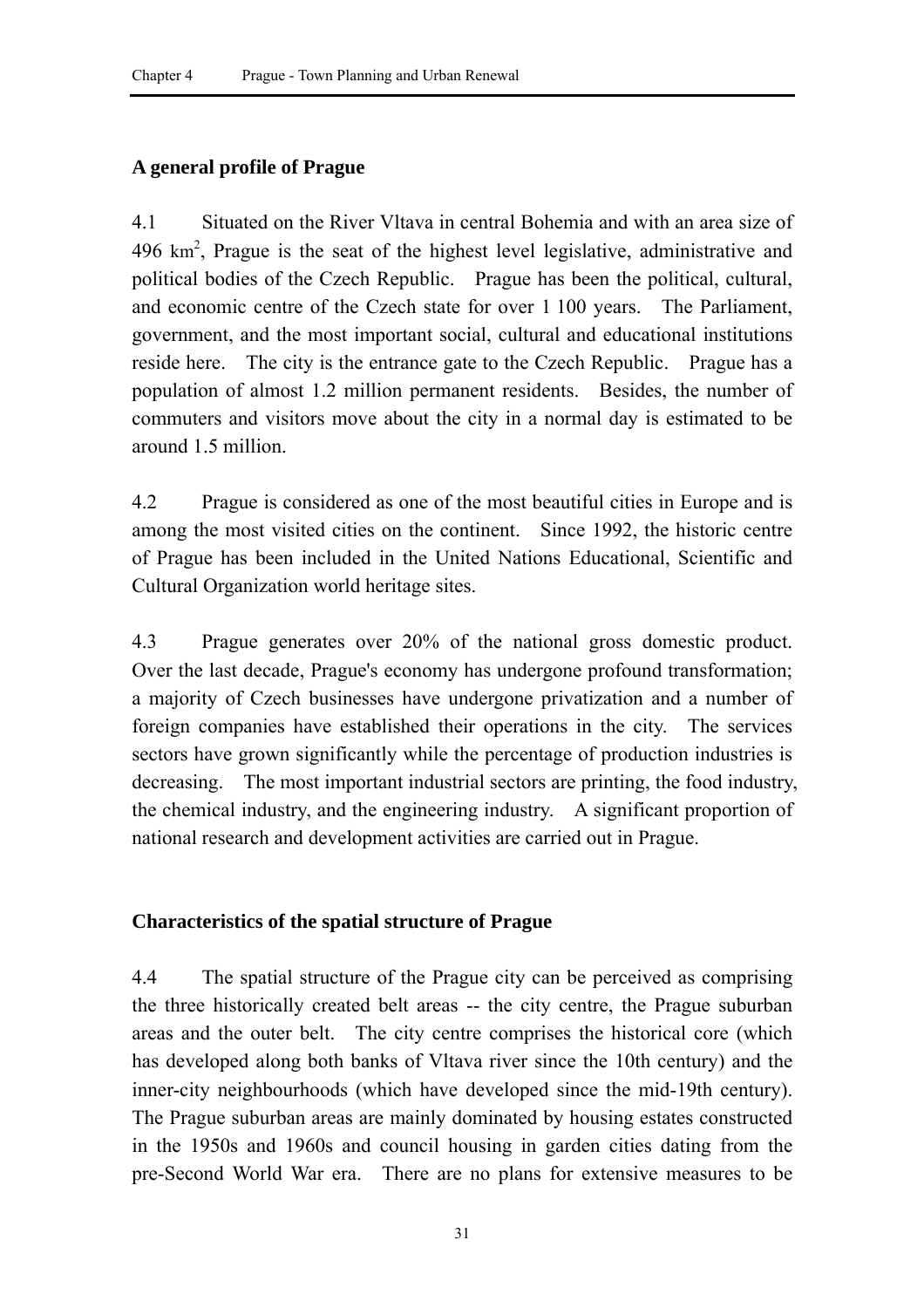taken into the spatial structure of the Prague suburbs. The city government sees that changes on the monofunctional urban structures in the suburban areas should not be aggressive unification with the character of the city centre buildings, but should be based on finding their own identity and spatial order.

4.5 The outer belt is dominated by the suburban landscape with its original rural settlement. The city government considers that all new construction should sensitively tie-in with these traditions. The outer belt provides the best conditions for the extensive development of green areas and for reaching an ecological stability system by linking up with selected green areas and water elements.

# **Institutional framework for the city's town planning and urban renewal**

4.6 Prague is governed by the Prague City Council, with its members being elected by universal suffrage. The Council is led by the Executive, which is chaired by the elected Mayor for a four-year term. For administrative purpose, Prague is divided into 22 districts which possess individual district councils responsible for controlling and planning spatial development. At the municipal level, there are a total of 57 city boroughs whose administrative powers are laid down in the Charter of the City of Prague responsible for administering the daily operation of individual city boroughs.

4.7 The City Development Authority of Prague, a municipal government department, is responsible for formulating and implementing both spatial planning and urban renewal policies. While the legislation governing the city's town planning is the Spatial Planning Act, the planning of Prague's urban development is mainly governed by two citywide planning documents: the Master Plan and the Strategic Plan.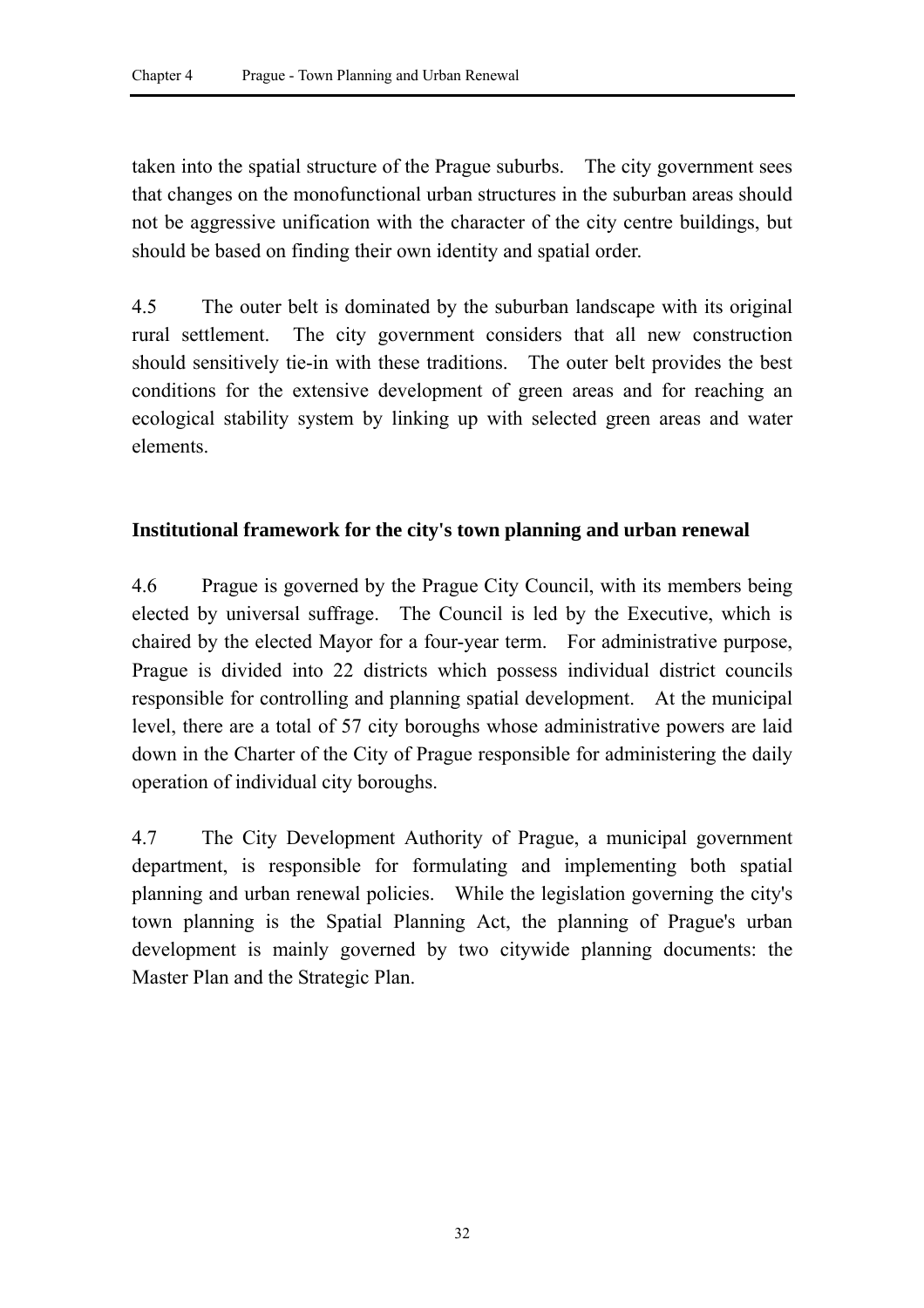#### **Town planning policy**

#### The Master Plan for the Prague city

4.8 The Master Plan, which was approved by the City Assembly in 1999, is a physical plan (close to a zoning plan) that specifies the allocation of functions in the city and regulates the development process. The main principles of Prague's spatial development expressed in the Master Plan are --

- (a) extension of the boundary of the compact city so as to allow controlled city growth;
- (b) deconcentration of functions from the city centre through extension of the city centre and the creation of secondary centres;
- (c) location of regional shopping centres in the outer city;
- (d) residential areas for medium-rise apartment housing located within the compact city and low-rise single-family housing in outer city locations adjacent to the compact city and existing village settlements in outer zone;
- (e) new areas for short-term recreation in the outer city;
- (f) concentration of development to areas with a good accessibility by public transport and in the outer city by railway;
- (g) extension of the underground system; and
- (h) construction of the inner city ring road and the outer city express road.

#### Prague Strategic Plan

4.9 The need for a document which would set out Prague's long-term development goals, propose ways to achieve them and enable regulation of the decision-making process was recognized by the city's political leaders and the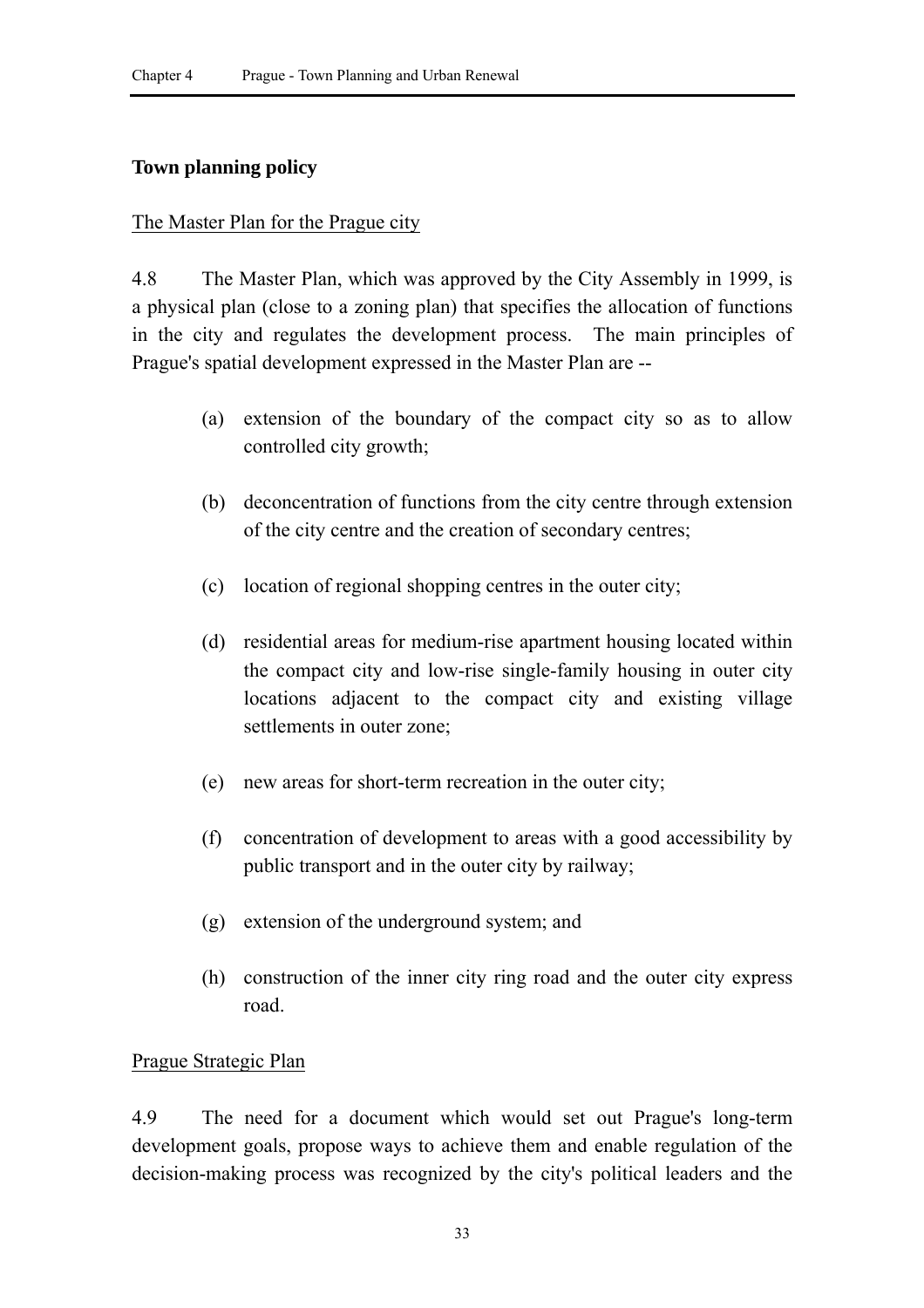general public in the aftermath of the "velvet revolution". The work on the preparation of a strategic plan for the city started in 1994, and the final output, the Prague Strategic Plan, was approved by the City Assembly in May 2000.

4.10 The Strategic Plan formulates the long-term programme of city development for 15 to 20 years. It is intended to purposefully manage the process of urban change and to co-ordinate the decision making processes of city administration with the numerous interests, activities and resources of various actors in the city. The Prague Strategic Plan is not only an overall vision of the city's future, but it is an agreement between politicians, specialists, corporate sector representatives and citizens of Prague about what the city wishes to achieve in the next two decades and how to proceed in the solving of problems in particular spheres. The Prague strategy is based upon the city's strengths, especially its unique character and spiritual, intellectual and cultural traditions, quite exceptional natural and urban quality, its economic and human potential, advantageous position in the heart of Europe, its good reputation, and its attraction for foreign visitors.

- 4.11 The strategic priorities of the Prague city are --
	- (a) to create a favourable entrepreneurial environment;
	- (b) to support science and education;
	- (c) to protect and develop the city's cultural and urban values;
	- (d) to achieve an efficient economy for all resources (nature, land and property, water, energy and finance) with respect to sustainable development;
	- (e) to develop a polycentric structure of the city; and
	- (f) to build the Partnership for Prague between the public sphere, private sector and citizens.

4.12 The basic strategic aim in town planning of Prague is the change-over from a monocentric to a polycentric city, emphasizing the need to alleviate the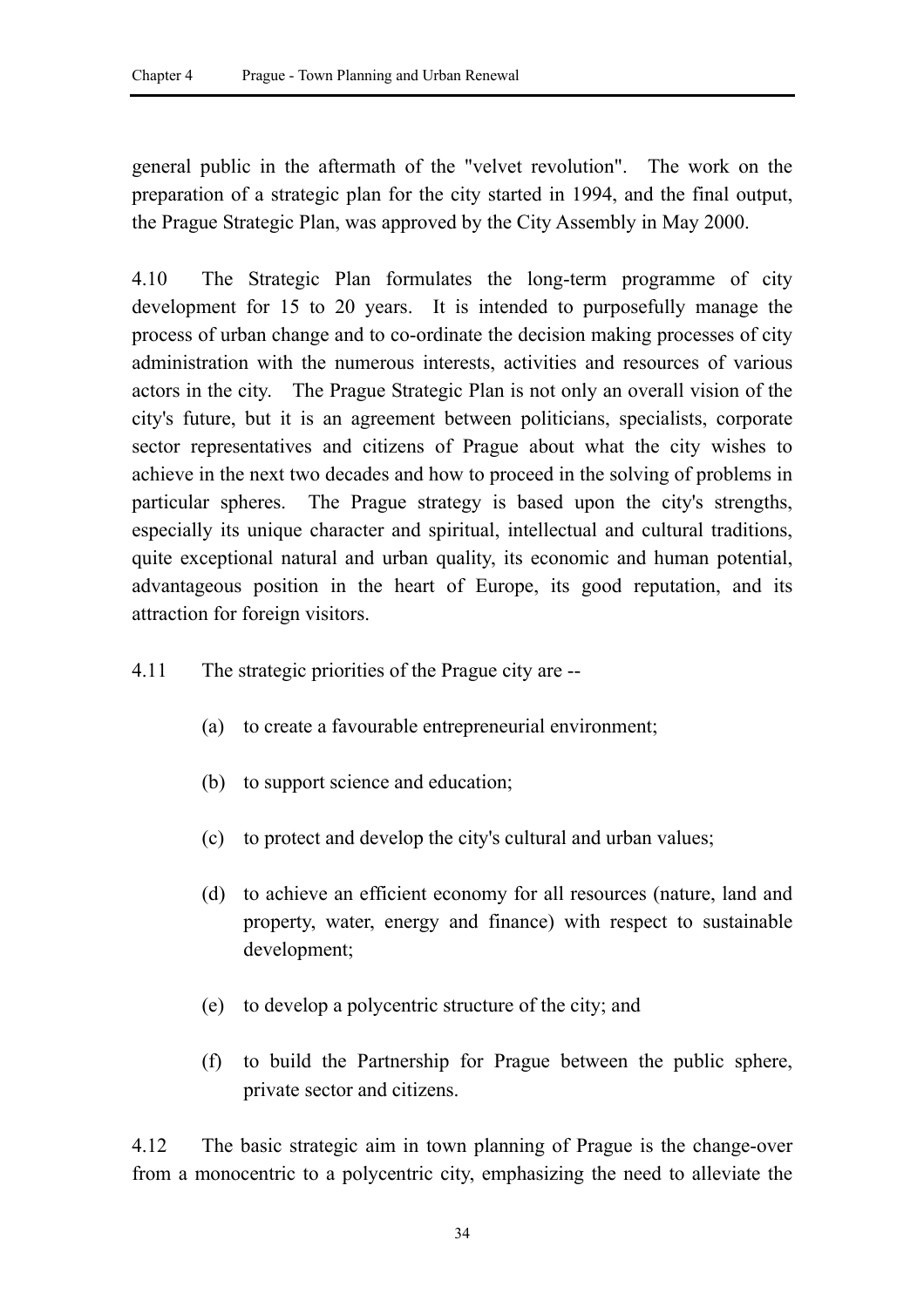pressure on the city centre and make more balanced use of all its territory. The city administration has identified the following problems and threats which need to be addressed through town planning measures --

- (a) While Prague is a unique and well-known genius loci of the Czech Republic with exceptionally rich history and culture, there is the problem of general overburdening of the centre, particularly of the Prague Heritage Conservation Area. There is incomprehensive, and in some cases, lack of care of historical sites particularly of those outside the conservation area;
- (b) A high proportion of housing estates built in the earlier decades offer nothing more than accommodation that were built to low technical standards and offering very few job opportunities;
- (c) There is the threat of unchecked urbanization of suburban areas and disturbance of the traditional settlement structure and appearance of the city;
- (d) There is a lack of co-ordination between Prague and its neighbouring region, the Central Bohemia Region, when forming land use policies; and
- (e) The natural landscape of Prague has been under threat as a result of insensitive and poorly planned urban policies in the past.

4.13 In an effort to realize the strategic vision of changing-over from a monocentric to a polycentric city, the city administration (elected bodies, authorities and city organizations) has pledged to do the following, in collaboration with the public and private sectors and the people of Prague --

- (a) develop a system of city-wide, district and local centres that are easily accessible for the people from all parts of the city;
- (b) do what it can to see that selected parts of the city are transformed in a sensitive way to becoming new centres by making them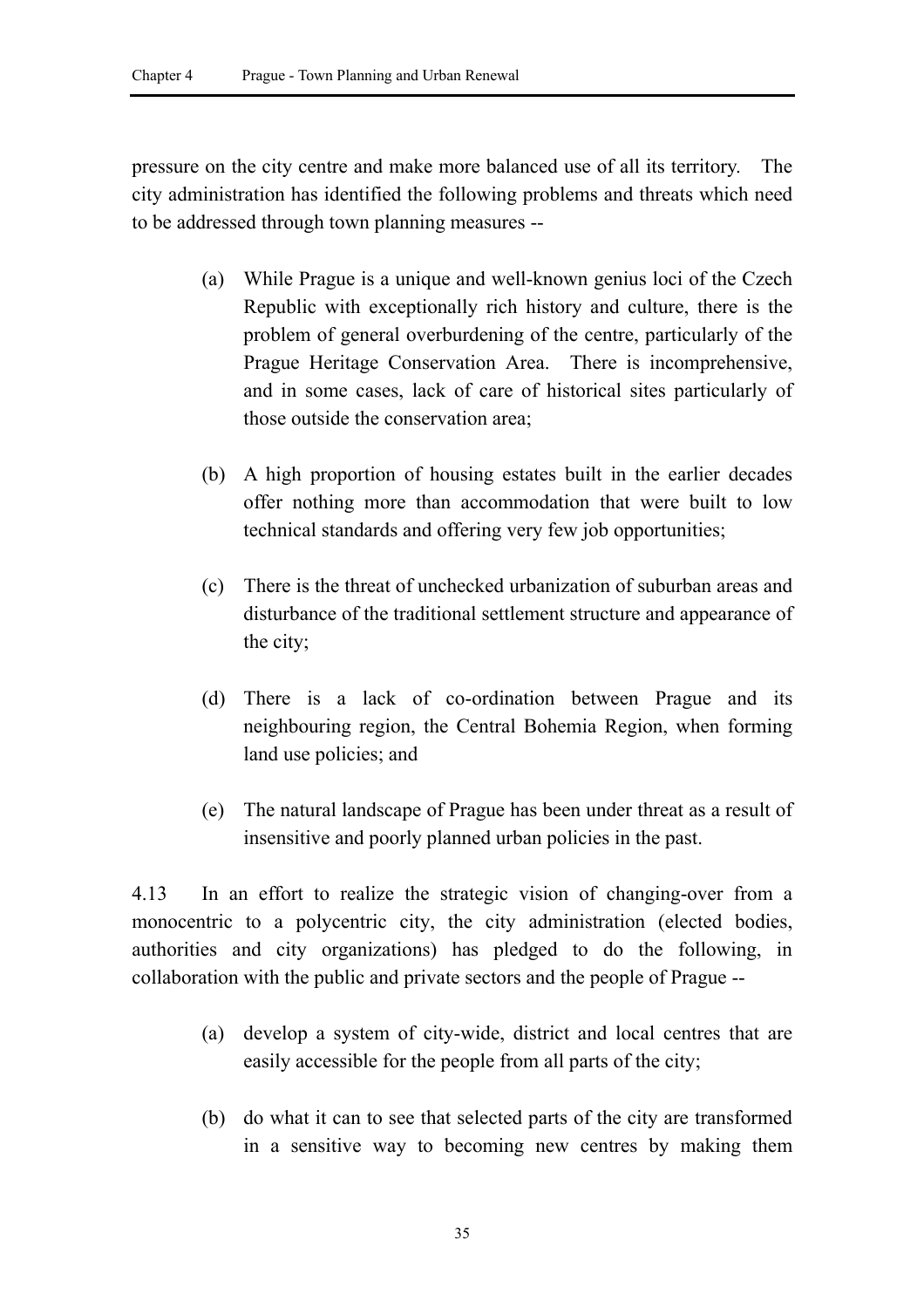pleasant and attractive localities with a rich selection of job opportunities, services and public facilities;

- (c) in developing these new city centres, measures are to be taken in parallel to relieve the pressure on the historic centre and preservation of the genia loci; and
- (d) do its best to improve the spatial structure and the architectonic quality of Prague.

Updating of the Master Plan and Strategic Plan

4.14 Both the Master Plan and the Strategic Plan have been under regular updating by the City Development Authority. Changes to them require the approval of the City Assembly by resolution. A monitoring report in respect of the Strategic Plan is published by the City Development Authority annually. The monitoring reports contains evaluation of previous year's achievements and identification of warning signals about projects that stray way from the original aims or are taking too long. Currently, the City Development Authority is working on the updating of the Strategic Plan to take into account the following new factors --

- (a) consequences of the Czech Republic accession to the European Union, focusing on the need for better utilization of the intellectual potential of the city;
- (b) increased risks connected with global terrorism and devastating floods;
- (c) new trends in the territorial development of the city (especially the revitalization of brownfields in Prague); and
- (d) consideration of organization of big international events in Prague (e.g. the plan to bid for hosting the Olympic games in 2016 or 2020).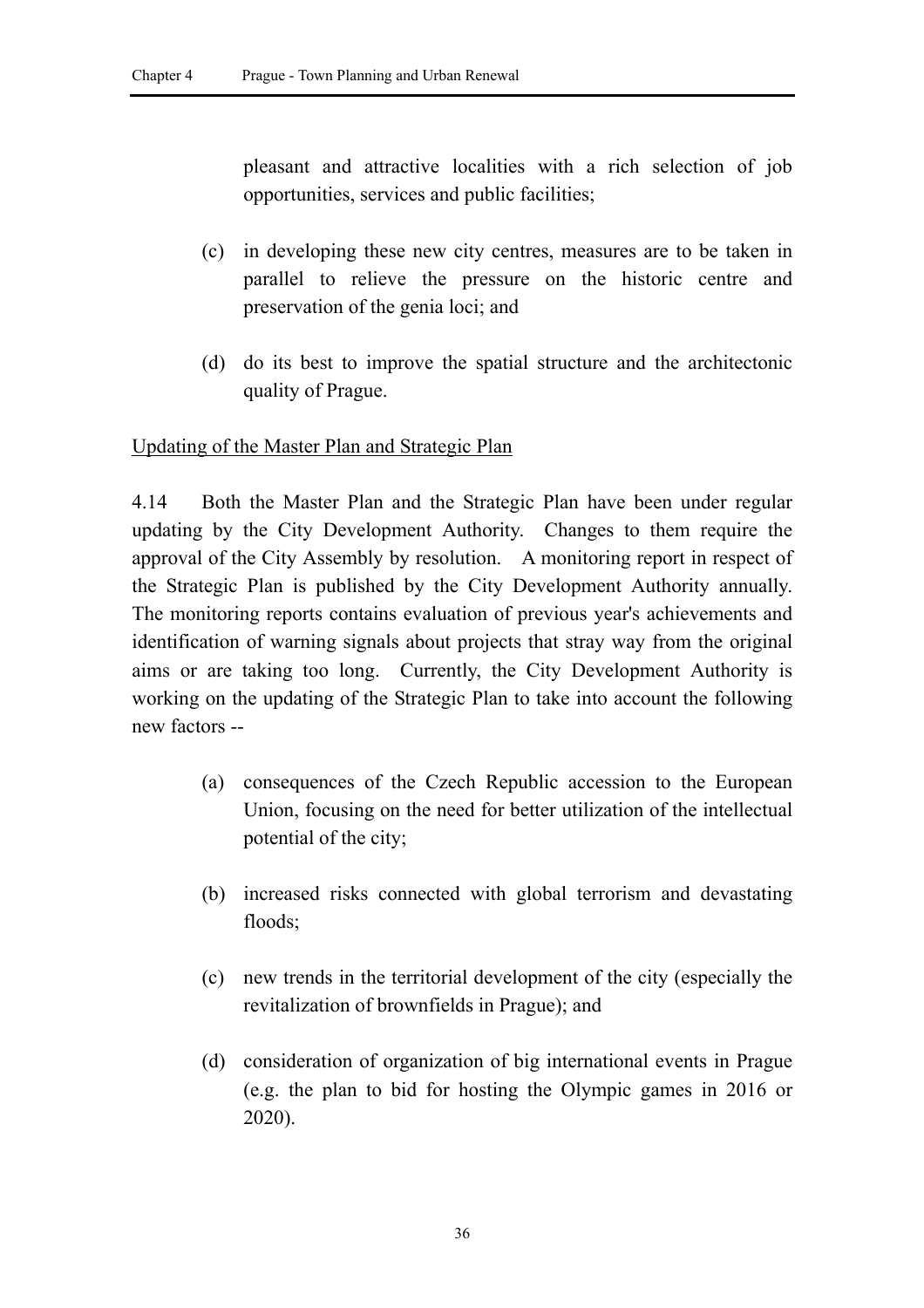#### Urban renewal policy

4.15 The main guiding principles of the Prague's urban renewal policy are as follows --

- (a) The city government plays a key role in formulating the urban renewal policy. Commercial enterprises, professional associations and citizens are consulted to determine the best urban renewal option. The city government may sell the land to foreign developers for redevelopment purposes. In many cases, the city government co-works with the private sector to implement large urban redevelopment projects.
- (b) The city government develops good transport infrastructures and regenerates green spaces to improve the living environment.
- (c) The city government employs world-class architecture firms to carry out large urban redevelopment projects.

# **Sites of major development/redevelopment projects in Prague visited by the delegation**

#### Smíchov

4.16 SmÌchov is a district in the inner city of Prague and is located at the left bank of the Vltava River. It is one of the districts selected by the city government for revitalization to become a new city centre to relieve the pressure on the historical centre. At the beginning of the 19th century, Smichov was an industrial district full of chimney stacks, railway yards and smoky factories. In the early 20th century, Smichov became a nursery of modern architecture with settlement of villas built within the hilly and undulated city district. In the 1990s, the Prague government began co-working with private companies to demolish old industrial buildings and built a hypermarket, two multiplex cinemas, two hotels and several commercial premises.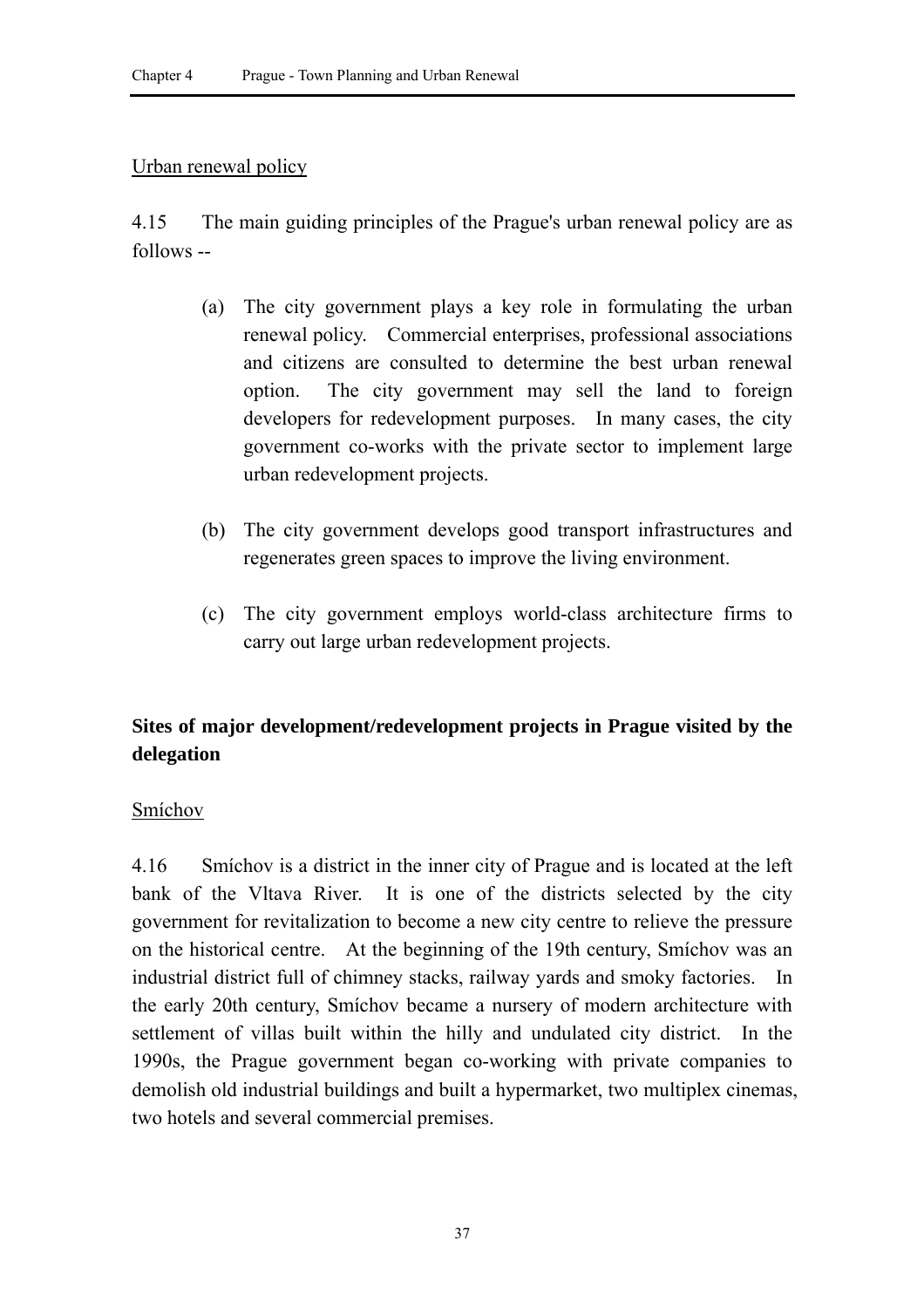4.17 The theme of the revitalization project is to transform the district into a pleasant and attractive locality with a rich selection of job opportunities, services and public facilities. Smichov has a number of large cultural and business administration centres as well as residential complexes. The gradual re-construction of parks and amenity planting, together with the realization of the Anděl pedestrian zone and the Mrázovka tunnels, transform Smíchov into a greener district as well as moderating the dense automobile traffic in the centre of Prague. The development of a tram line Hlubočepy–Barrandov allows convenient and prompt accessibility to the central district from residential areas. The delegation observes that there is a mix of old and new buildings and different functions in the district. Old buildings with historical and architectural values are retained for adaptive uses such as markets, communal facilities and public sector offices.

# Náměstí Republiky (Square of Republic)

4.18 Namesti Republiky is a square which is known especially for the Powder Tower, Art Nouveau building of Municipal House, newly reconstructed theatre house Hybernia, department store Kotva, banks, and other historical buildings. A large-scale renovation project, the Palladium, was completed in October 2007. The Palladium is now a modern multifunctional shopping and entertainment centre and is the largest commercial complex in Prague. It comprises five levels of shopping galleries with over 200 shops and 30 restaurants, 11 500  $m<sup>2</sup>$  of office space with fine views of the city and about 900 underground parking spaces.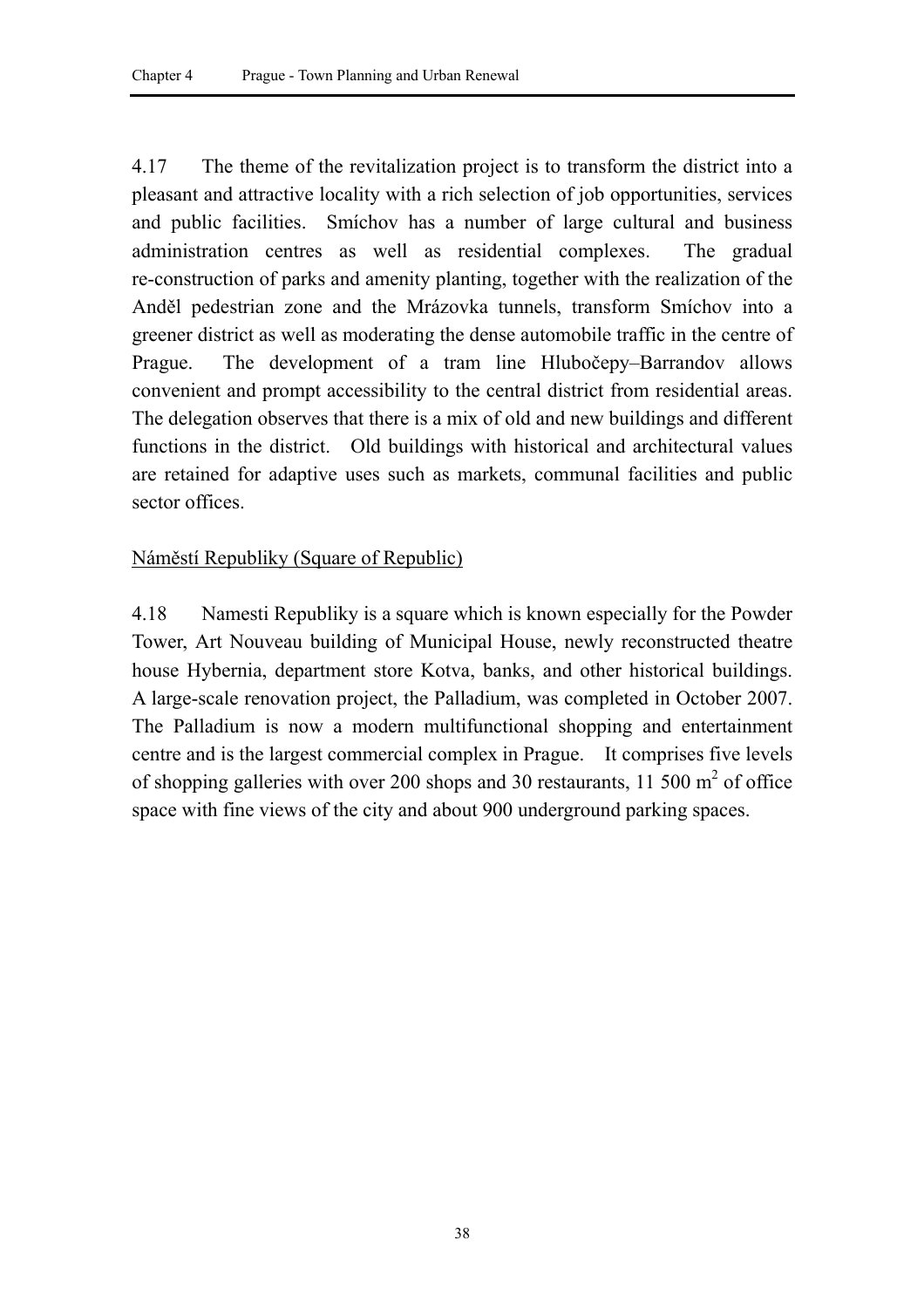

*The Palladium in Namesti Republiky where a 19th century barrack has been refurbished into a multi-purpose commercial development* 

4.19 The Palladium was built on a site of the former Imperial Army Barracks in the centre of Prague. The Barracks had been under the army's ownership for more than two hundred years (1780s - 1996). The complex became dilapidated in the second half of the 20th century as the facilities were not used very much. While occupied by the army, the complex was completely closed to the public. The Palladium stands on archaeological grounds and one can see preserved parts just inside the mall.

#### A7 Arena Holeöovice Pivovar

4.20 This renovation project is located in Prague  $7 -$  Holešovice on the plot of the former First Prague Burgess Brewery established at the end of the 19th century. The plot occupies an area of 80 000 m². The production of beer was stopped in 1996. The renovation project includes the reconstruction of three listed industrial buildings, plus the construction of four new buildings and an underground car park with 441 parking spaces. The reconstructed and new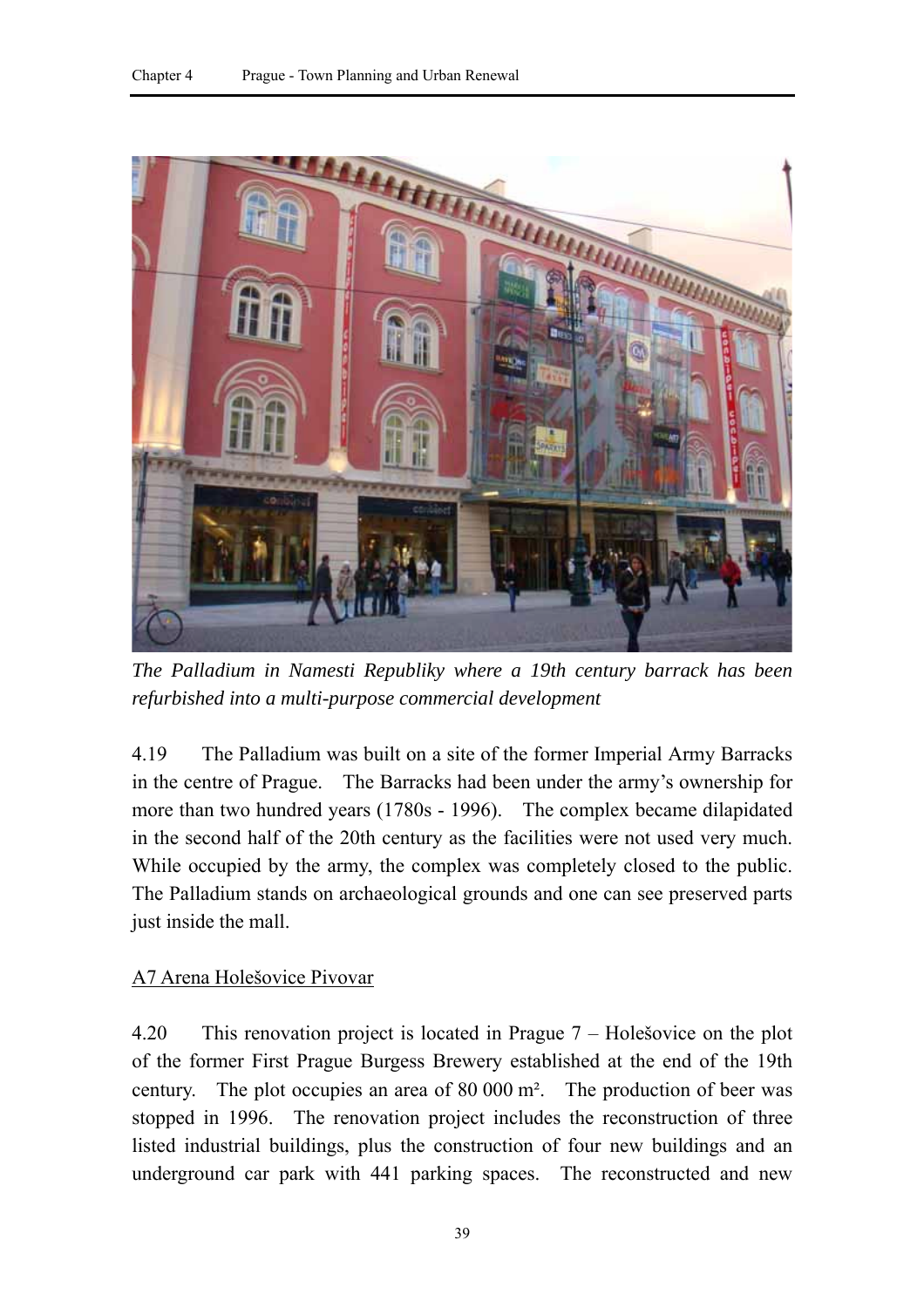buildings will be used as office, commercial, and residential premises. An interesting element in the residential section will be the construction of 36 loft apartments in the former brewhouse and the cask store. The complex offers a magnificent view of the city of Prague, and is situated close to the Stromovka park and a golf course. It is easily accessible by public transportation.



*The delegation at the site of the renovation project at Holešovice* 

#### The PARK at the Prague 4 district

4.21 The PARK is a master-planned campus-style office community business park. Upon completion, the site will house up to 12 state-of-the-art office buildings. So far 10 buildings have been completed including the Plaza, which is the PARK's central square and community focal point. Buildings are located within a landscaped garden environment. Atrium gardens and vestibules connect each building with the outside garden environment and create a unique office environment.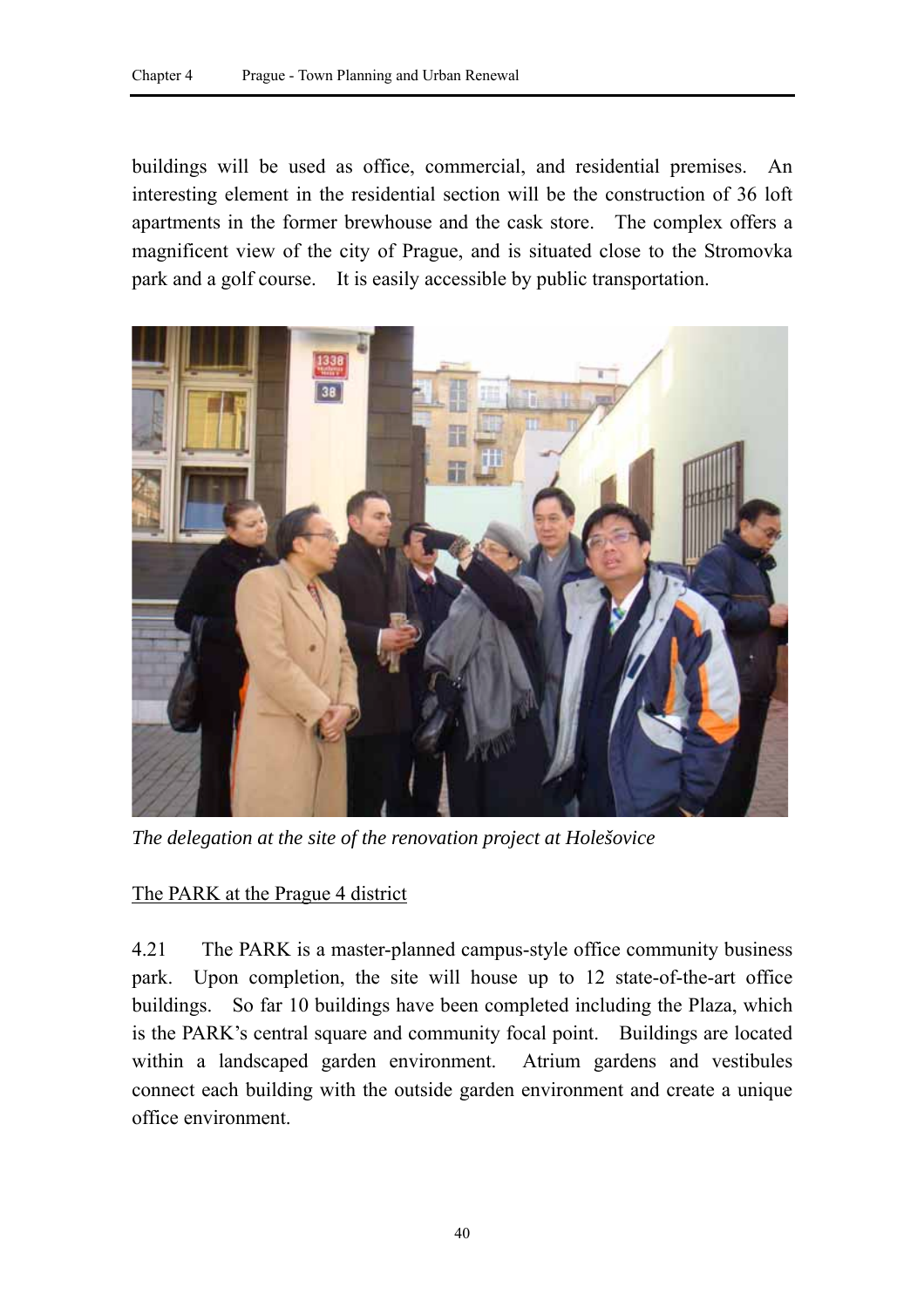4.22 The PARK is located with easy road access as it is adjacent to the Prague-Budapest-Vienna highway. It is also close to the Chodov Metro station and transportation hub. The site is also located next to one of Prague's large-scale retail-entertainment development projects - the Chodov Shopping Centre. At present, The PARK offers a variety of amenities including cafeteria, fitness, major tenants' customer service center and showrooms, and also provides childcare and health care private services.

4.23 The developer of the project, AIG Lincoln, has obtained a 50-year lease from the city government for the development and has been granted the right of first refusal upon expiry of the land lease. It pays an annual rent to the government instead of an upfront land premium for the land. The land concerned is a greenfield site. The company secured the site through negotiation with the city government, rather than through land auction or tendering. The office space already developed amounts to  $150,000$  m<sup>2</sup> and there are now 6 000 employees working in the Park.



*A typical office building at the PARK*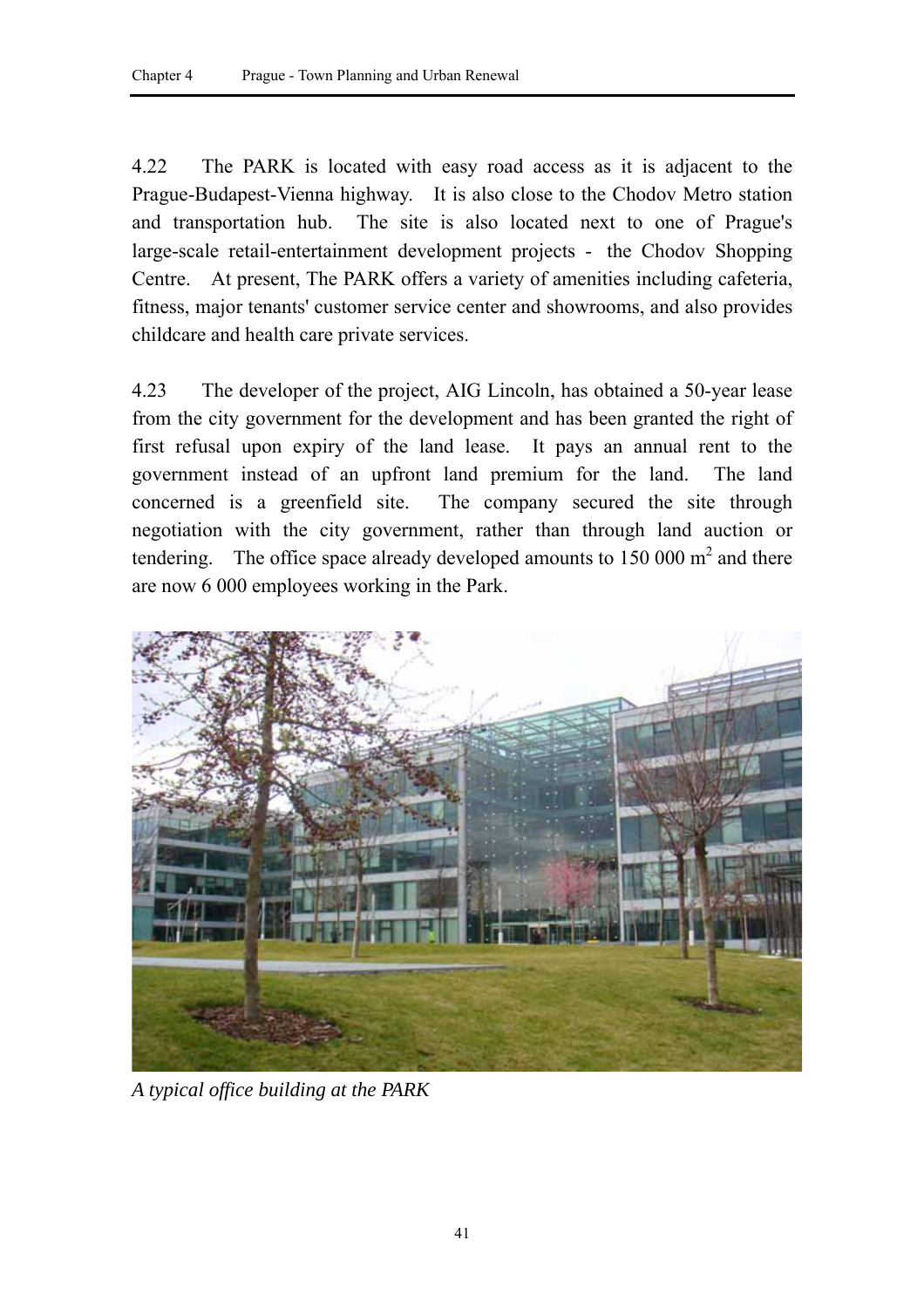

*The delegation met with Mr Rene Samek of AIG Lincoln and was briefed on the PARK project.*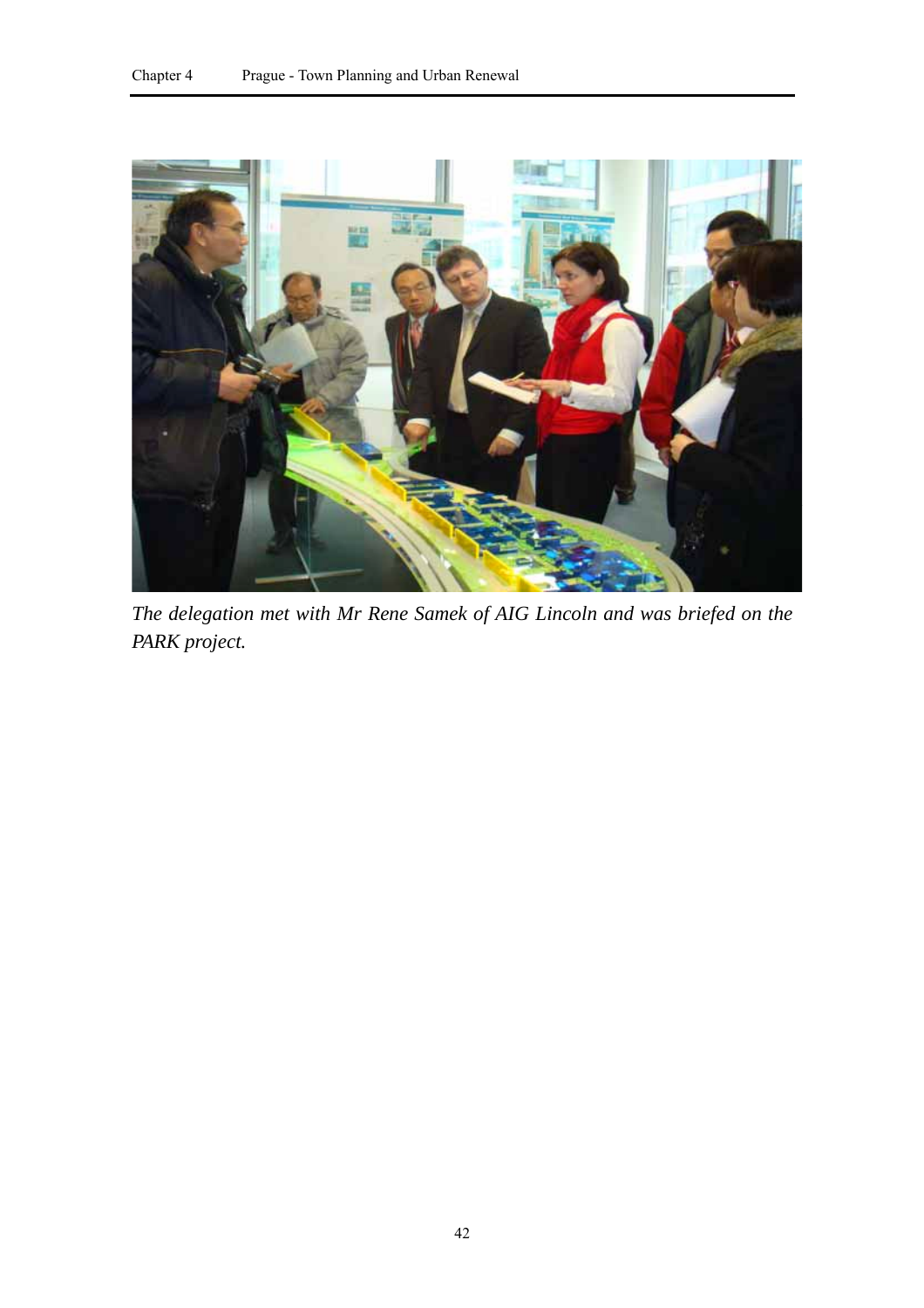# **Trends and directions in strategic planning**

5.1 Instead of responding passively to development and changes and making piece-meal planning, Hong Kong, Amsterdam and Prague are in common in drawing up strategic plans to guide their urban development and management of the overall spatial environment in the longer term. The strategic plans seek to translate the vision and long term development objectives of the cities into the spatial planning context.

# Planning objectives

5.2 Sustainable development is the overarching goal of the spatial planning for all the three cities. The delegation observes that there is no significant difference among the three cities in terms of planning objectives (e.g. balancing economic growth and conservation needs, meeting housing and community needs and promotion of cultural activities and creative industries etc.).

5.3 For all the three cities, the strategic plans do not envisage strong pressure from population growth. Instead, the demand for more land arises mainly from economic development and the need for additional/expanded infrastructure facilities, and the demand for more housing due to rising community aspirations for more spacious dwellings and the trend towards a smaller household size.

5.4 As in the case of Hong Kong, the economies of both Amsterdam and Prague have undergone considerable growth over the past decade or so and this would continue to be in the case in the foreseeable future. Sustaining economic growth and prosperity is a common goal of the three cities and hence a priority consideration underpinning their strategic plans for managing the spatial environment.

#### Spatial development pattern

5.5 The basic strategic aim of Prague's urban development to accommodate the increasing demand for commercial land is the change-over from a monocentric to a polycentric city, emphasizing the need to alleviate the demand for land/space in the inner city and make more balanced use of all its territory. The functions to be decentralized are mainly related to commercial activities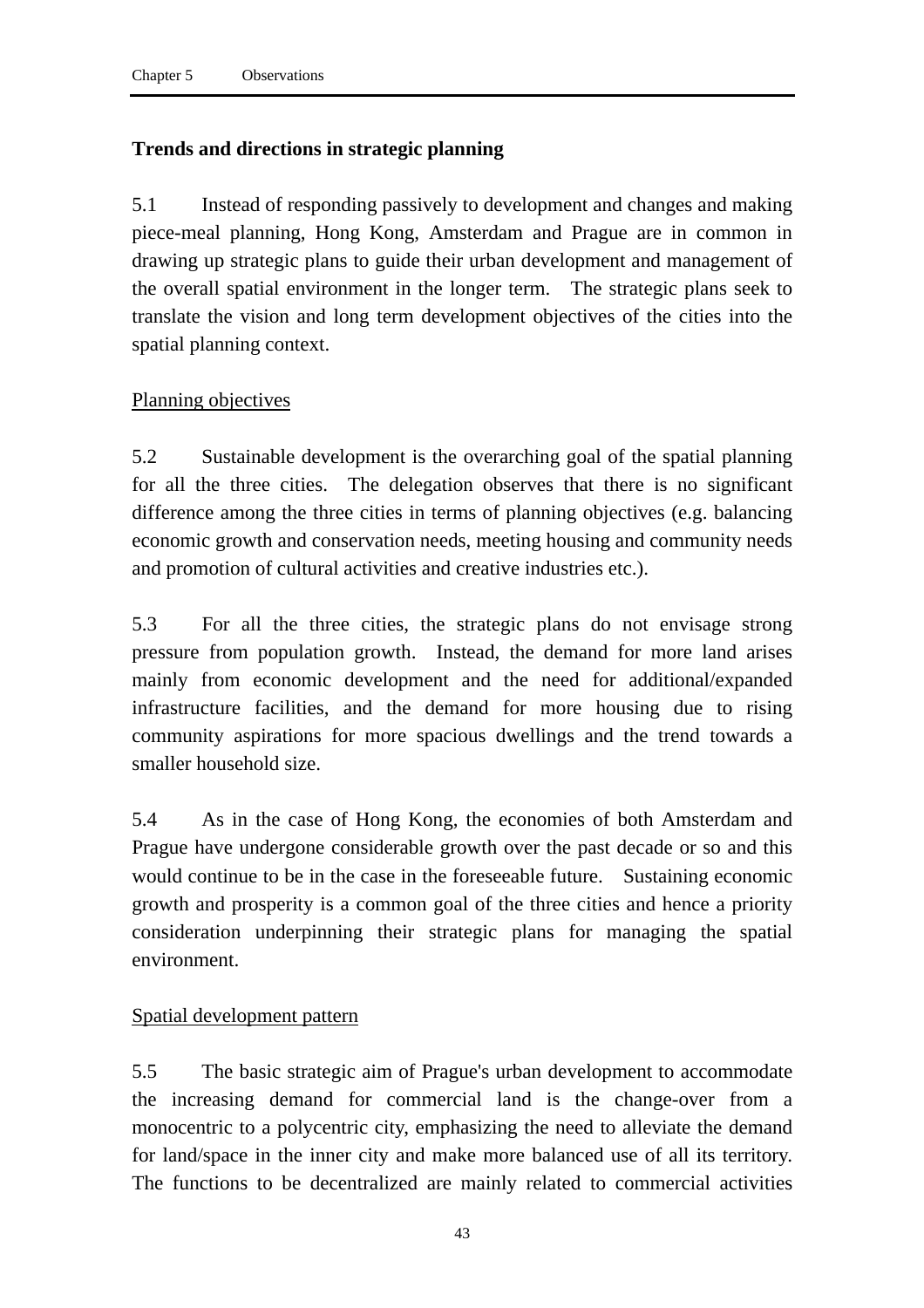rather than residential uses. The decentralization is necessary to enable sustainable economic growth of the city while preserving the built heritage and maintaining a quality environment of the historical centre.

5.6 For Hong Kong and Amsterdam, as both cities have already resorted to decentralize their commercial activities from the central business district to other areas of the city a few decades ago, the emphasis on decentralization is not so prominent in their current strategic planning. The delegation observes that there is a common trend of intensification or consolidation of the existing commercial districts in Hong Kong (e.g. the Central Business District) and Amsterdam (e.g. Zuidas). This is attributed to the need to meet increasing demand for office and retail service spaces and the consideration that there is unrealized development potential in those areas. Such intensification is mainly made possible or justified by the availability of high capacity modern transport infrastructure and support services within the vicinity.

5.7 To complement economic growth and to reduce inner-city car traffic, there are specific transport infrastructure projects included in the strategic plans of the three cities. The common emphasis is on strengthening the metro and railway infrastructure to serve as the backbone of the city's overall transport network. The alignment of existing and planned metro/railway facilities in turn is a major factor in determining the location of new commercial and residential developments.

#### Planning context

5.8 The planning context for the strategic plans of the three cities goes beyond the administrative boundaries of the cities. All the three cities accord high priority to the need to plan in cooperation with the neighbouring cities. Indeed, one of the themes of HK2030 Study is to strengthen the links with the Mainland. This theme is manifested in the planning of cross-boundary land transport infrastructure and in the initiation of planning studies for development of boundary areas such as the Lok Ma Chau Loop and the Frontier Closed Area. Both Amsterdam and Prague are aspiring to become a metropolitan city to strengthen their position in European and globally. In this regard, in drawing up a new master plan for the city, Amsterdam has placed emphasis on regional cooperation, i.e. cooperation with neighbouring municipalities, in the areas of housing, industries and transport. In its Strategic Plan, Prague stresses the need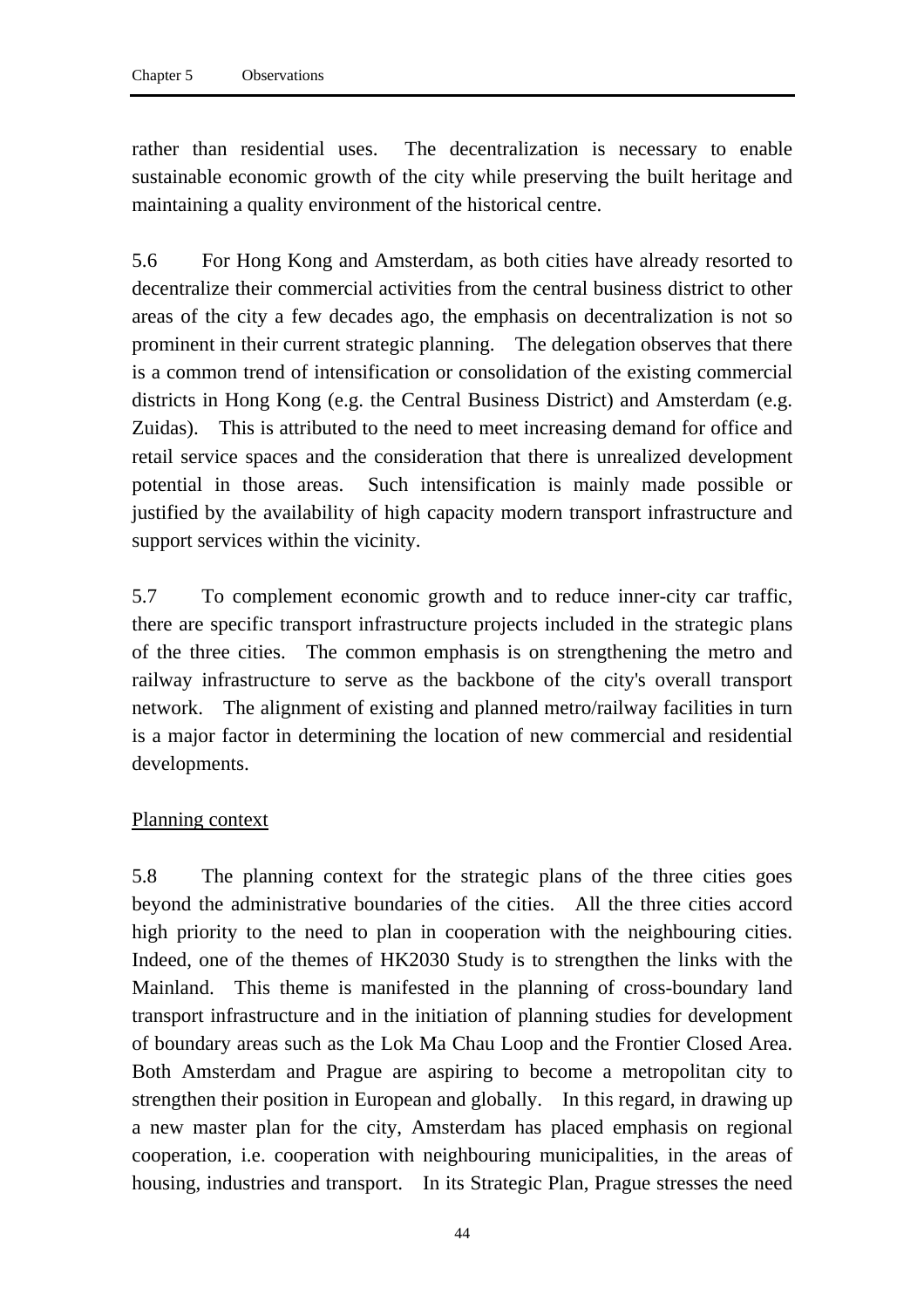to attain better coordination and cooperation with the neighbouring Central Bohemia Region, in particular on matters that involve development of the main traffic corridors, co-ordination in locating new shopping parks and on major development projects.

#### **Planning to achieve a quality living environment**

5.9 Over the past 40 odd years, Hong Kong has been subject to intense development pressure resulting from rapid population and economic growth. The Government has responded to such pressure through launching massive land production, public housing and infrastructure programmes. While the living standards of Hong Kong people in general have risen, the community's awareness of various environmental and social issues has considerably heightened. Many people in the community are beginning to ask, for example, why our beautiful harbour is so inaccessible to the public, why Hong Kong cannot have better and more open space and buildings of varying designs, and why our natural resources and cultural heritage cannot be better preserved. With the outbreak of SARS and the problem of global warming, some have also asked whether our development intensities are too high. "Providing a quality living environment" is one of the three board directions of the planning strategies recommended in the HK2030 Study. In his 2007-2008 Policy Address, the Chief Executive pledged to provide for a quality city and quality life, and to lower development intensity where justified in addressing the community's calls for less congested building layouts and a better environment.

5.10 In this regard, the delegation considers that Hong Kong can draw reference from Amsterdam and Prague in regard to their application of urban design principles to the developments in the city. Firstly, both Amsterdam and Prague adopts comprehensive planning for all urban development and regeneration projects. While the proposed land uses are required to be in compliance with the relevant zoning plan, the city government would first commission an urban design scheme, either to be drawn up by the city's planning department or by the project proponent from the private sector. Apart from details about the spatial arrangements of buildings, roads and other facilities, the urban design schemes also include urban design concepts and the architectural designs of the buildings in question. In Prague, the closer is a development to the historical centre, the more stringent would be the requirements with regard to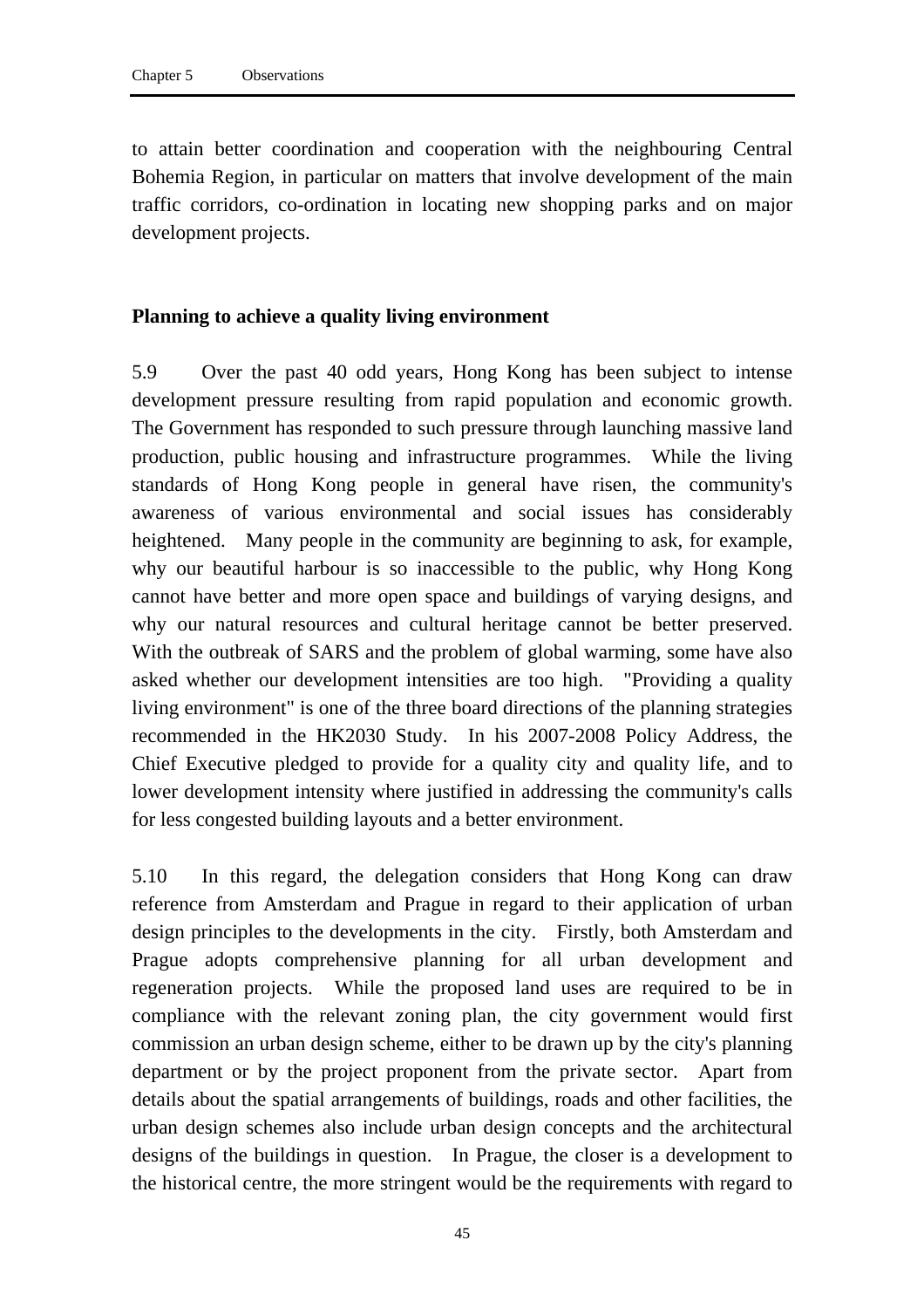the built form and architectural quality. In the case of Amsterdam, as the city government issues land at fixed prices, project proponents thus compete mainly on the quality aspects of development schemes.

5.11 Drawing reference from Amsterdam and Prague, the delegation considers that it is high time for the Administration to review the effectiveness of the existing planning control mechanisms and incentive schemes in managing and regulating the cityscape. Hong Kong's urban landscape is often criticized for its ultra high density and the monotonous and sterile architectural designs of buildings, be they public or private ones. The delegation notes that Hong Kong is not lacking in urban design guidelines. HKPSG provide basic guidelines on urban planning and design in Hong Kong. In 2003, after public consultation, the Administration introduced the Urban Design Guidelines as a new chapter of the HKPSG. The Urban Design Guidelines set out the major urban design considerations and the broad framework for urban design assessment. The considerations include general massing and disposition of buildings, stepped height profile for the protection of the ridgelines and the harbour view, provision of breezeways, view corridors, setback of buildings at street level, etc. In 2005, a set of design guidelines for the improvement of air ventilation. The Urban Design Guidelines can be implemented through various statutory means and administrative mechanisms. The delegation observes that notwithstanding the availability of the Urban Design Guidelines for some years, it is only in the recent few years that the Administration and the planning/urban renewal authorities have taken active steps to incorporate the Guidelines into the statutory town plans and development schemes. The community is yet to witness whether the promise of quality living made by the Chief Executive in the latest Policy Address can be successfully materialized.

#### **Planning for social harmony**

5.12 In the area of housing, the Amsterdam municipal authorities support the idea of an undivided city; a city made up of areas where citizens from different backgrounds and of different income sectors will live side-by-side with no dividing lines between rich and poor or native and non-native where, in principle, everyone qualifies for a home. This housing policy has been consolidated into municipal by-laws, policy regulations and agreements with the district authorities, the social housing corporations and consumer organisations. The delegation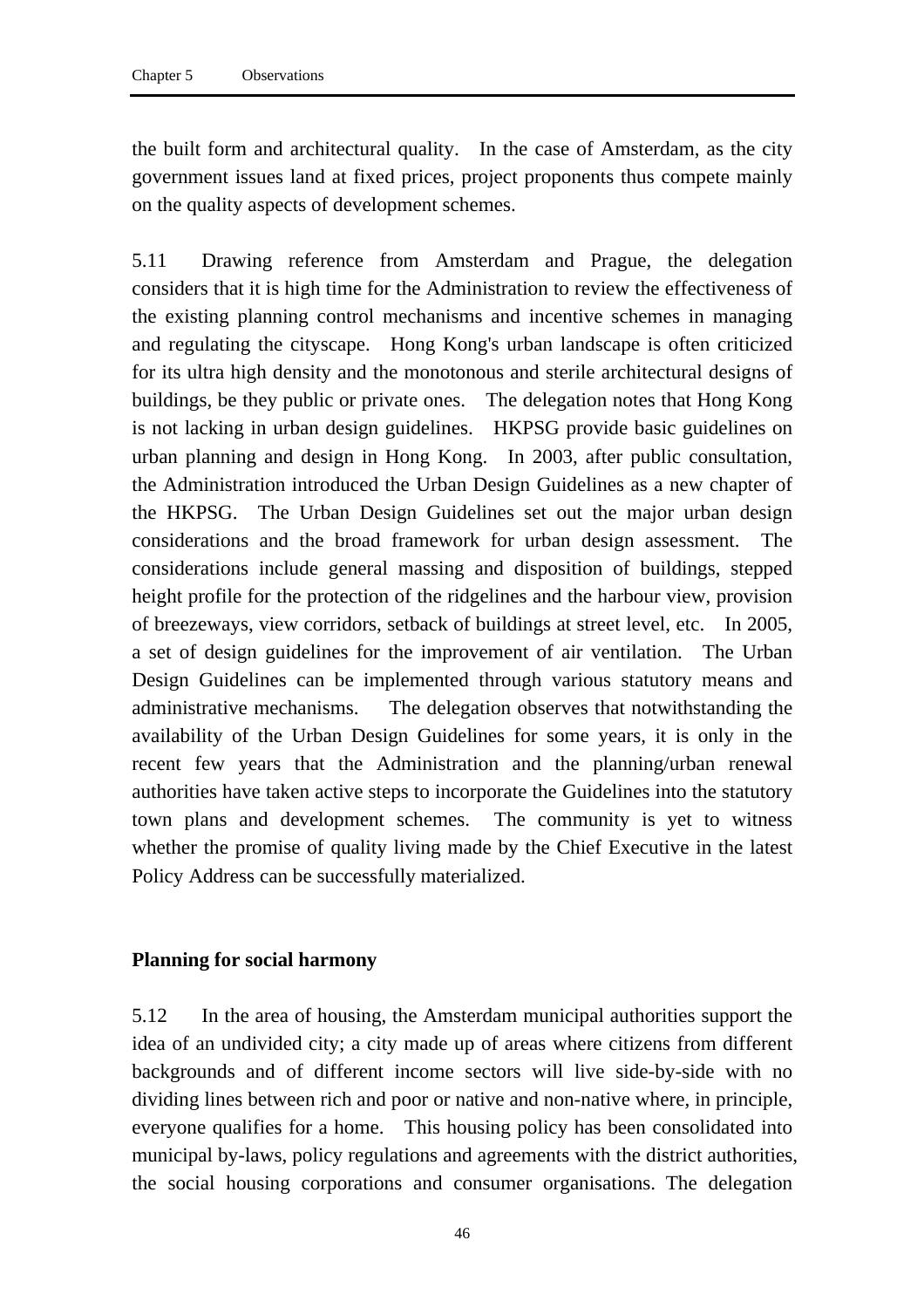observes that in planning a new neighbourhood and in urban regeneration, the city government pursues the goal of an undivided city by planning an appropriate mix of housing types within the same neighbourhood. The different types of housing include homes providing care facilities, student accommodation, subsidised housing and private housing for people in the middle or high income brackets. Particularly, a specific ratio between subsidized housing and private market housing will be set for each urban development/regeneration project. A variety of community facilities and public areas are provided to each neighbourhood for shared use by residents of different housing types. Furthermore, there is conscious planning to locate markets and shopping areas in such a way that they can serve as the daily meeting points for residents from different housing categories of the same neighbourhood.

5.13 The delegation shares the idea of "undivided city" adopted by Amsterdam in designing its neighbourhoods. In Hong Kong, the spatial characteristics and the mix of housing types vary a lot from district to district. The most recently developed new towns in Tung Chung and Tin Shui Wai are often criticized for their homogeneous housing with a high density of public housing estates. Coupled with its relatively remote location and limited employment opportunities, the majority of the residents in Tin Shui Wai are either relocated from other districts or are new arrivals with weaker family support, hence resulting in relatively more family problems. Indeed, many in the community point out that the problems are very much attributed to poor town planning. In this regard, the delegation concurs that town planning and urban renewal do have an important social dimension and good town planning should give due regard to relevant social factors with a view to achieving social integration among people from different backgrounds and income groups.

#### **Public participation in the planning process**

5.14 In recent years, the Administration takes a greater initiative in involving the public in the early stages of the town planning process. With the passage of the Town Planning (Amendment) Ordinance 2004, the transparency of the statutory town planning process has enhanced and opportunities for public participation in the process have increased. On the community side, the public has shown their concerns about such issues as harbour reclamation, the plans for the redevelopment of the Kai Tak airport site, the demolition of historical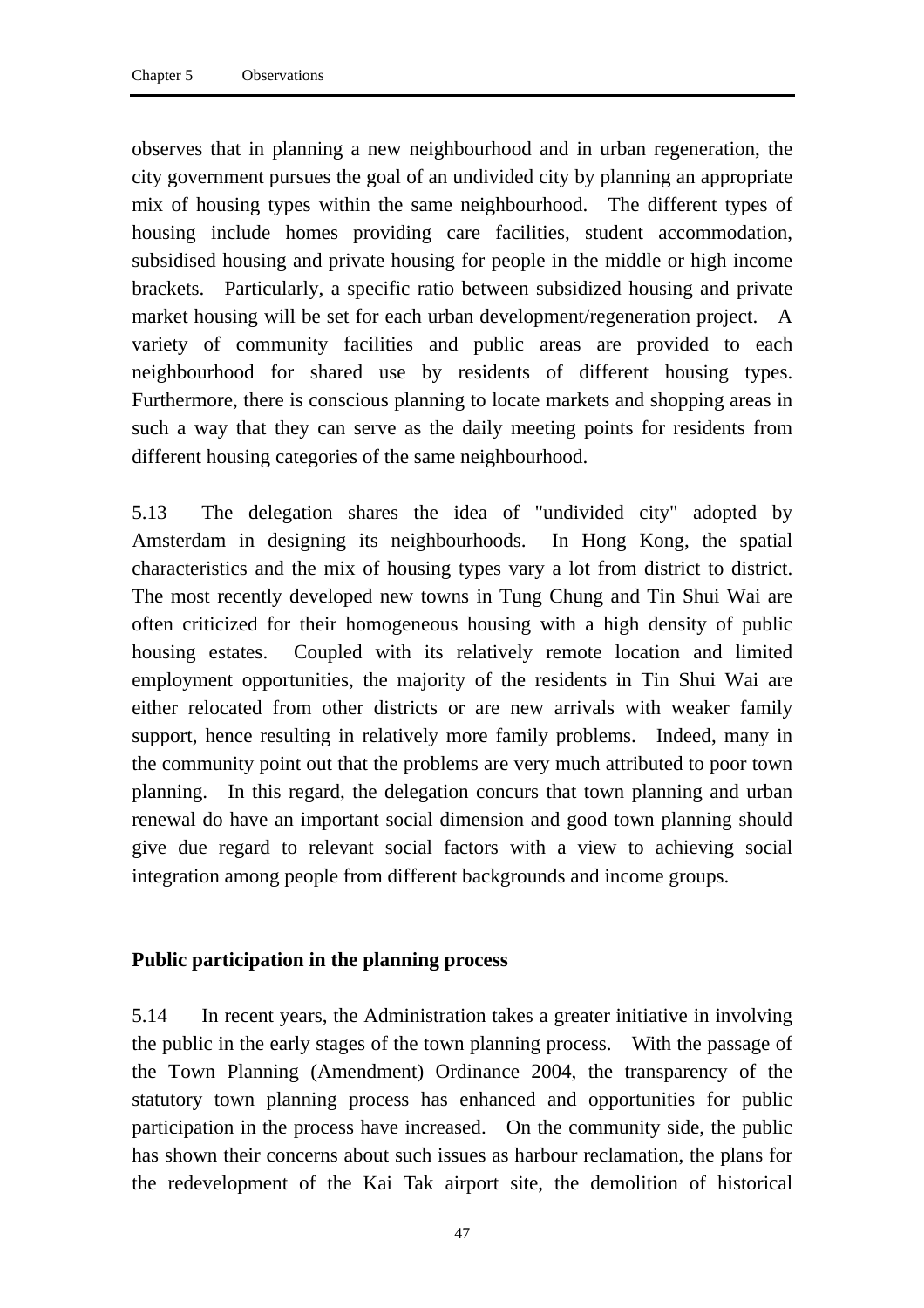structures, disappearance of traditional activities, and the redevelopment of old residential areas. In light of these new trends of public participation in planning in Hong Kong, the delegation takes the opportunity of this visit to understand the experience of Amsterdam and Prague in this regard.

5.15 In Amsterdam, while the city government leads the policy consolidation, formulation and implementation of spatial development in Amsterdam, public forums are organized to solicit views from developers, architects and local citizens when formulating land use and zoning plans of the city. As for Prague, in developing the Strategic Plan, the city council brought together both the public and the private sectors through dialogues between the people and the authorities as well as with businesses, politicians and specialists. These dialogues were conducted weekly in the form of one-day workshops focusing on the fundamental questions of city development. The participating parties together sought ways to redirect monocentric Prague into becoming polycentric and to solve various pressing problems regarding the provision of housing, transport and ways to balance heritage conservation with city expansion and development.

5.16 The delegation has also observed that there are well established procedures in both Amsterdam and Prague to engage the public, in particular the concerned neighbourhoods, at the early planning stages of development and regeneration projects. Apart from the out-reach consultation conducted by responsible project agents, there are also ample opportunities for the citizens to make representations to the relevant committees of the city council or to the city council direct where the final decision on implementation of any major development and redevelopment project is made. As evidenced in a number of projects, opinions expressed by the public often resulted in significant changes to the original project schemes.

5.17 In Amsterdam, in planning a regeneration programme, e.g. the regeneration of Bijlmermeer, surveys and forums will be conducted among affected residents to ascertain their inclination about staying within the same locality or otherwise and their opinions about reconstruction versus renovation etc. Moreover, to address the needs of residents in a vulnerable social position and to take care of related social and environmental issues, the responsible authorities will also bring in professionals and non-government organizations to provide advice and assistance in the planning and implementation process.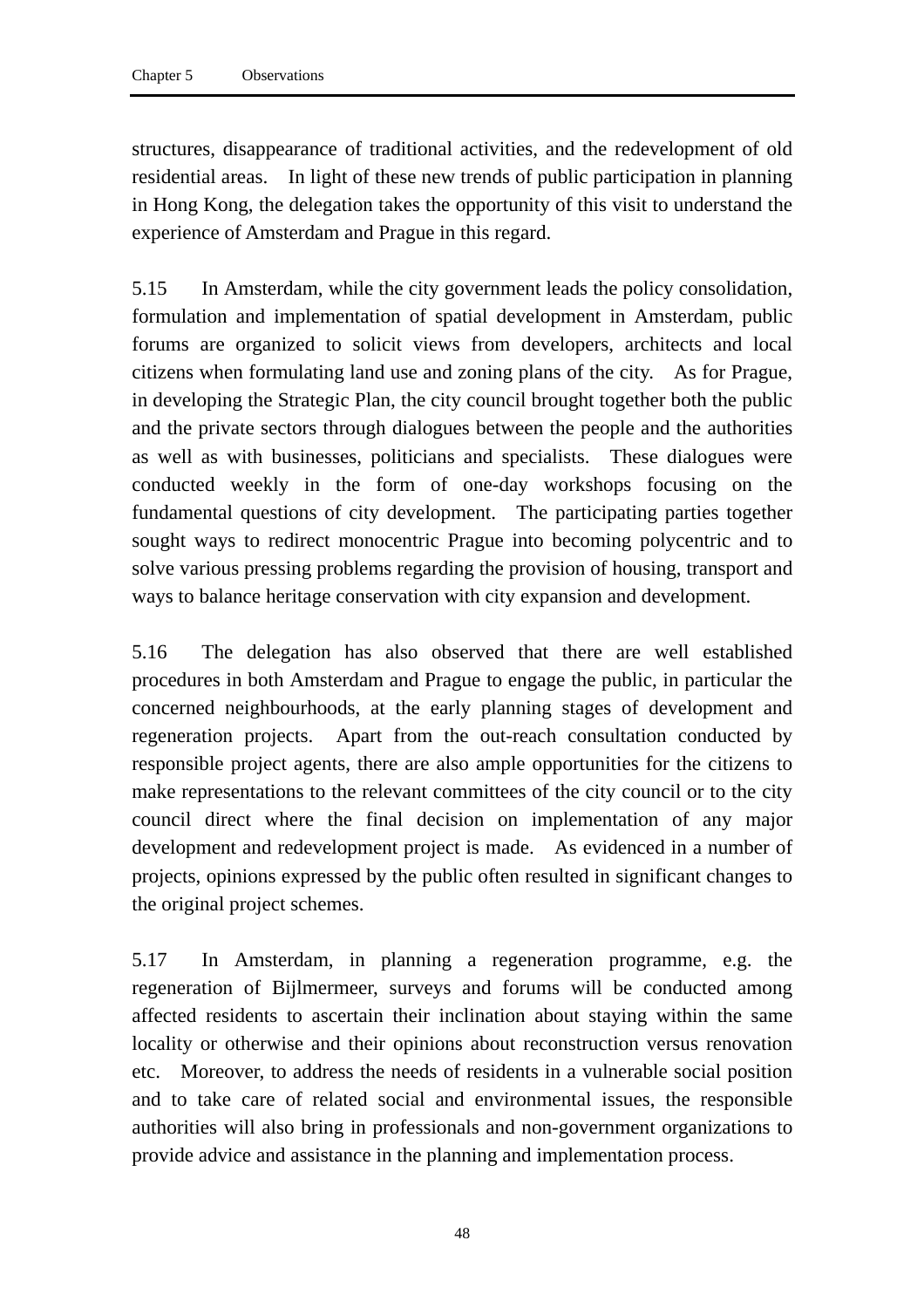5.18 The delegation considers that public participation in town planning matters should be an ongoing process and the availability of a physical accommodation as a focal point for the public to gather and interact is very important. In this regard, the delegation would share its observation about ARCAM (Amsterdam Centre for Architecture), at which the delegation was briefed by its director on the history of urban development and possible scenarios of future development in Amsterdam.

5.19 The delegation notes that ARCAM was set up as a foundation in 1986 with the aim to reach the largest possible public, incite their interest in the architectural and development matters of Amsterdam, and fuel constant discussions about the future of the city. ARCAM also acts as a co-ordination centre and works together with a large number of institutes to support and co-ordinate existing programmes and to initiate new activities. The Centre is accommodated in an architecturally impressive stand-alone building located at a prime waterfront site of IJ, and is funded by several city departments and over 50 private and civic organizations. Apart from operating an information point where the public can go for information, the Centre also stages exhibitions on topics relating to architecture, urbanism and landscape. The delegation finds that ARCAM is a good illustration of the importance accorded by the community (including the government and the general public) to public participation in planning the future development of the city.

#### **Planning for a creative city**

5.20 In recent years, there are increasing calls in Hong Kong for enriching the cultural elements of the urban spaces of the city. Some also advocate that Hong Kong should aspire and develop to become a cultural metropolis. Apart from heated discussions on the West Kowloon Cultural District project, there are also discussions on the re-making of the city's urban spaces to promote cultural development and diversity. Specific suggestions include preserving structures endowed with cultural and historical value and enlivening these structures through adaptive social and cultural uses; and converting obsolete industrial buildings and factory estates into clusters to provide new economic and production spaces for the creative sector. In fact, some developments in these directions, both with and without Government support, are taking place in some parts of Hong Kong. For example, many factory units in Fo Tan that are no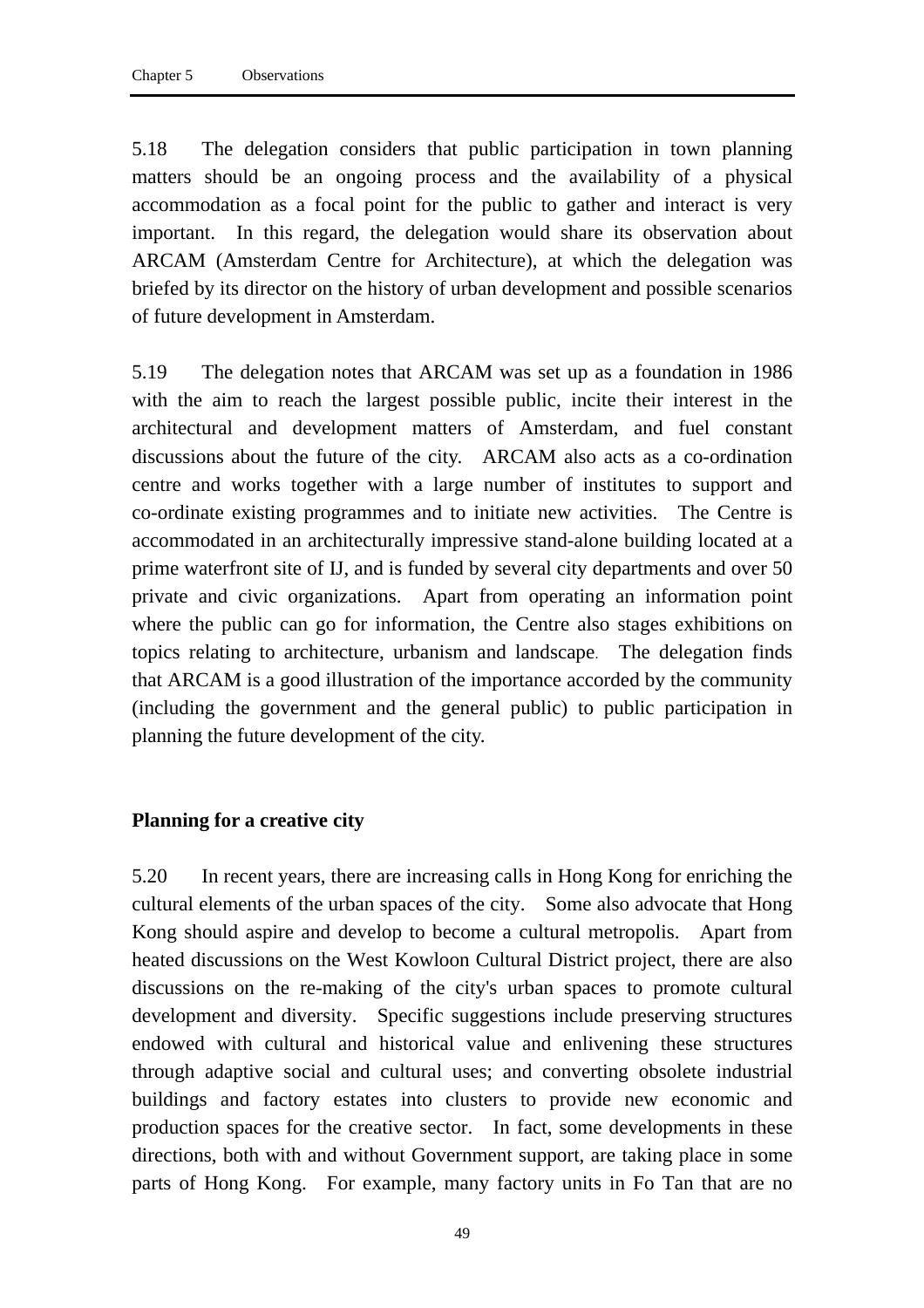longer used for industrial production are occupied by individual artists and art groups as work offices and rehearsal rooms. The Revitalizing Historic Buildings Through Partnership Scheme involving seven government-owned historic buildings was formally launched by the Development Bureau in February 2008 after securing funding support of the Finance Committee.

5.21 The delegation supports the idea of enriching the cultural life of Hong Kong through urban planning. In this regard, the delegation observes that both Amsterdam and Prague place high emphasis on the cultural dimension of urban planning. The regeneration of the NDSM site in Amsterdam through partnership between the city government and the community's creative sector is a good example. In Prague, endowed with a rich and unique cultural heritage, preserving and enhancing the cultural elements of the city have always been at the focus of urban planning. This is well demonstrated in the high architectonic quality of renovation projects visited by the delegation.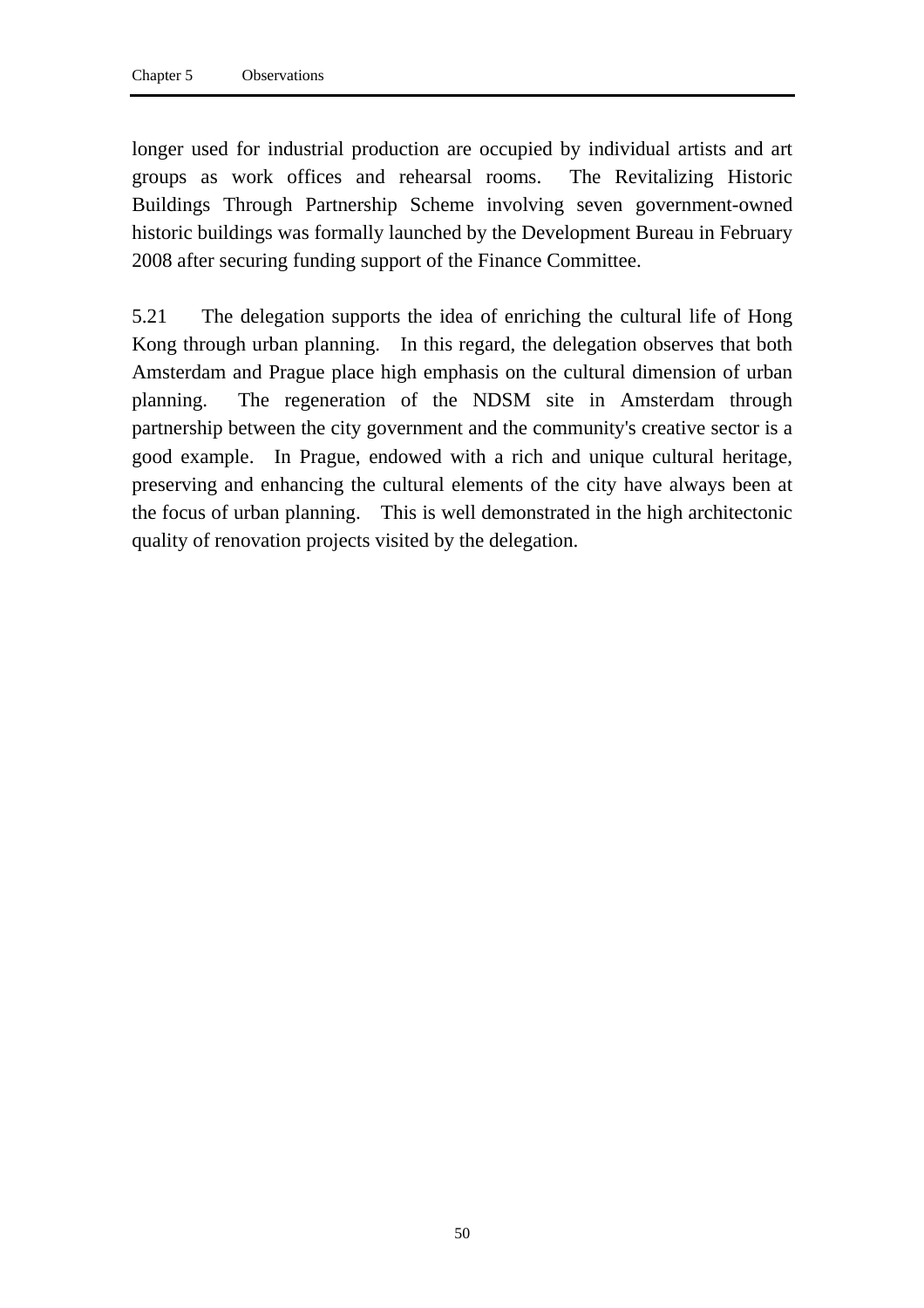6.1 The delegation would like to thank the persons and organizations listed in Appendix II of this report for receiving the delegation during the visit and exchanging views with the delegation.

6.2 The delegation would also like to thank the organizations which have assisted in lining up the visit programme and making the logistical arrangements during the visit. They include the Consulate General of the Czech Republic in Hong Kong, Consulate General of the Netherlands, Hong Kong Economic and Trade Office, Brussels and Hong Kong Economic and Trade Office, Berlin.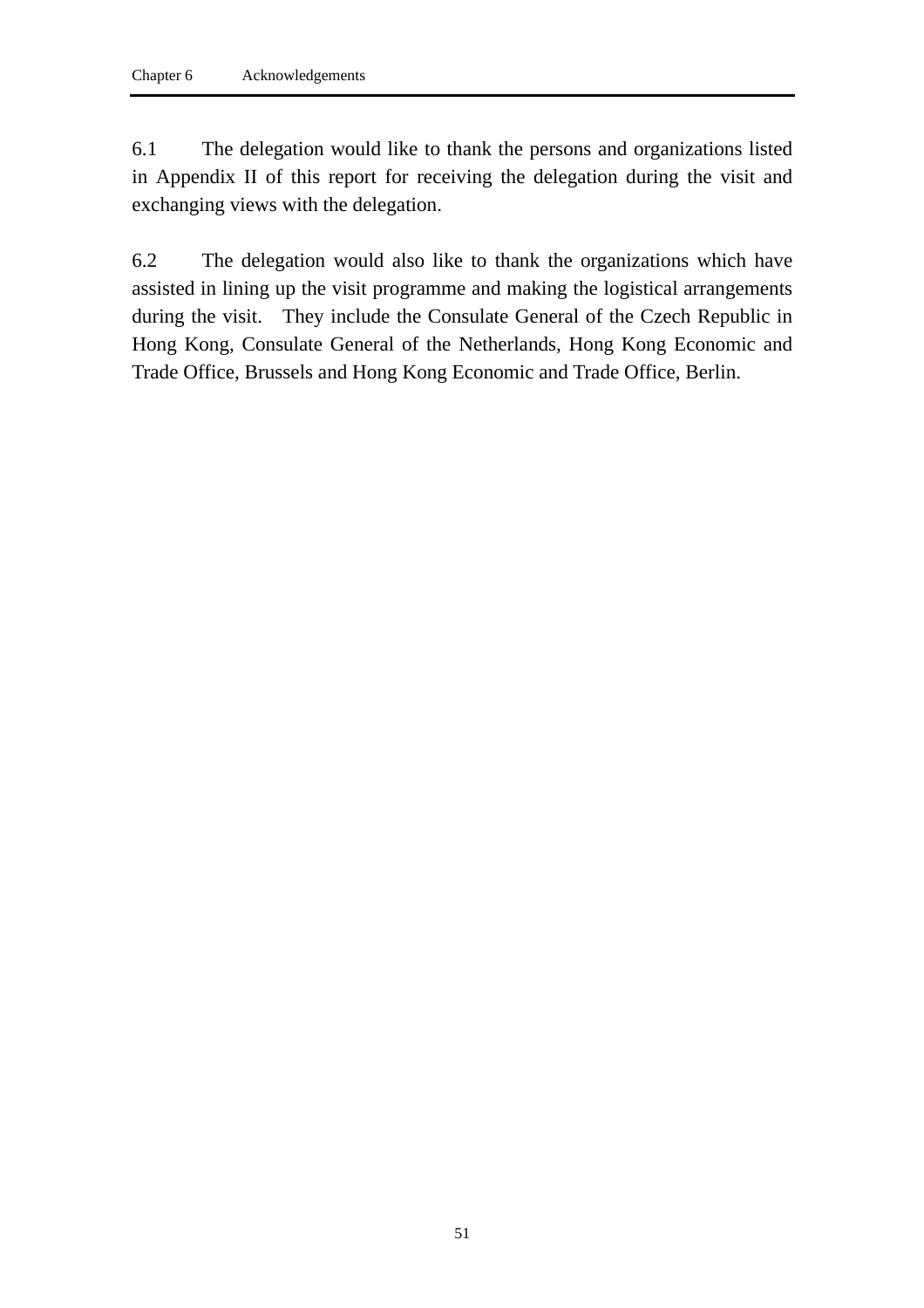# **Appendix I**

#### **Delegation of LegCo Panel on Development**

# **Overseas duty visit to Amsterdam and Prague from 13 to 21 March 2008**

#### **Legislative Council Members**

Hon LAU Wong-fat, GBM, GBS, JP *(Chairman of the Panel and Leader of the Delegation)* 

Prof Hon Patrick LAU Sau-shing, SBS, JP *(Deputy Chairman of the Panel)*

Hon James TO Kun-sun

Hon Timothy FOK Tsun-ting, GBS, JP *(Joining the delegation on 17 March)*

Hon Albert CHAN Wai-yip *(Joining the Amsterdam leg only)*

Hon Frederick FUNG Kin-kee, SBS, JP

Hon Daniel LAM Wai-keung, SBS, JP

Hon Alan LEONG Kah-kit, SC *(Joining the Prague leg only)*

#### **Staff members of the Secretariat**

Ms Anita SIT Fung-ming *(Clerk to the Panel)*

Miss Queenie LAM Shui-ping *(Senior Legislative Assistant)*

(Total : 10 members)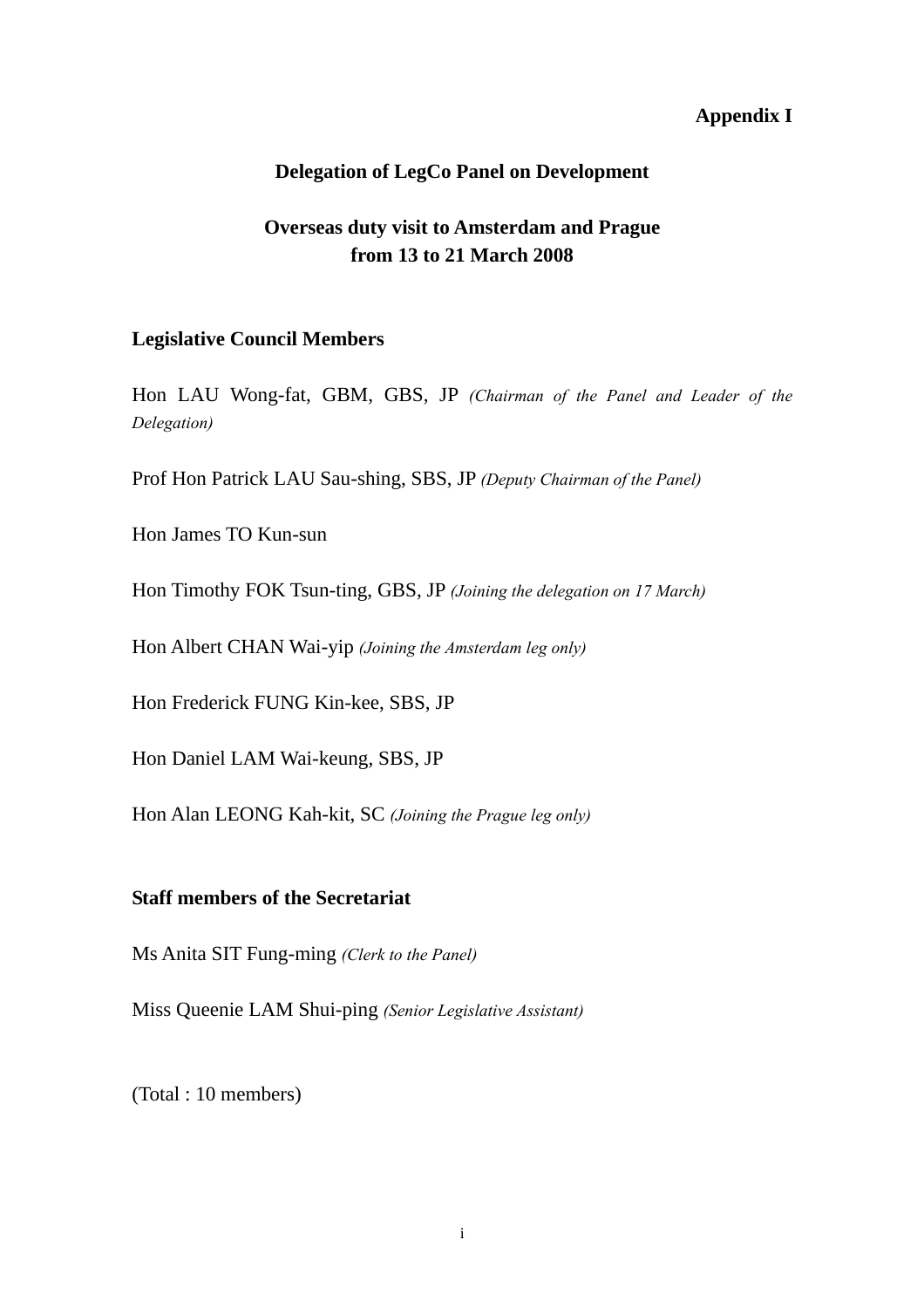# **Appendix II**

# **Delegation of LegCo Panel on Development**

#### **Overseas Duty Visit to Amsterdam and Prague (from 13 to 21 March 2008)**

# **Visit Programme**

| Date/Time                           | <b>Itinerary</b>                                                                                                                                                                                             |
|-------------------------------------|--------------------------------------------------------------------------------------------------------------------------------------------------------------------------------------------------------------|
| <b>13 March 2008</b>                | (Thursday) Hong Kong                                                                                                                                                                                         |
| $11:10$ am                          | Depart HK for Amsterdam (by KL888)                                                                                                                                                                           |
| $4:40 \text{ pm}$                   | Arrive at Amsterdam                                                                                                                                                                                          |
| <b>14 March 2008</b>                | (Friday) Amsterdam                                                                                                                                                                                           |
| $10:00$ am $-11:30$ am              | Presentation and exhibition by the Amsterdam Architecture<br>Center                                                                                                                                          |
| 2:00 pm - 5:00 pm                   | Presentation by the Amsterdam Department of Spatial Planning<br>and visit to the Eastern Port Area                                                                                                           |
| 6:00 pm - 8:00 pm                   | Dinner hosted by the Province of North Holland and the City of<br>Amsterdam<br>(hosts: Vice Governor Ton Hooijmaiers of the Province of North<br>Holland and Maarten van Poelgeest, Vice Mayor of Amsterdam) |
| <b>17 March 2008</b>                | (Monday) Amsterdam                                                                                                                                                                                           |
| $10:00$ am $-11:00$ am              | Visit to Zuidas organized by Amsterdam Department of Spatial<br>Planning                                                                                                                                     |
| $1:00 \text{ pm} - 2:15 \text{ pm}$ | Visit to Zuidoost District organized by Amsterdam Department of<br><b>Spatial Planning</b>                                                                                                                   |
| $3:00 \text{ pm} - 4:00 \text{ pm}$ | Visit to Noord District organized by Amsterdam Department of<br><b>Spatial Planning</b>                                                                                                                      |
| <b>18 March 2008</b>                | (Tuesday) Amsterdam/Prague                                                                                                                                                                                   |
| $10:00$ am $-11:00$ am              | Meeting with City Council Committee on Spatial Development                                                                                                                                                   |
| $3:00 \text{ pm}$                   | Depart Amsterdam for Prague (by KL3125)                                                                                                                                                                      |
| $4:25$ pm                           | Arrive at Prague                                                                                                                                                                                             |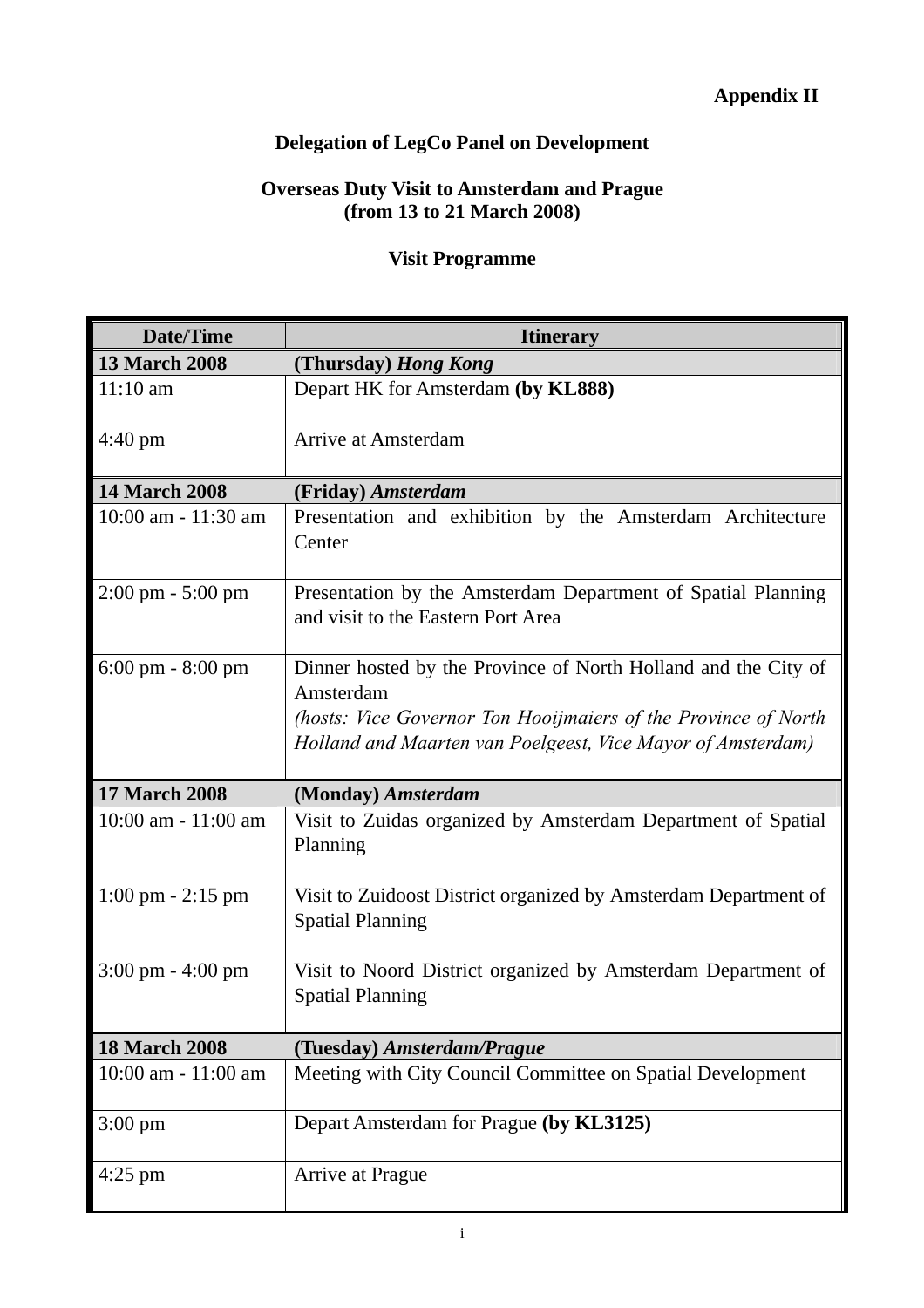| Date/Time                           | <b>Itinerary</b>                                                                                                                                                                        |
|-------------------------------------|-----------------------------------------------------------------------------------------------------------------------------------------------------------------------------------------|
| <b>19 March 2008</b>                | (Wednesday) Prague                                                                                                                                                                      |
| 10:00 am                            | Briefing on the strategic planning of Prague by Mr Milan Turba,<br>Director of the Strategic Concept Department from the City<br>Development Authority of Prague                        |
| $1:00 \text{ pm}$                   | Working luncheon hosted by the Committee on Foreign Affairs,<br>Chamber of Deputies - Parliament of the Czech Republic                                                                  |
| $2:30 \text{ pm} - 5:00 \text{ pm}$ | Visit to redevelopment sites arranged by the City Development<br>Authority of Prague<br>(Smíchov, Holešovice, Náměstí Republiky)                                                        |
| $6:30 \text{ pm}$                   | Dinner hosted by Mr WONG Kai-yi, Stephen, Director (Berlin<br>Designate), the Hong Kong Economic and Trade Office, Berlin                                                               |
| <b>20 March 2008</b>                | (Thursday) Prague                                                                                                                                                                       |
| 9:30 am                             | Visit to the PARK and presentation given by AIG Lincoln<br>company on the PARK project                                                                                                  |
| $1:00 \text{ pm}$                   | Working luncheon hosted by the Committee on Science,<br>Education, Culture, Youth and Sport, Chamber of Deputies -<br>Parliament of the Czech Republic                                  |
| $2:30 \text{ pm} - 4:30 \text{ pm}$ | Visit to heritage sites in the historical centre of Prague arranged<br>by the Legislative Council Secretariat with the assistance of the<br>Hong Kong Economic and Trade Office, Berlin |
| <b>21 March 2008</b>                | (Friday) <i>Prague</i>                                                                                                                                                                  |
| $12:45 \text{ pm}$                  | Depart Prague for Amsterdam (by KL3124)                                                                                                                                                 |
| $2:15$ pm                           | Arrive at Amsterdam                                                                                                                                                                     |
| $3:15$ pm                           | Depart Amsterdam for HK (by KL887)                                                                                                                                                      |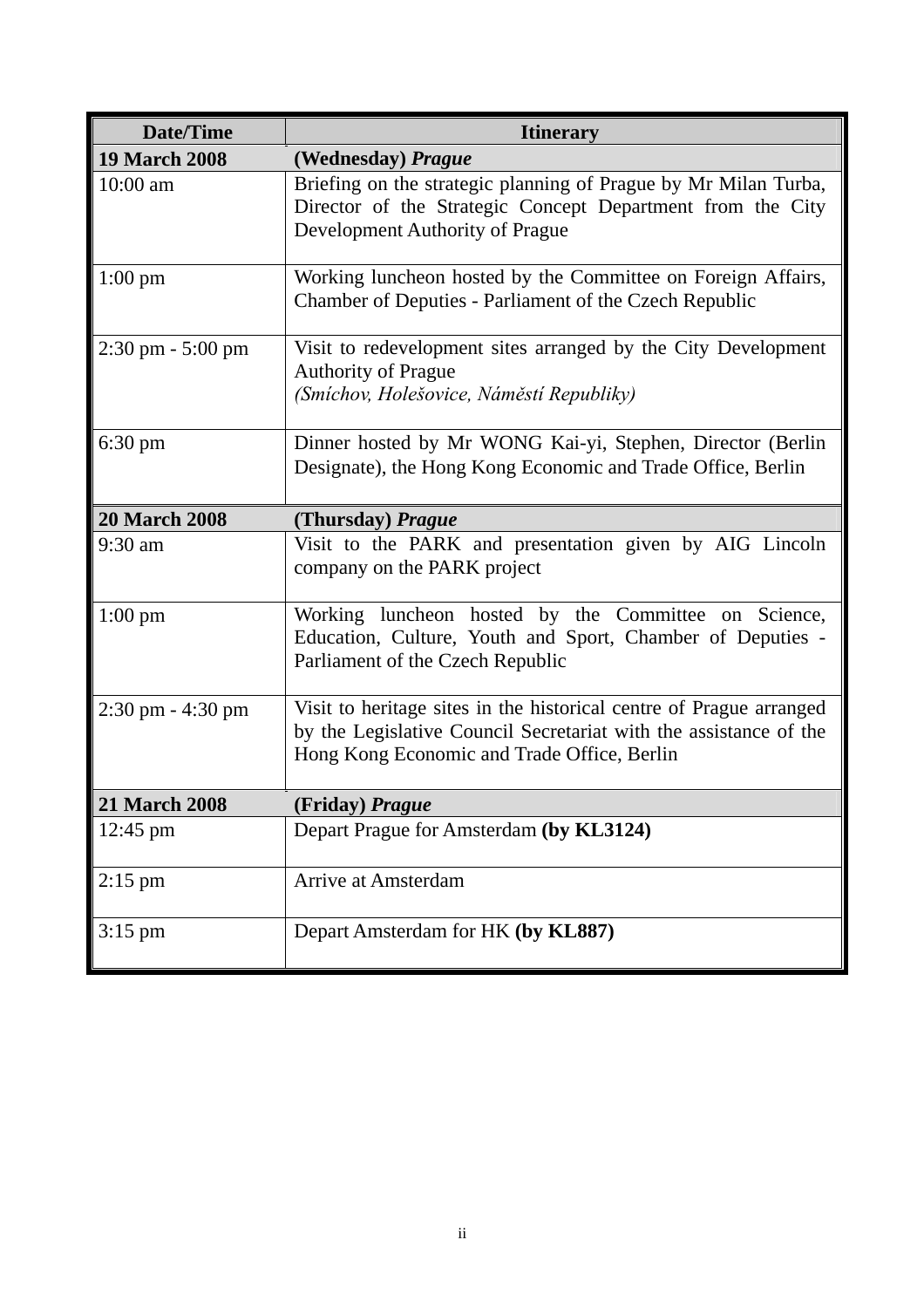# **List of references**

#### **Publications**

- 1. Development Bureau and the Planning Department, Hong Kong Special Administrative Region Government, *Hong Kong 2030 planning vision and strategy: Final Report*, October 2007
- 2. ARCAM/Architectura & Natura Press, *IMPACT: Urban planning in Amsterdam after 1986*, 2005
- 3. Amsterdam Development Corporation, *IJburg*, December 2004
- 4. Amsterdam Physical Planning Department, *Amsterdam Pocket Atlas*, 2006
- 5. Bijlmermeer Renovation Planning Office, *Renovation Bijlmermeer: Facts and figures*, September 2005
- 6. Zuidas Amsterdam, *Choose Zuidas*
- 7. City Development Authority of Prague, *The City of Prague: Prague Strategic Plan - New Challenges (presentation materials)*, 2008
- 8. City Development Authority of Prague, *Strategic plan for Prague*, 2000
- 9. Ho Pui Yin, *Challenges for an Evolving City 160 Years of Port and Land Development in Hong Kong*, 2004

#### **Websites about Amsterdam**

- 1. http://www.holland.com/
- 2. http://www.amsterdamdocklands.com/
- 3. http://www.noord-holland.nl/